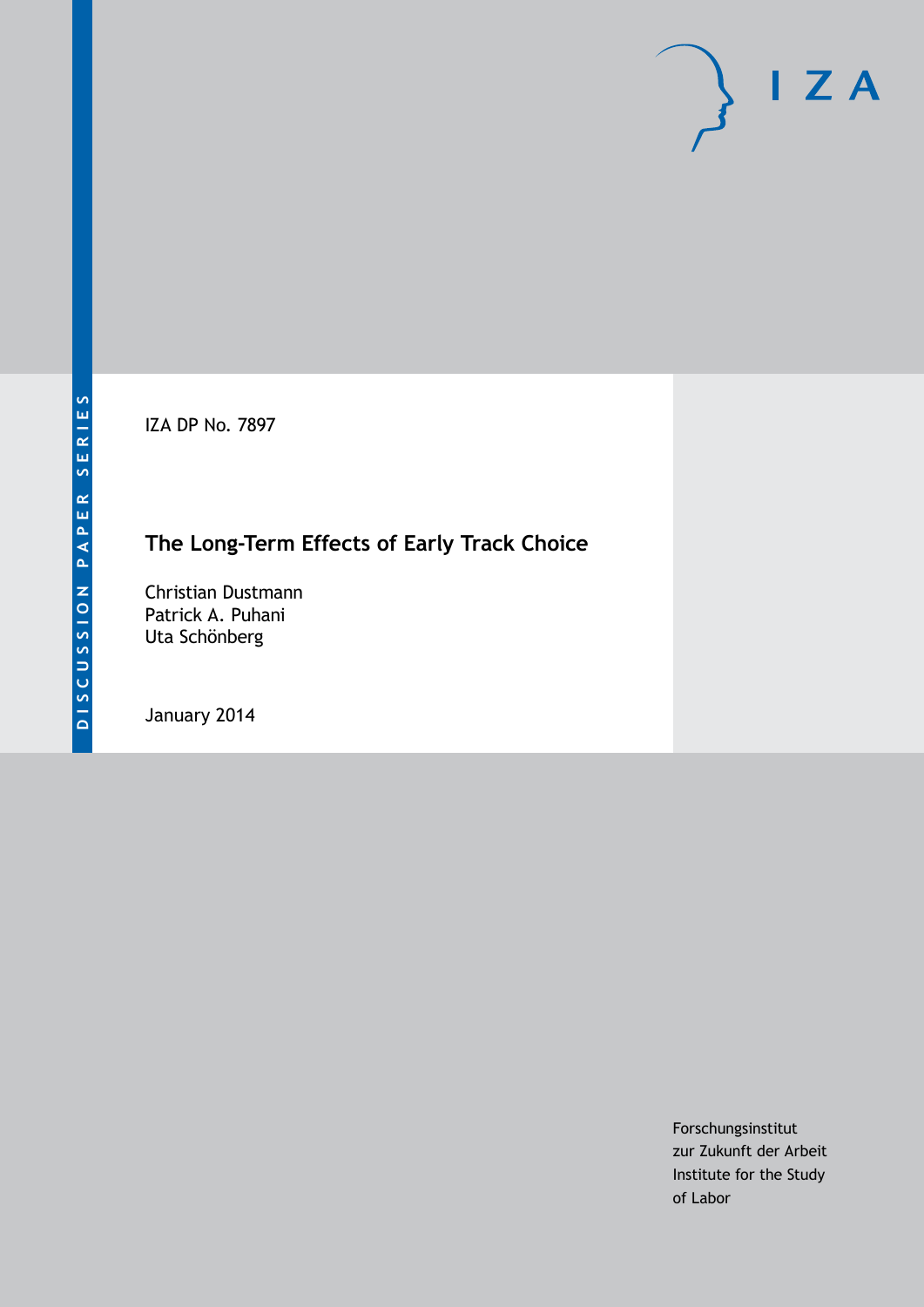# **The Long-Term Effects of Early Track Choice**

### **Christian Dustmann**

*University College London*

### **Patrick A. Puhani**

*Leibniz Universität Hannover and IZA*

### **Uta Schönberg**

*University College London, IAB and IZA*

Discussion Paper No. 7897 January 2014

IZA

P.O. Box 7240 53072 Bonn Germany

Phone: +49-228-3894-0 Fax: +49-228-3894-180 E-mail: [iza@iza.org](mailto:iza@iza.org)

Any opinions expressed here are those of the author(s) and not those of IZA. Research published in this series may include views on policy, but the institute itself takes no institutional policy positions. The IZA research network is committed to the IZA Guiding Principles of Research Integrity.

The Institute for the Study of Labor (IZA) in Bonn is a local and virtual international research center and a place of communication between science, politics and business. IZA is an independent nonprofit organization supported by Deutsche Post Foundation. The center is associated with the University of Bonn and offers a stimulating research environment through its international network, workshops and conferences, data service, project support, research visits and doctoral program. IZA engages in (i) original and internationally competitive research in all fields of labor economics, (ii) development of policy concepts, and (iii) dissemination of research results and concepts to the interested public.

<span id="page-1-0"></span>IZA Discussion Papers often represent preliminary work and are circulated to encourage discussion. Citation of such a paper should account for its provisional character. A revised version may be available directly from the author.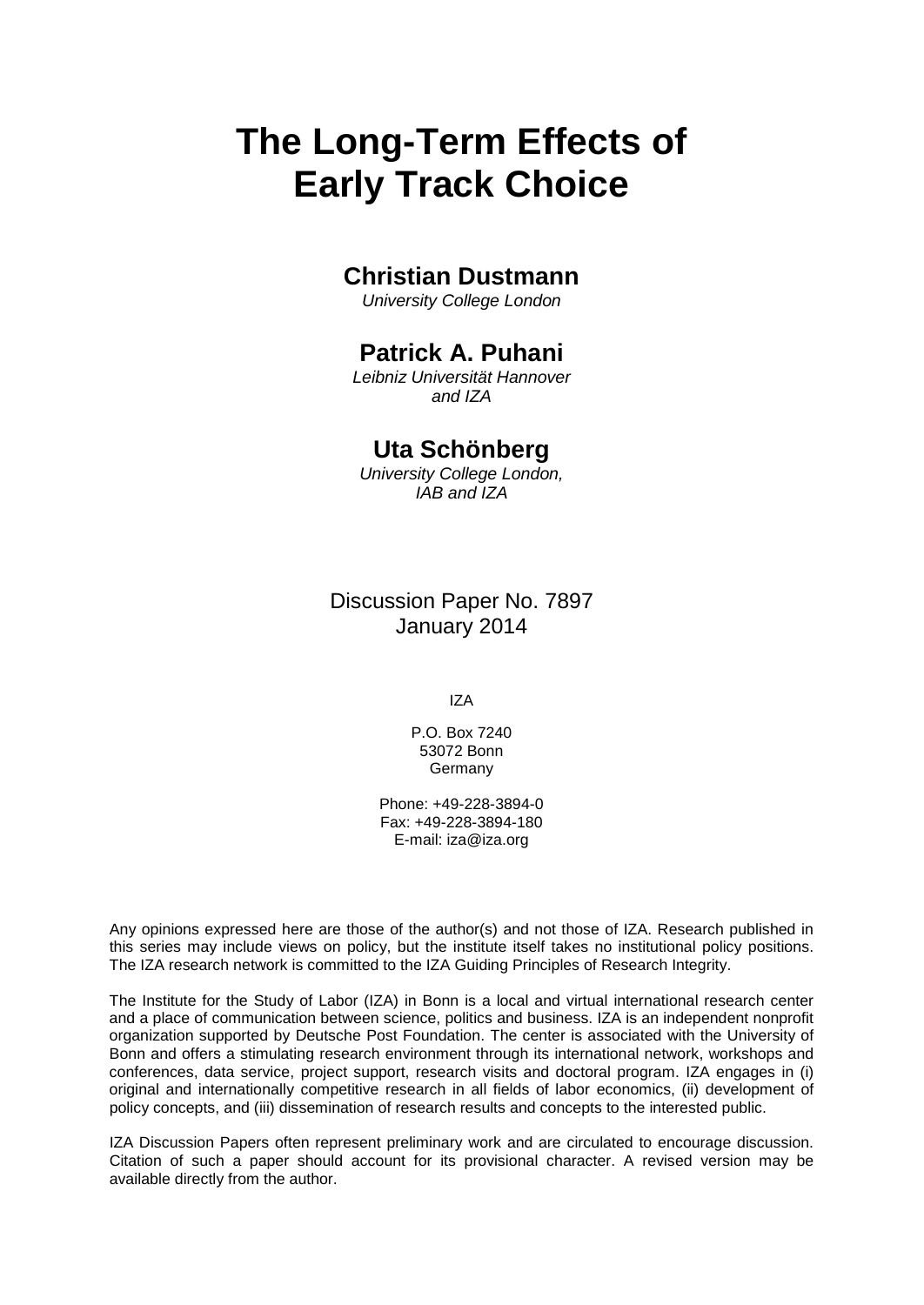IZA Discussion Paper No. 7897 January 2014

### **ABSTRACT**

### **The Long-Term Effects of Early Track Choice[\\*](#page-1-0)**

Despite its efficiency in tailoring education to the needs of students, a tracking system has the inherent problem of misallocating students to tracks because of incomplete information at the time of the tracking decision. This paper investigates the effects of attending a more advanced track in middle school on long-term education and labor market outcomes for Germany, a country with a very rigorous tracking system where the risk of misallocating students to tracks is, due to the early age at which tracking takes place, particularly high. Our research design exploits quasi-random shifts between tracks induced by date of birth, and identifies the long-term effects of early track attendance for a group of marginal students most at risk of misallocation. Remarkably, we find no evidence that for these students, attending a more advanced track leads to more favorable long-term outcomes. We attribute this result to the up- and downgrading of students between tracks after middle school when more information about their potential is available. Overall, our findings underscore that flexibilities built into a tracking system, which allow students to revise initial track choices at a later stage, effectively remedy even a prolonged exposure to a less advanced school environment.

JEL Classification: I21, J10

Keywords: tracking, school quality, peer effects, regression discontinuity design

Corresponding author:

Patrick A. Puhani Wirtschaftswissenschaftliche Fakultät Institut für Arbeitsökonomik Königsworther Platz 1 30167 Hannover Germany E-mail: [puhani@aoek.uni-hannover.de](mailto:puhani@aoek.uni-hannover.de)

Part of this research was supported by the Fritz Thyssen Foundation and the German Research Foundation (DFG).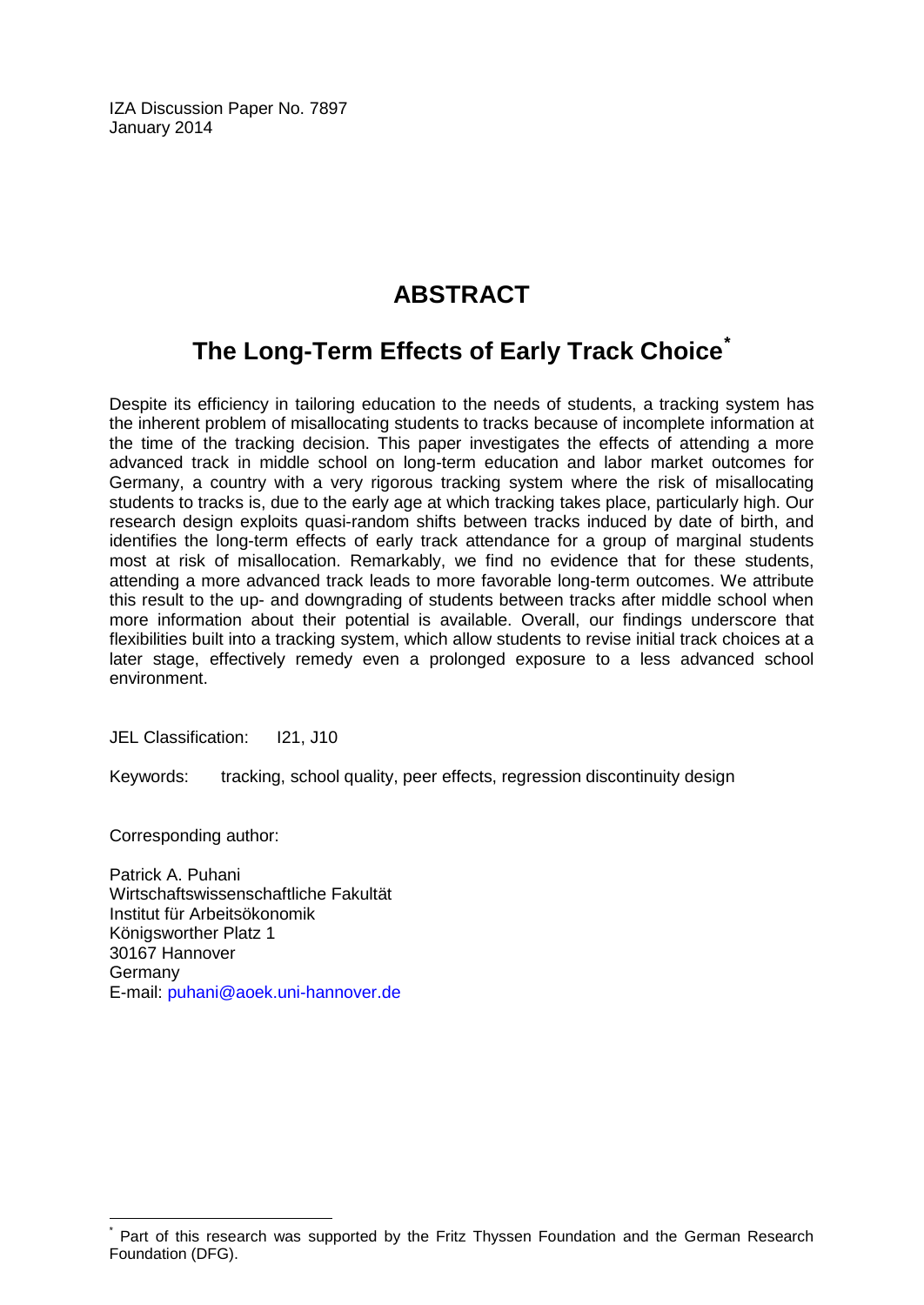#### 1 INTRODUCTION

Countries differ widely with respect to the way they organize their school systems. While Germany and Singapore deliberately track students into different schools based on ability as early as the end of elementary school (ages  $10/12$ ), other countries, such as the U.S., the U.K., and Japan essentially keep their entire secondary education system comprehensive– although tracking within schools is common and on the rise in these countries. Proponents of tracking systems stress that allocating students to learning environments more adequate for their abilities can lead to more efficient educational production, whereas opponents argue that tracking may exacerbate initial disadvantages. Most particularly, they point to the danger that small differences between students in innate ability or social background before tracking may translate into large differences in adult outcomes through exposure to very different learning environments. This problem is particularly acute in a system that tracks students very early on, when information about the student's learning potential is likely to be incomplete and track allocation is, at least to some extent, determined by sheer luck. But initial mis-tracking need not lead to life-long disadvantage, as long as the tracking system has built-in flexibilities that allow correction of initial choices at a later point, and when more information about individuals' abilities is available. This important aspect in assessing tracking systems has hardly been discussed in the literature so far.

Thus, to assess whether early track allocation has indeed life-long consequences, and whether a tracking system successfully allows for correcting initial misallocations, requires a comparison of long-term educational and labor market outcomes of individuals that were at the margin between two tracks, and who were randomly allocated into a higher or a lower track. It is precisely such a natural experiment on which we draw in this paper. We explore this for Germany, a country with a particularly rigorous tracking system that very early on (at age 10) allocates students into three different school tracks based on ability and locks them into the assigned track throughout middle school (i.e., from grades 5 to 9). These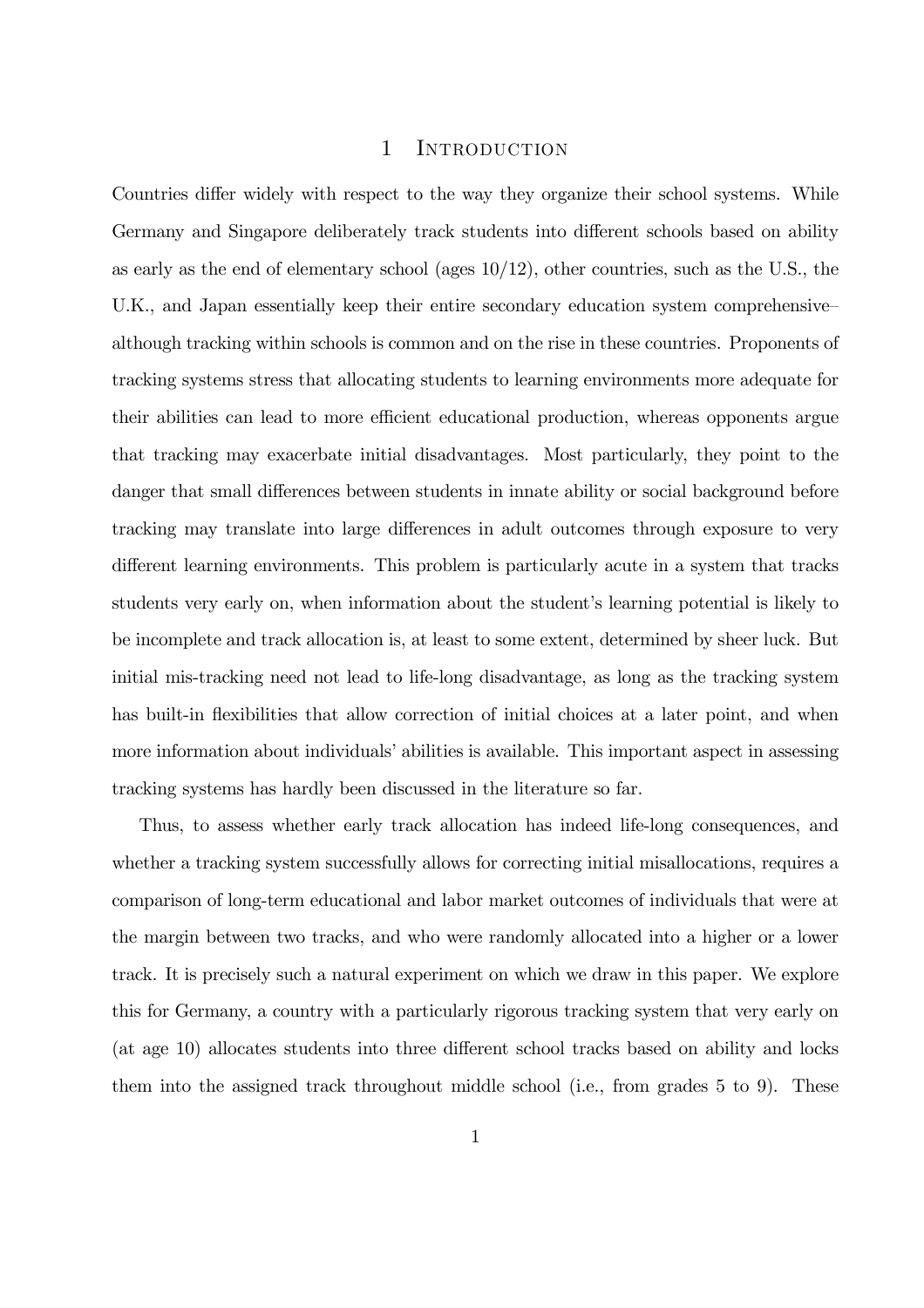tracks are designed to support particular career paths: the high track prepares students for college or university education, while the medium and low tracks aim at providing skills for white and blue collar apprenticeships. As a result, the three tracks differ widely, especially in terms of teaching curricula as well as peer and teacher quality.

Our research design exploits quasi-random shifts between tracks induced by date of birth. We first show that children who are born after the age of school entry cut-off date are more likely to attend a more advanced track in middle school than children who are born before the age of school entry cut-off date, and who are thus younger in class. This is the *first stage* of our analysis. We then investigate the impact of date of birth on long-term labor market outcomes and educational attainment, obtaining *reduced form* estimates, and compute the impact of track assignment in middle school on long-term outcomes by dividing the reducedform estimates by the first stage estimates. We discuss the validity of our research design in detail in Section 3.1. Based on this design, we can identify the causal effect of track exposure for students who are at the margin between two tracks (hereafter, *marginal* students). These are students whose parents or teachers may be unsure of which track the student should attend after elementary school and who are therefore most at risk of misallocation.

Despite the striking differences in learning environments between tracks, we find that attending a more advanced track in middle school, induced through date of birth, has no effect on wages, employment or occupation choice at later ages. What explains this surprising finding? We attribute it to the up- and downgrading of students between tracks that takes place at a later stage of their educational career: We first show a substantial amount of movement from the low or medium to the high track at the end of middle school (age 15/16), an upgrading facilitated by the school system. We further demonstrate a substantial amount of downgrading at the age of 18/19 through non-enrollment in college or university after graduating from the high track. Due to this up- and downgrading, attending a more advanced track has, for marginal students, hardly any impact on the probability of graduating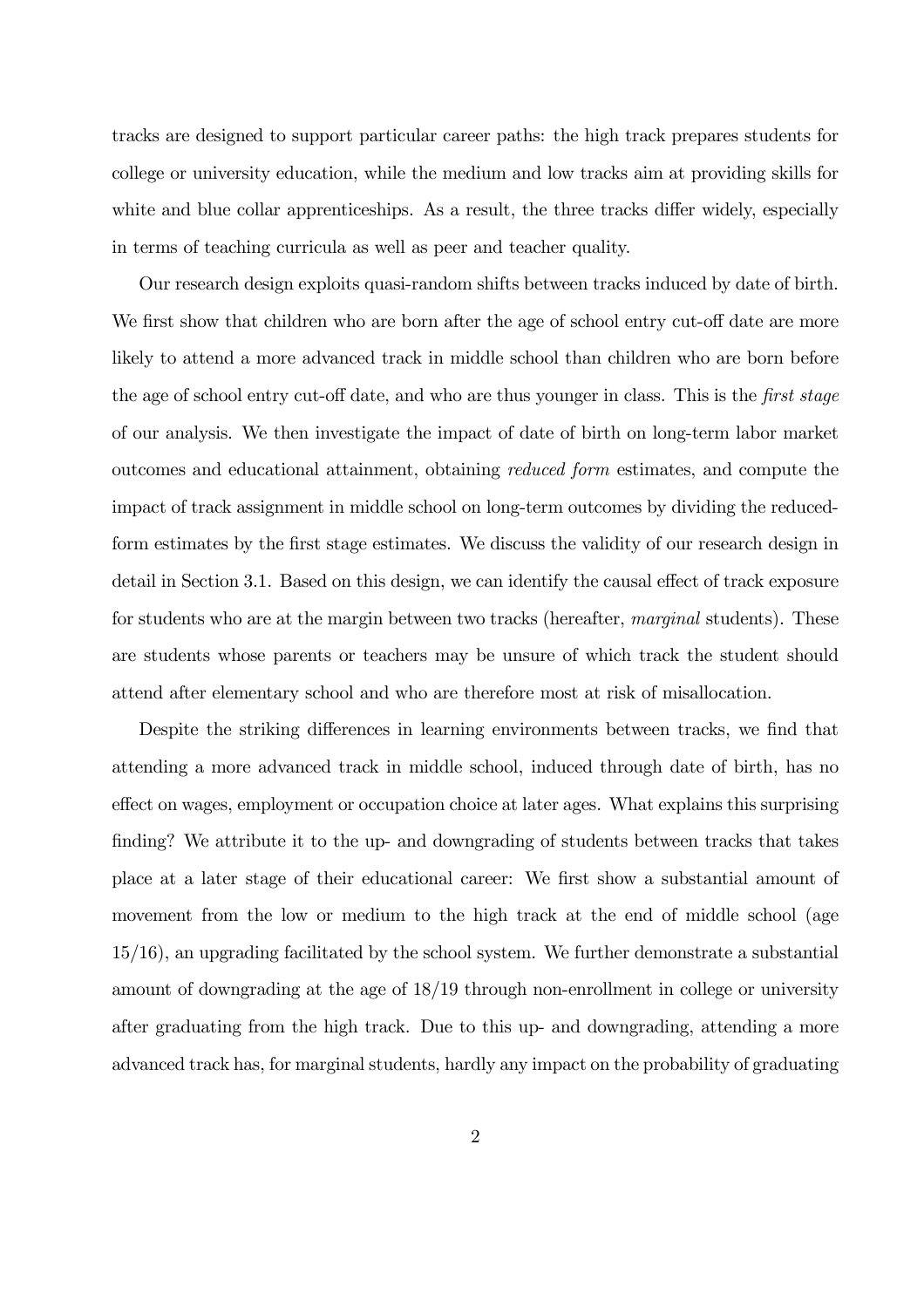from a medium or high track, completing an apprenticeship, or graduating from college or university. These findings of zero effects on long-term outcomes for marginal students do not imply that there is no difference in observed outcomes of students who *sort* into different tracks in middle school: Our own calculations based on the German Socio-Economic Panel show that these differences are large, reflecting the ability-based selection that characterizes a tracking system.<sup>1</sup>

These findings also emphasize a core aspect of the basis on which tracking systems should be assessed: the built-in possibilities to correct earlier allocations at a stage when more information is revealed about a student's true potential. That is, although the young age at which the tracking decision is taken creates particularly large risks for student misallocation, the system we study also allows students whose potential has been erroneously assessed to revise the initial track decision at later stages in their educational careers. Our findings underscore that these built-in flexibilities allow marginal students to fully make up for the exposure to a less challenging school environment during middle school–even if the exposure to a less challenging school environment is prolonged (in our case 5 to 6 years) and the differences in school environments are large.

The paper is structured as follows: Section 2 provides an overview of the relevant literature and the German tracking system. Sections 3 and 4 then outline our empirical research design and data sources, respectively. Section 5 reports the empirical results, and Section 6 presents our discussion and conclusions. Besides reporting additional results in the Appendix, we also provide a theoretical model of track choice which formalizes the shifting of students to a different track because of birth month, and clarifies how the key differences between school tracks (i.e., teaching technology and peer quality) affect long-term outcomes.

<sup>1</sup>OLS regressions based on the GSOEP suggest that completing the medium versus the low track is associated with a 16 percent wage differential, whereas completing the high versus the medium track is associated with a 23 percent wage differential.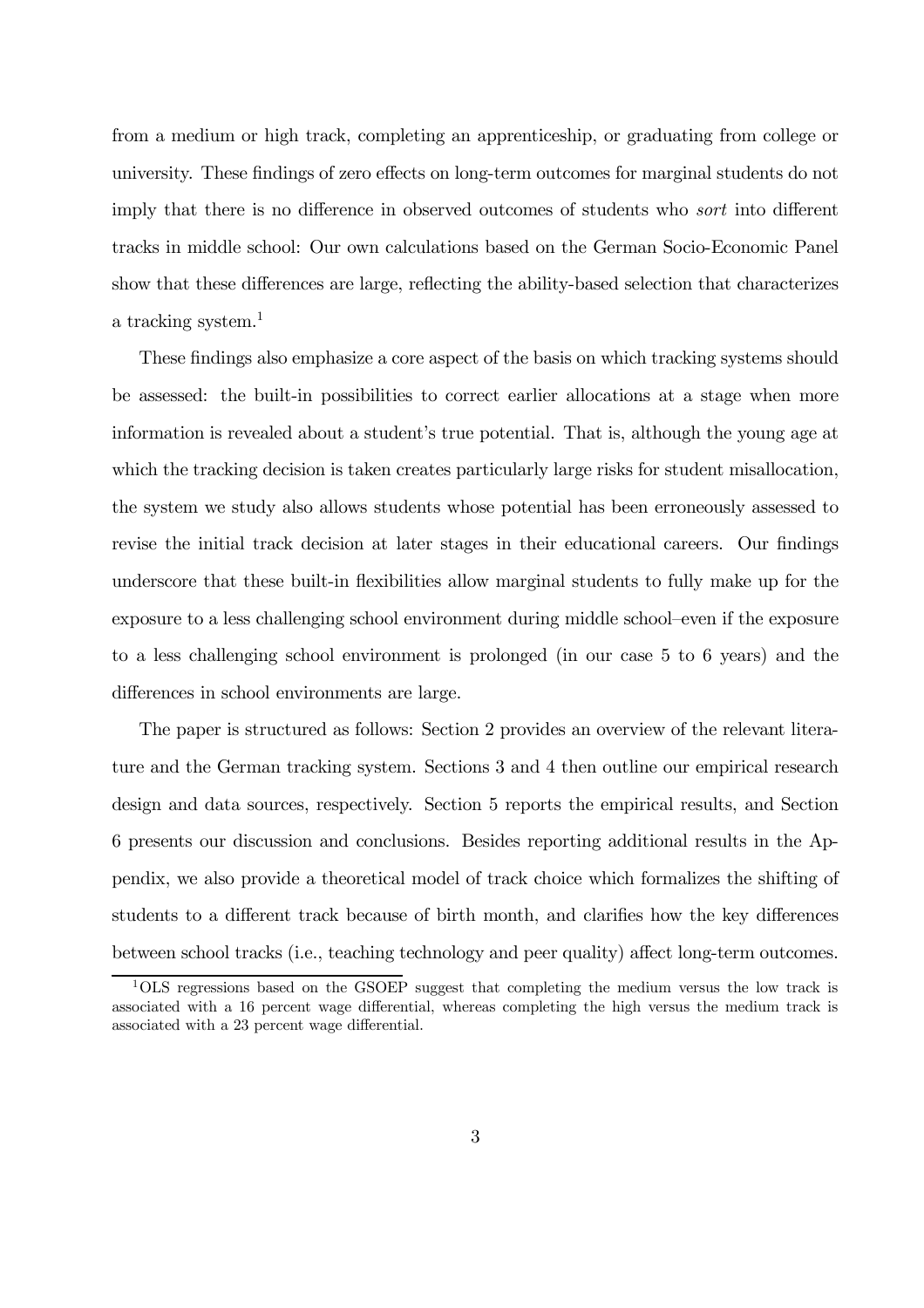#### 2 BACKGROUND

#### *2.1 Existing Literature*

The literature on tracking has adopted three approaches to assess the effects of tracking on student outcomes, relying on *across-country*, *within-country* and *within-school* variation. Exploiting variation in school systems *across countries*, Hanushek and Wössmann (2006) show that the variance of the test score distribution increases between elementary and middle school in countries with a tracked school system relative to countries with a comprehensive school system, without an increase in the mean. They thus conclude that tracking increases achievement of high ability students at the expense of low ability students. Waldinger (2007) argues that these findings are sensitive to the way countries are categorized into a tracked and comprehensive school system.

A number of recent papers evaluate policy reforms which effectively reduced tracking *within a country*. For instance, while Malamud and Pop-Echeles (2011), Kerr, Pekkarinen, and Uusitalo  $(2012)$  and Hall  $(2012)$  study the effects of deferring tracking to a later age, Guyon, Maurin and McNally (2012) investigate the effects of an increase in the share of students admitted to the academic (grammar) school track. Both the across-country and within-country studies should be seen as complementary to our paper: While these studies are informative about which students may benefit or lose from a tracked versus a non-tracked school system, or from de-tracking, they do not investigate the long-term consequences initial misallocation to tracks and the role of flexibilities built into a tracking system to remedy such misallocation—which is the focus of this paper.

Studies surveyed comprehensively by Betts (2011) analyze the effects of tracking *within schools*, as often practiced in the U.S. Most of these earlier studies do not take into account the sorting of students into tracks, or into schools that offer tracking. A recent study by Duflo, Dupas, and Kremer (2011) addresses this, by randomly allocating schools to tracked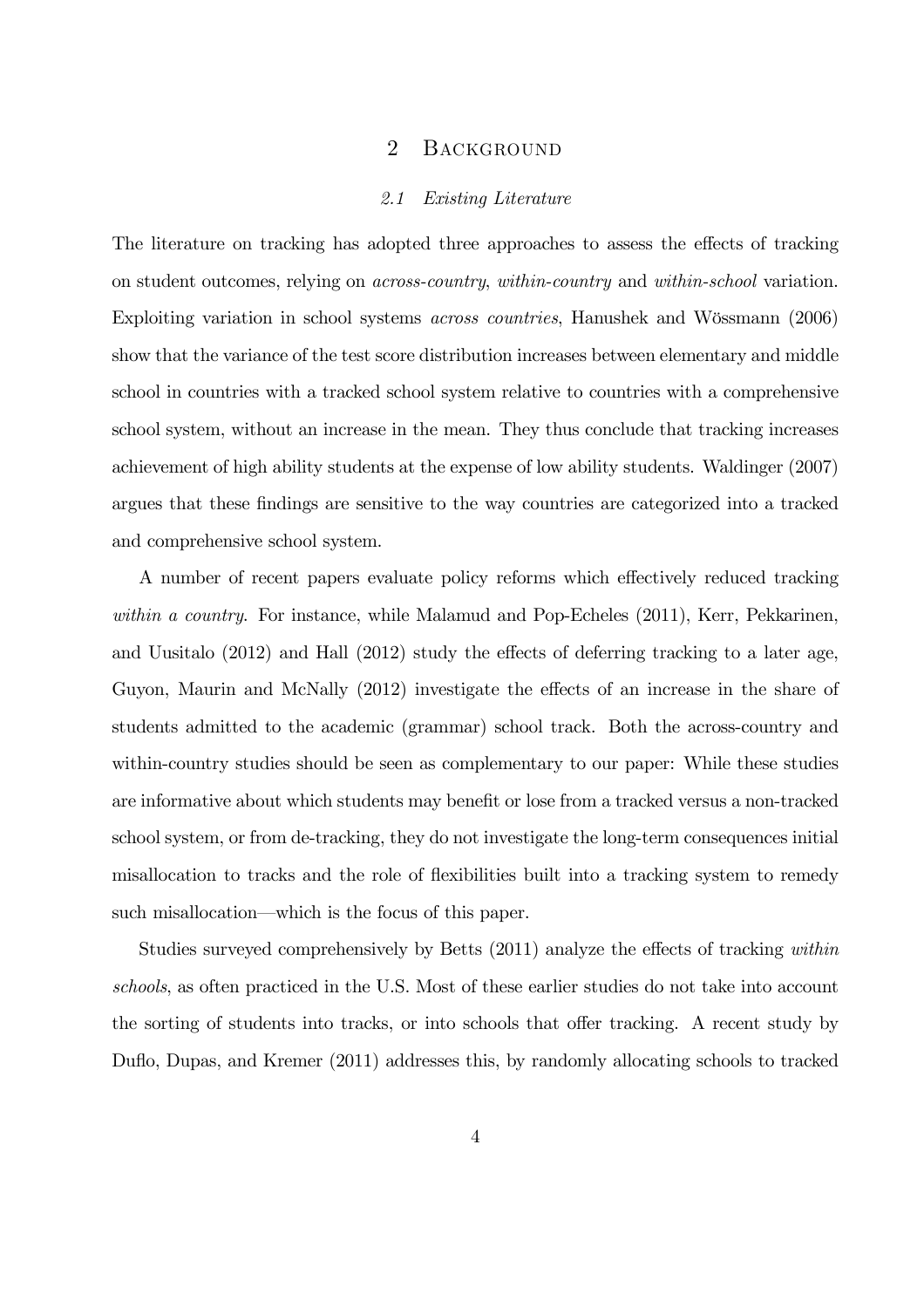and non-tracked schools. In tracked schools, students are assigned to the higher track based on a test. Similar to our study, these authors carry out a regression discontinuity design, comparing students whose test results put them at the margin between two tracks. They find no effect of attending the high track on achievement for the marginal student, a result that we complement in our natural experiment for Germany for long-term outcomes. These authors also estimate the impact of within-school tracking on the entire test score distribution, and conclude that all students—including those in the lower track—benefit from tracking. While our research design does not allow us to assess these overall effects of a tracked versus a non-tracked education system, an important advantage of our study is that we are able to estimate the *long-term* effects (as opposed to the *short-term* effects, as in Duflo, Dupas, and Kremer, 2011) of attending a more advanced track for a group of marginal students most at risk of misallocation.

Our paper is also related to the literature on school quality; in particular that on elite schools where, similar to Duflo, Dupas, and Kremer (2011), attendance at an elite school is determined by an entry examination. This set-up lends itself to a regression discontinuity design, where the effects of attending an elite school are estimated by comparing outcomes of students who in the entry exam scored just below or just above the attendance cuto¤—which are students at the margin between elite and non-elite schools. Previous papers on this issue reach conflicting conclusions. For instance, whereas Jackson (2010) and Pop-Echeles and Urquiola  $(2011)$  find that attending better schools improves children's academic achievement, Clark  $(2010)$  and Abdulkadiroglu, Angrist and Pathak  $(2011)$  find no evidence that elite schools improve standardized test scores. Since these studies focus on academic achievement before final educational choices are made, they essentially identify a short-term effect of school quality. This effect may differ considerably from the long-term effect of school quality that also depends on subsequent educational choices, which is what we study in this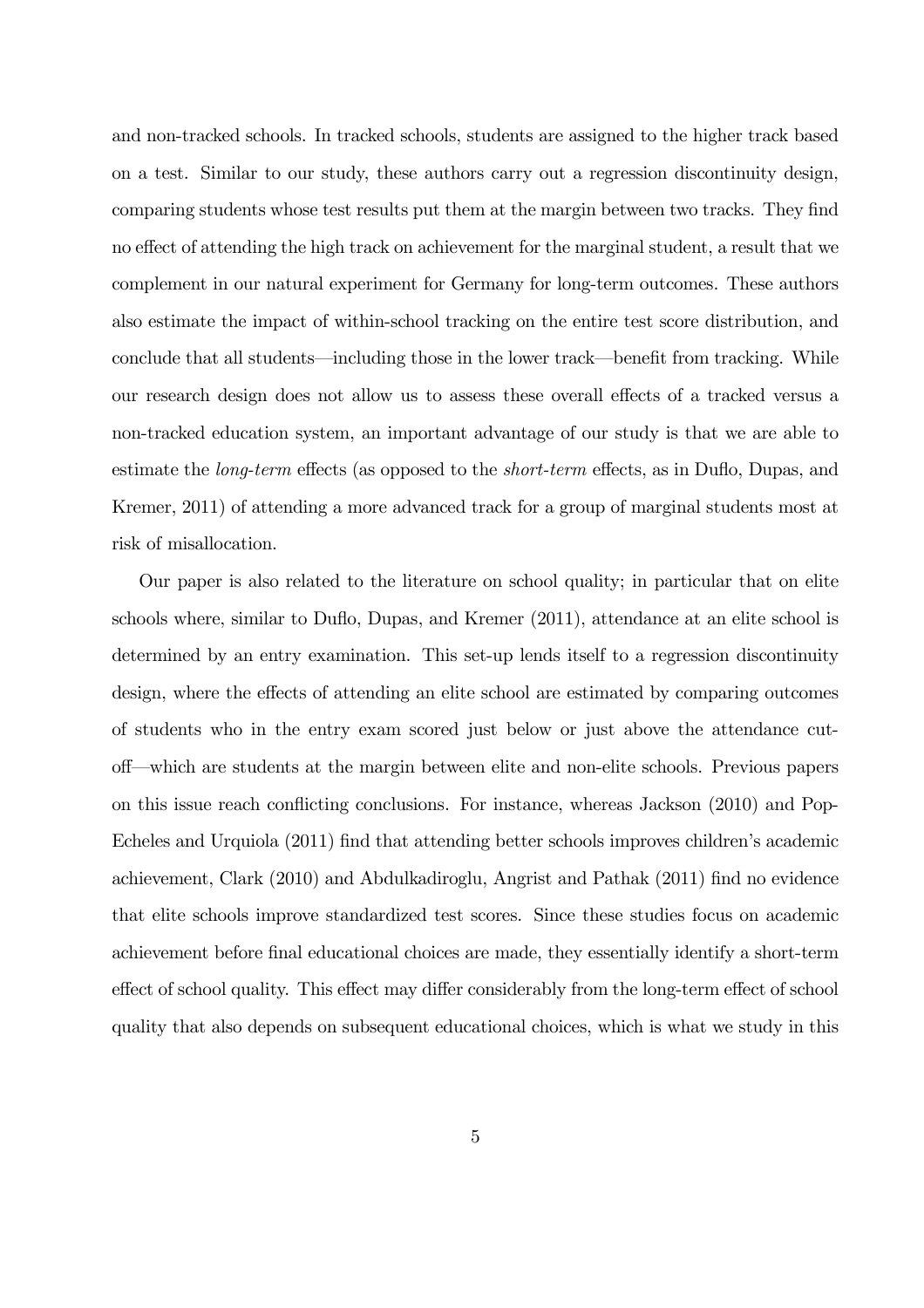paper.<sup>2</sup>

#### *2.2 General Overview of the German Education System*

Figure 1 provides an overview of the German education system, where students are allocated into three tracks at the end of fourth grade (around the age of 10). We designate these tracks "high", "medium", and "low". Education in the high track, the *Gymnasium* (comparable to the traditional British grammar school) lasts for nine years (grades 5 to 13) and prepares students for tertiary studies at such academic institutions as four-year colleges or five-year universities. Education at the low and medium track, on the other hand, lasts five (grades 5 to 9) and six years (grades 5 to 10), respectively, is less academic, and prepares students for an apprenticeship in blue-collar (e.g., crafts) or white-collar occupations (e.g., office clerk, but also medical assistant). For men and women born between 1961 and 1976, the cohorts focused on in the empirical analysis, the shares of who attends each track are roughly of equal size.

Although there is no strict rule (such as an entry exam) to determine which track children can attend after elementary school, elementary school teachers do make recommendations. However, in 10 out of 16 states, parents have the final word on this choice. In the remaining 6 states, if parents want to deviate from the teachers' recommendation, students must either have earned the required marks or pass a special test.<sup>3</sup>

In principle, students may switch between tracks at any grade throughout middle school; however, in practice, very few students (less than  $2\%$ ) do so.<sup>4</sup> Hence, once students are allocated, they are locked into their chosen track for at least five years. However, once

<sup>&</sup>lt;sup>2</sup>Other studies which exploit quasi-random variation to investigate the short-term effects of school quality on student achievement include Gould, Lavy, and Paserman (2004) and Cullen, Jakob and Levitt (2005, 2006). Recently, a number of studies on the long-term effects of school quality on adult outcomes have emerged (e.g., Chetty, Friedman, Hilger, Saez, Whitmore Schanzenbach and Yagan, 2011; Deming, Hastings, Kaine and Staiger, 2012). Due to a different research design, these studies do not necessarily identify the effects of school quality for the *marginal* student, and may thus not be directly comparable to our study.

<sup>&</sup>lt;sup>3</sup>For more information, see http://www.kmk.org/fileadmin/veroeffentlichungen\_beschluesse/2010/2010\_10\_18-Uebergang-Grundschule-S\_eI1-Orientierungsstufe.pdf

<sup>4</sup>Own calculations based on the School Census for Bavaria and Hesse.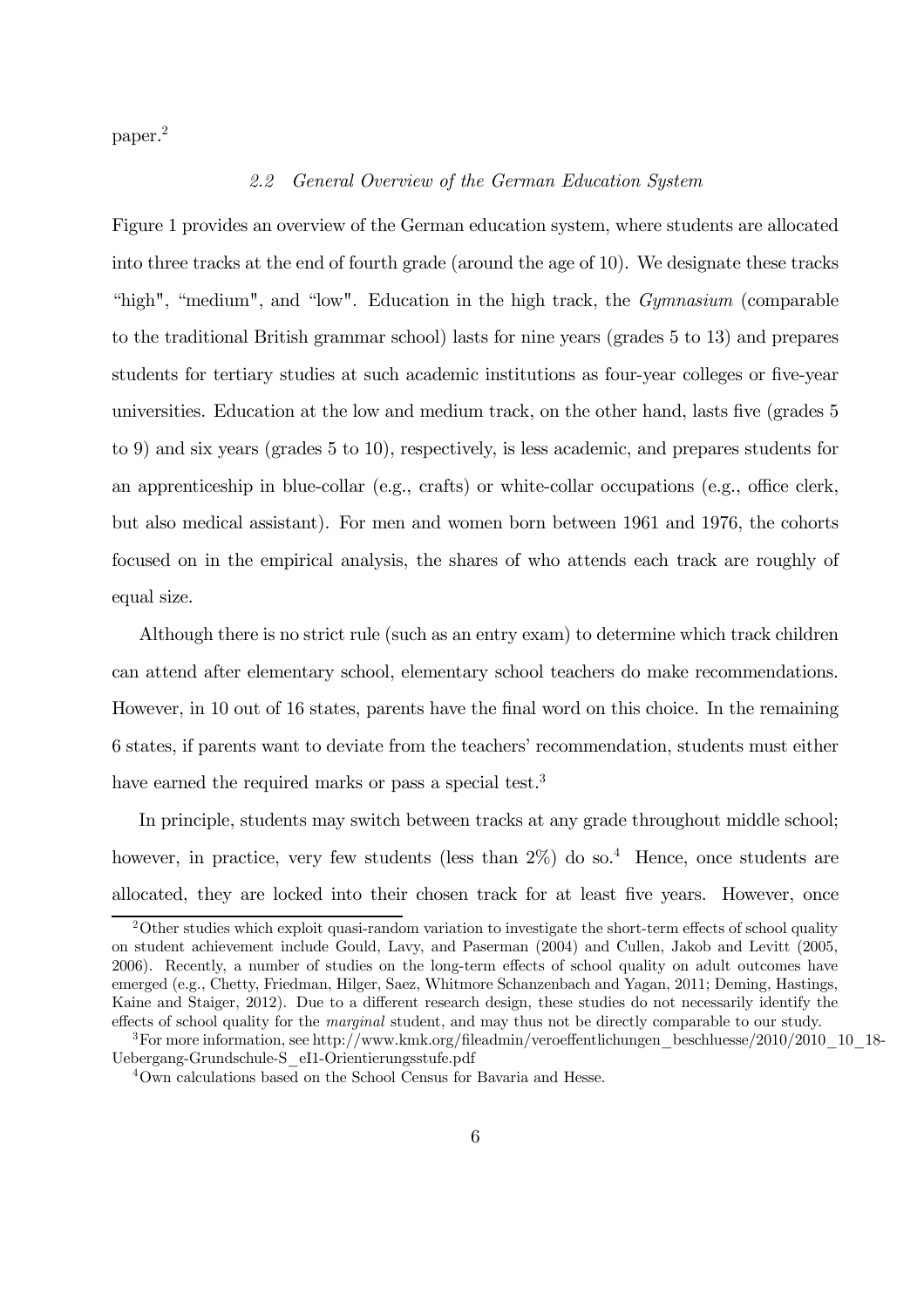students complete their course at the low or medium track (i.e., after ninth or tenth grade), the school system facilitates switches between tracks. In particular, at the end of ninth grade, low track students may either switch to a medium track school or, provided that their school offers this possibility, stay on for another year to earn the same school-leaving qualification which they would have received from a medium track school. In addition, after tenth grade, students who graduated from a medium track school may either upgrade to a traditional high track school, or attend a high track school targeted at former medium track students. These latter often provide a special focus (e.g., agricultural, business, health, or social studies) in addition to general education, and we label them "specialized high track schools" (see Figure 1). Like graduation from a general high track school, graduation from a specialized high track school grants access to college or university, but possibly restricts the field of study.

Two further factors facilitate track switching in the German education system such that students can make up for exposure to a less challenging middle school track. First, legal regulations at the state level limit German universities' ability to pick students from particular schools. Most importantly, school marks are the main criterion for entry into almost all courses of studies and must be taken into account mechanically to assign university places that is regardless of whether they are from a traditional or specialized high track school and without concern for the reputation of the high track school. A second facilitating element for track changers is the overwhelmingly state-financed nature of the education system in Germany—as opposed to a largely property-tax funded school system in the U.S. This state financing—which is mostly based on student head counts for both schools and universities generates a comparatively large equality in the endowment and quality between educational institutions, including universities. In particular, the concept of an elite university eludes Germany for the cohorts we study.<sup>5</sup>

<sup>&</sup>lt;sup>5</sup>Still today, students looking for an elitist education go abroad, mostly to the Anglo-Saxon world.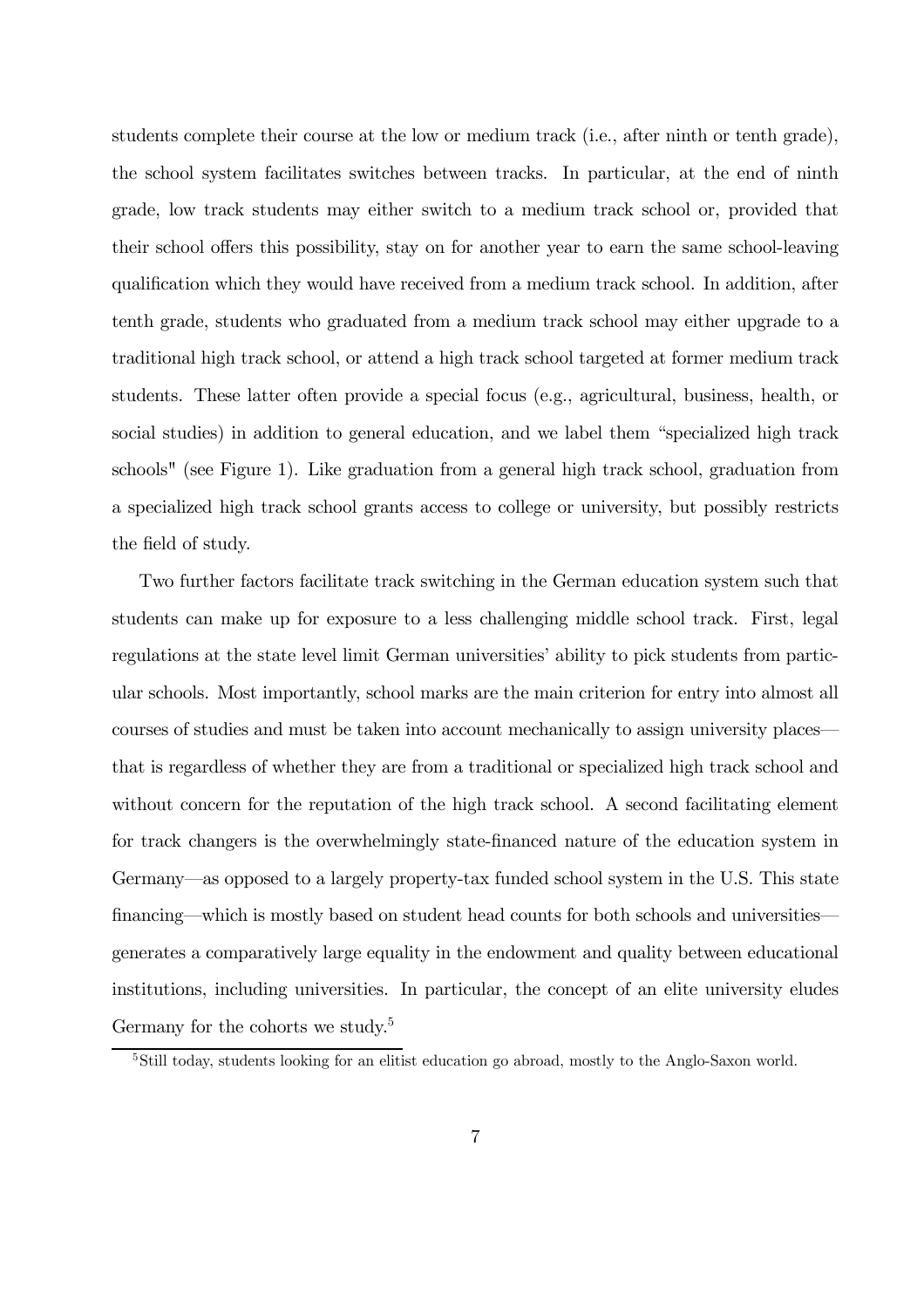#### 2.3 Differences between Tracks

The first important difference between the three tracks is that they differ with respect to teaching intensity and learning goals.<sup>6</sup> We summarize the details in Panel A of Table 1. In ninth grade (i.e., when attendance at low track schools ends), the number of hours taught per week is 36 at high, but only 32 at medium and low track schools, respectively. Moreover, although the number of weekly hours in core subjects like Mathematics, German, and English as a foreign language is similar across tracks, high track schools teach more hours in the second and third foreign language and natural sciences, and fewer hours in social sciences, physical education, and vocational subjects (e.g., the "World of Work") than low or medium track schools. In the core subjects of mathematics and German, tracks differ with respect to the topics taught as well as teaching intensity. For example, whereas low track schools put special emphasis in ninth grade on such applications as writing CVs, filling out forms, and preparing for job interviews, high track schools pay special attention to detailed explanations, analysis, and interpretation of various types of texts, including historical documents, and stress creative writing. Likewise, whereas ninth-grade mathematics in medium track schools covers topics such as real numbers and powers and equations with two unknowns, these topics are taught in eighth grade in high track schools. Similarly, although both medium and high track schools introduce functions, high track schools do so more intensely and cover advanced functions (e.g., exponential and broken power functions) not taught in medium track schools. Low track schools, in contrast, sometimes cover no functions at all, focusing instead on equations with rational numbers.

A second important difference is that students attending the high or medium track are surrounded by academically stronger peers than students attending the low track. According to PISA data for 2003 and 2006, average reading and mathematics test scores at high track

 $6$ The information in this paragraph was gathered from the curricula published on the web pages of the Ministries for Culture and Education of West German states. In some cases, we also contacted the ministries by telephone.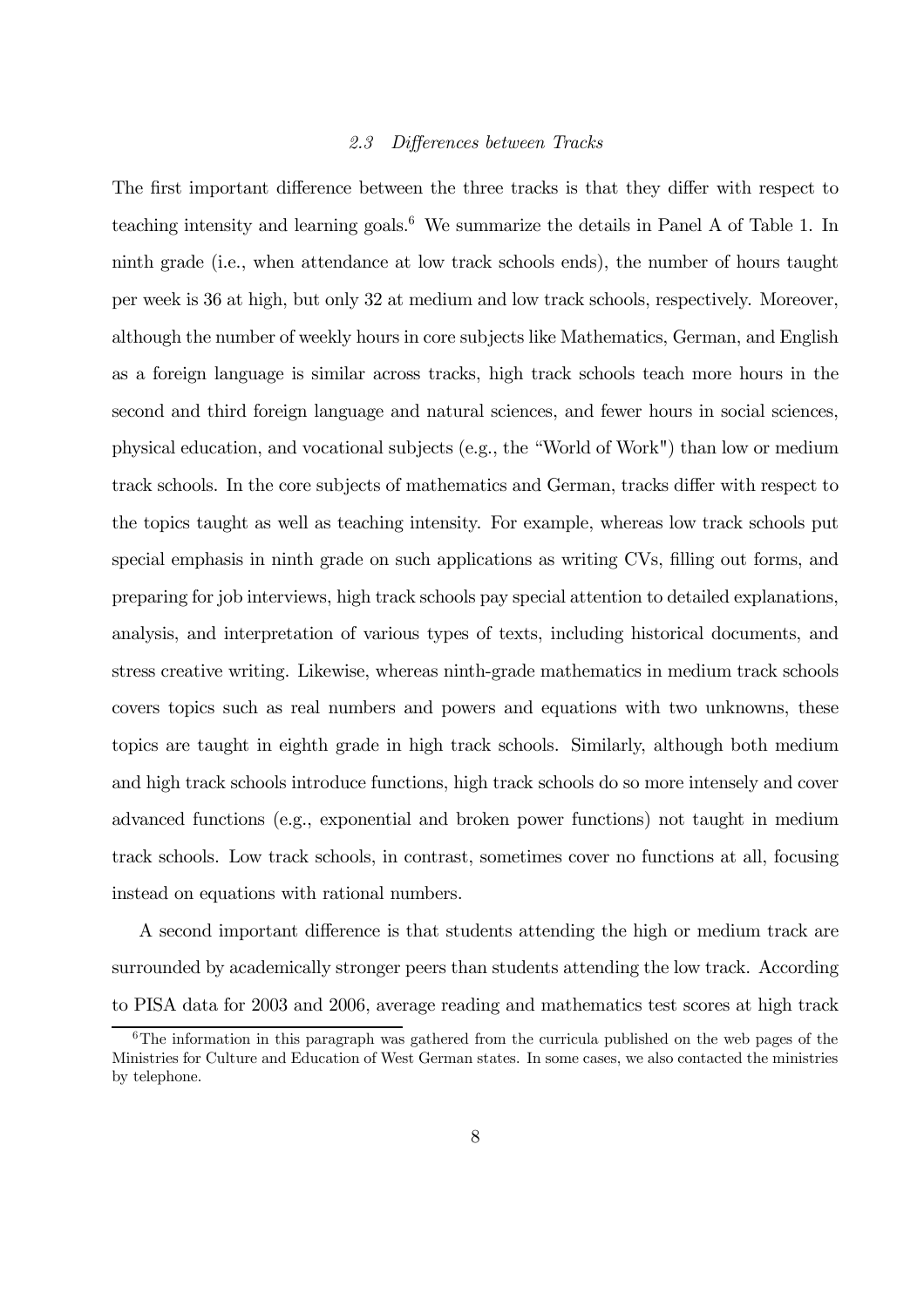schools are about one standard deviation higher than at medium track schools and about 1.7 standard deviations higher than at low track schools in ninth grade (see Panel B of Table 1). These differences in peer quality across school tracks are far larger than those in the quasi-experiments by Pop-Eleches and Urquiola (2011) and Cullen, Jakob and Levitt  $(2006)$  (around 0.20 of a standard deviation in both cases). The figures in the table also show that high track students are exposed to peers whose family backgrounds are far more academic than those of potential classmates at medium or low track schools, and that high track students come from higher income households: only 39 percent live in households with a below-median income, a number that increases to 65 percent for medium track students and 76 percent for low track students.<sup>7</sup> It should also be noted that track choice alone can explain more than 80 percent of the variation in test scores across schools in ninth grade, suggesting that schools of the same type are fairly homogeneous.

A third important difference between the three tracks is that teachers in high track schools are likely to be of higher quality than teachers in medium or low track schools. More specifically, as Panel C of Table 1 shows, the minimum formal education for high track teachers is one year higher than that for low and medium track teachers, and their salaries are approximately 10 percent higher.

### 3 RESEARCH DESIGN

#### *3.1 Randomization into Tracks*

To identify a causal effect, we require an experiment that effectively randomizes students of the same ability into different tracks after elementary school. Figure 2 provides an illustration of our natural experiment. Our starting point is that, because of the school entry cut-off rule, children whose birthdays fall before July 1 typically start school a year earlier than

<sup>7</sup>Panel B of Table 1 also shows that the share of girls in low track schools is about 14 percentage points lower than in high track schools, which may boost the performance of boys and girls at school (e.g., Schanzenbach, 2009; Lavy and Schlosser, 2011) and in the labor market (Black, Devereux, and Salvanes, 2012).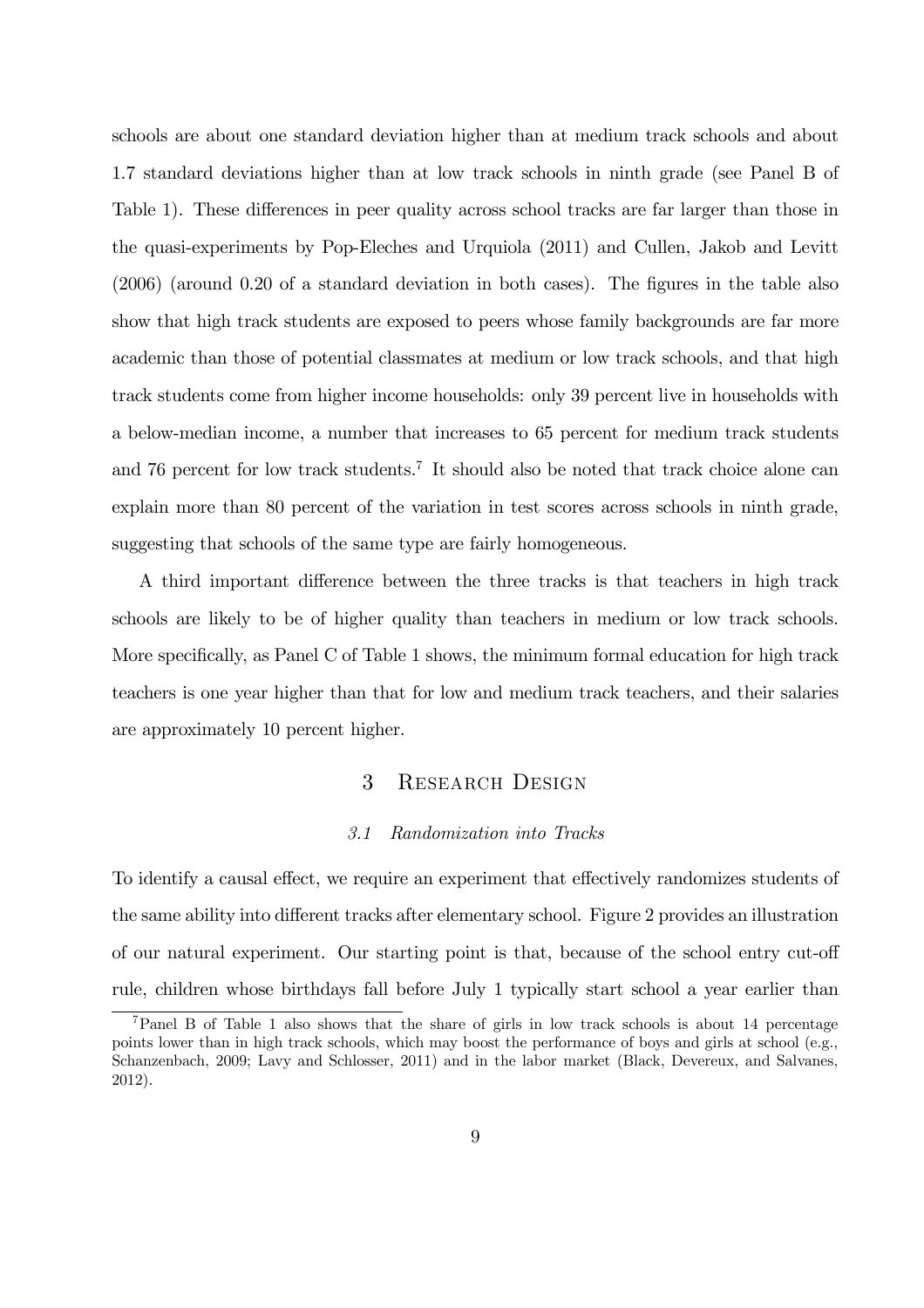children whose birthdays are on or after July 1. Hence, although not every child complies with this law, children born shortly after the cut-off rule, in July, are on average considerably older at school entry than children born shortly born before the cut-off rule, in June. A large body of literature has shown that age of school entry is an important determinant of early student achievement; see e.g., Bedard and Dhuey (2006); Puhani and Weber (2007); Elder and Lubotski (2009); and Schneeweiss and Zweimüller (2012). Since the decision which track to attend is made very early in Germany, at a stage when the age of school entry effect is unlikely to have dissipated, the date of birth may, through its link to age of school entry, affect the track students attend after elementary school and, given the limited possibilities of switching during grades 5 through 9, lock them into a particular track throughout middle school (see the first effect in Figure 2). Hence, the first stage of our analysis addresses the difference in track assignment through grades 5 and 9,  $T$ , between children born in month  $Z$ , where  $Z$  is June or July:

$$
\pi = E[T_i | Z_i = \text{July}] - E[T_i | Z_i = \text{June}] \tag{1}
$$

We then investigate the impact of birth month on long-term labor market outcomes like wages and unemployment. The reduced-form of our analysis is the difference in these longterm outcomes (denoted by  $Y$ ) between students born in July and those born in June:

$$
\eta = E[Y_i | Z_i = \text{July}] - E[Y_i | Z_i = \text{June}] \tag{2}
$$

We finally obtain the impact of track assignment in middle school on long-term outcomes by dividing the reduced-form effect by the first-stage effect,  $\tau = \eta/\pi$ .

This strategy identifies the causal impact of track assignment on long-term outcomes under the assumption that age of school entry affects long-term outcomes only through track assignment in middle school (the exclusion restriction). There are two reasons why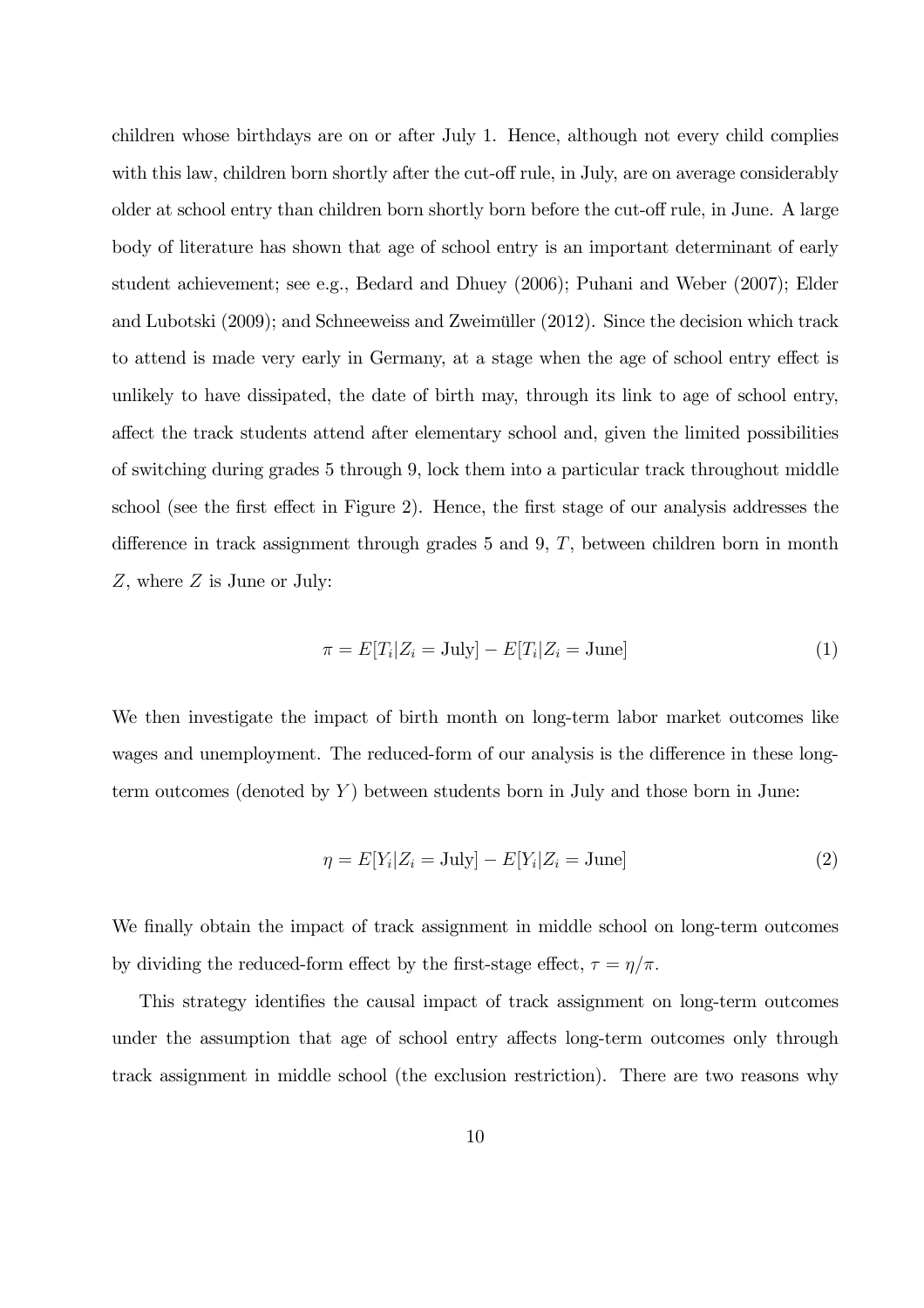this assumption may be violated. First, if date of birth, through the interaction between age of school entry and compulsory school leaving laws, affects the length of formal schooling (see the third effect in Figure 2). This is the case in the U.S., where students are allowed to leave school at the day of their 16th birthday.<sup>8</sup> In Germany, however, this effect is absent, since students must stay in school until they at least complete 9th grade (as opposed to their 16th birthday, as in the U.S.).

Second, the exclusion restriction would also be violated if being older at school entry has a direct impact on long-run outcomes that does not operate through track assignment in middle school (see the second effect in Figure 2). We have reviewed more than 30 articles that study the impact of age at school entry on achievements. This literature has found such *direct* effects of age of school entry on long-run (prime age) earnings or educational attainment to be either non-existent or *positive*.<sup>9</sup> None of the papers we have reviewed finds a negative effect of being older at school entry on short- or longer term outcomes—apart from the mechanical effect that is instigated through individuals who are older at school entry also being older at labor market entry, so that they have, at any given age, accumulated less labor market experience than individuals who are younger at school entry.<sup>10</sup> We eliminate this experience  $e$  effect using various methods (see Section 5.2 for details), so that our estimates of the impact of track assignment in middle school on wages are not affected by this mechanism. Therefore, even if the initial advantages of delayed school entry indeed persisted into adulthood, these effects would be positive. This would lead to an *upward* bias in our estimates. Because we do not find a significantly positive effect, this reasoning reinforces our finding that a more advanced track assignment in middle school has no positive effects on adult outcomes.

In addition to the exclusion restriction, we require the usual independence assumption to

 $8$ This feature of the U.S. education system was first exploited in the seminal paper by Angrist and Krueger (1991), who use date of birth as an instrument for the length of formal schooling.

<sup>&</sup>lt;sup>9</sup>Studies that find positive effects of age of school on educational attainment or earnings include Bedard and Dhuey (2012), and Frederickson and Öckert (2013). Black, Devereux, and Salvanes (2011), in contrast, find little effect of age of school entry on educational attainment and earnings for individuals older than 30.

 $10$ See e.g. Frederickson and Öckert (2013) and Black, Devereux, and Salvanes (2011).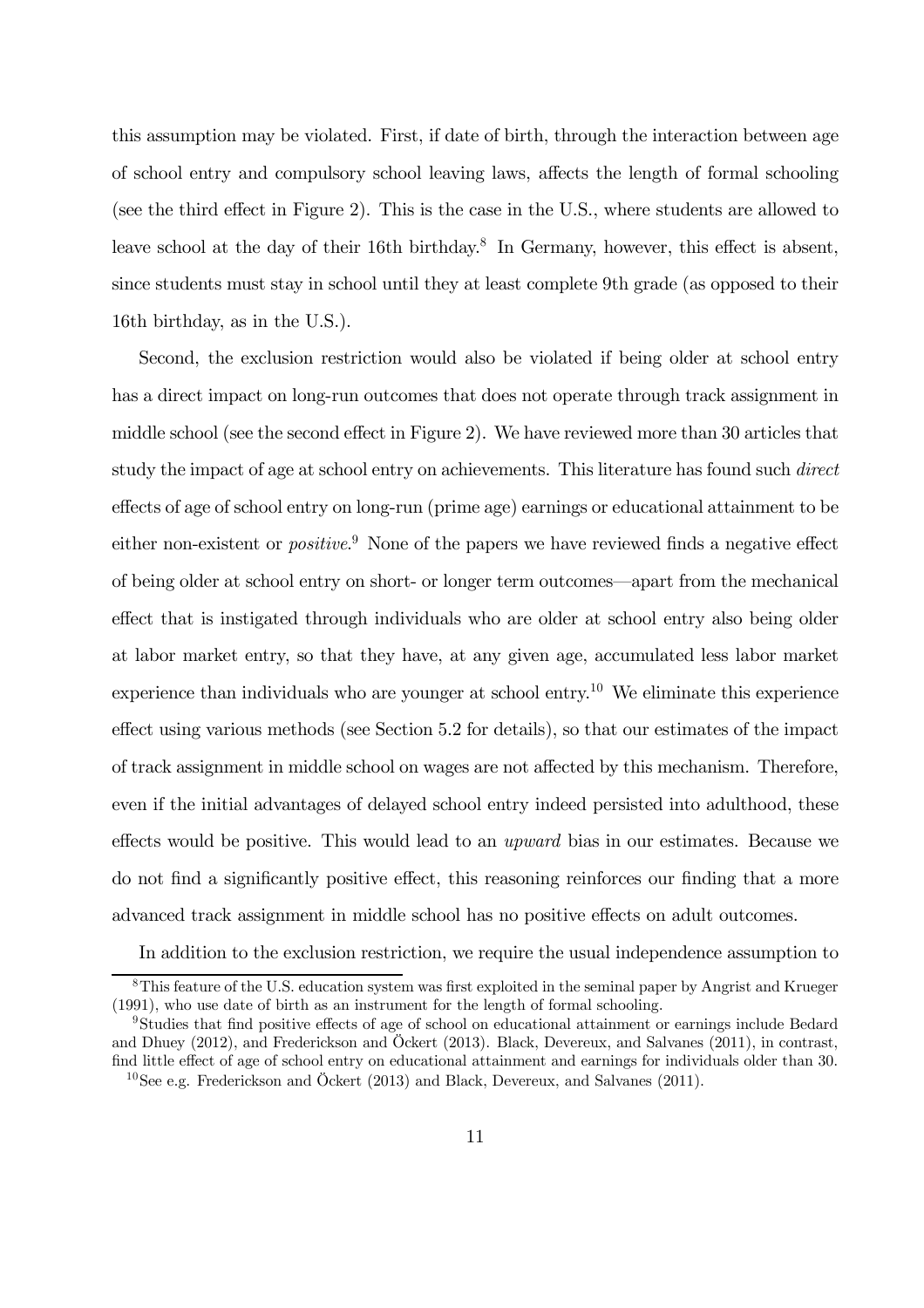hold, which in our baseline specification entails that whether a child is born in June or July is random. In the regression discontinuity estimates that exploit the exact date of birth (see below), the independence assumption requires that whether a child is born just before or just after the school entry cut-off date (i.e., on June 30 or July 1) is random. Note that since we are comparing individuals born within the same season, this independence assumption is considerably weaker here than in studies that use birth quarter as an instrument. To assess whether the independence assumption is being violated, we compare in Table A1 the parental characteristics of children born in July versus those born in June using German Microcensus data for 2005, the only year for which information on birth month is available. We find no significant differences between children born in July and those born in June in terms of parental education and their age at the children's birth.

#### *3.2 Interpretation*

Under the exclusion and independence assumption discussed above, the ratio between the reduced-form estimates  $\eta$  in equation (2) and the first stage estimates  $\pi$  in equation (1) identifies a weighted average of two local average treatment effects (see Imbens and Angrist  $1994$ :<sup>11</sup>

$$
\tau = \frac{aE[Y_i^M - Y_i^L|M_i \text{ if } Z_i = \text{July}, L_i \text{ if } Z_i = \text{June}]}{a + b} + \frac{bE[Y_i^H - Y_i^M|H_i \text{ if } Z_i = \text{July}, M_i \text{ if } Z_i = \text{June}]}{a + b}
$$
(3)

The first local average treatment effect,  $E[Y_i^M - Y_i^L|M_i]$  if  $Z_i = \text{July}, L_i$  if  $Z_i = \text{June},$  is the impact of attending the medium rather than the low track in middle school on the long-term outcomes for those individuals who attend the medium track if born in July but the low track if born in June. The second local average treatment effect,  $E[Y_i^H - Y_i^M | H_i$  if  $Z_i =$ July,  $M_i$  if

<sup>&</sup>lt;sup>11</sup> Here, we make the additional assumption that no individuals are shifted from an  $L$  to an  $H$  track school because of birth month.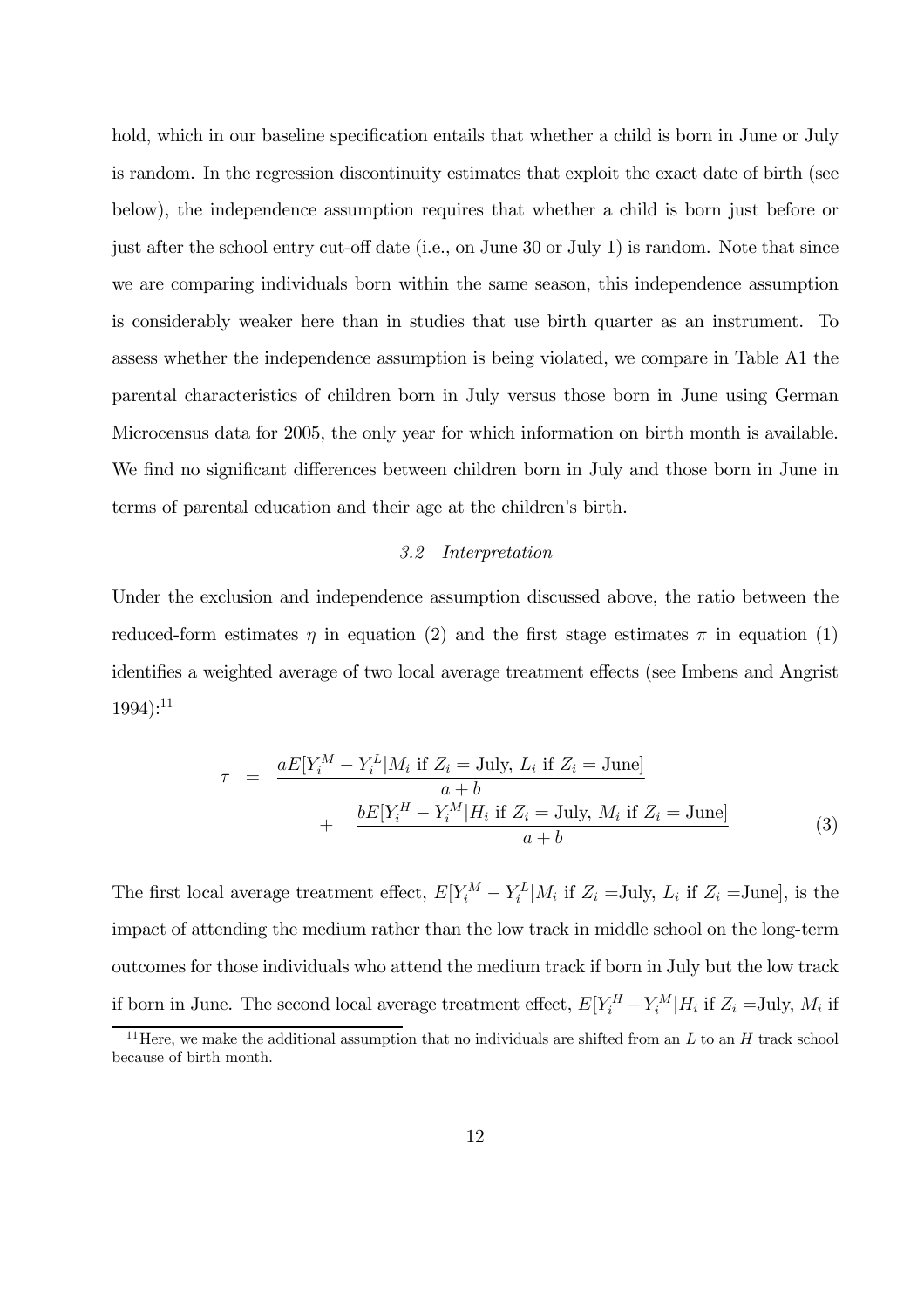$Z_i = \text{June},$  is the impact of attending the high rather than the medium track in middle school on long-term outcomes for those individuals who are shifted between these two tracks because of their birth month. The weights  $a$  and  $b$  represent the differences in the probabilities of attending the low and high track in middle school between individuals born in July and those born in June, that is  $a = Pr(L|June) - Pr(L|July)$  and  $b = Pr(H|July) - Pr(H|June)$ .

Who are the "compliers" who attend a more or less advanced track because of their birth month? Students at the top of the (expected) ability distribution are likely to attend the high track, whereas students at the bottom of the distribution are likely to attend the low track, regardless of their date of birth. Hence, the "compliers" are likely to be students at the margin between two tracks. This group is particularly interesting because it consists of children whose teachers and parents may be unsure of which track the student should attend after elementary school and who are therefore most at risk of misallocation—and for whom small differences in the perceived learning potential at the end of elementary school could potentially lead to large differences in adult outcomes.

We develop a stylized model of track choice in Appendix B which formalizes the shifting of students to a different track because of birth month; this model is not necessary to understand the paper, but formalizes the intuition outlined above (see Proposition 1 and Figure A3). The model also clarifies how the key differences between school tracks (i.e., teaching technology, peer quality and teacher quality) and the costs of switching between tracks may affect completed education (see Proposition 2) and long-term labor market outcomes (see Proposition 3).

#### *3.3 Implementation*

#### *Reduced-Form Estimates*

To implement our empirical strategy, we first estimate reduced-form effects  $\eta$  by replacing the population means in equations (1) and (2) with their sample means, while controlling for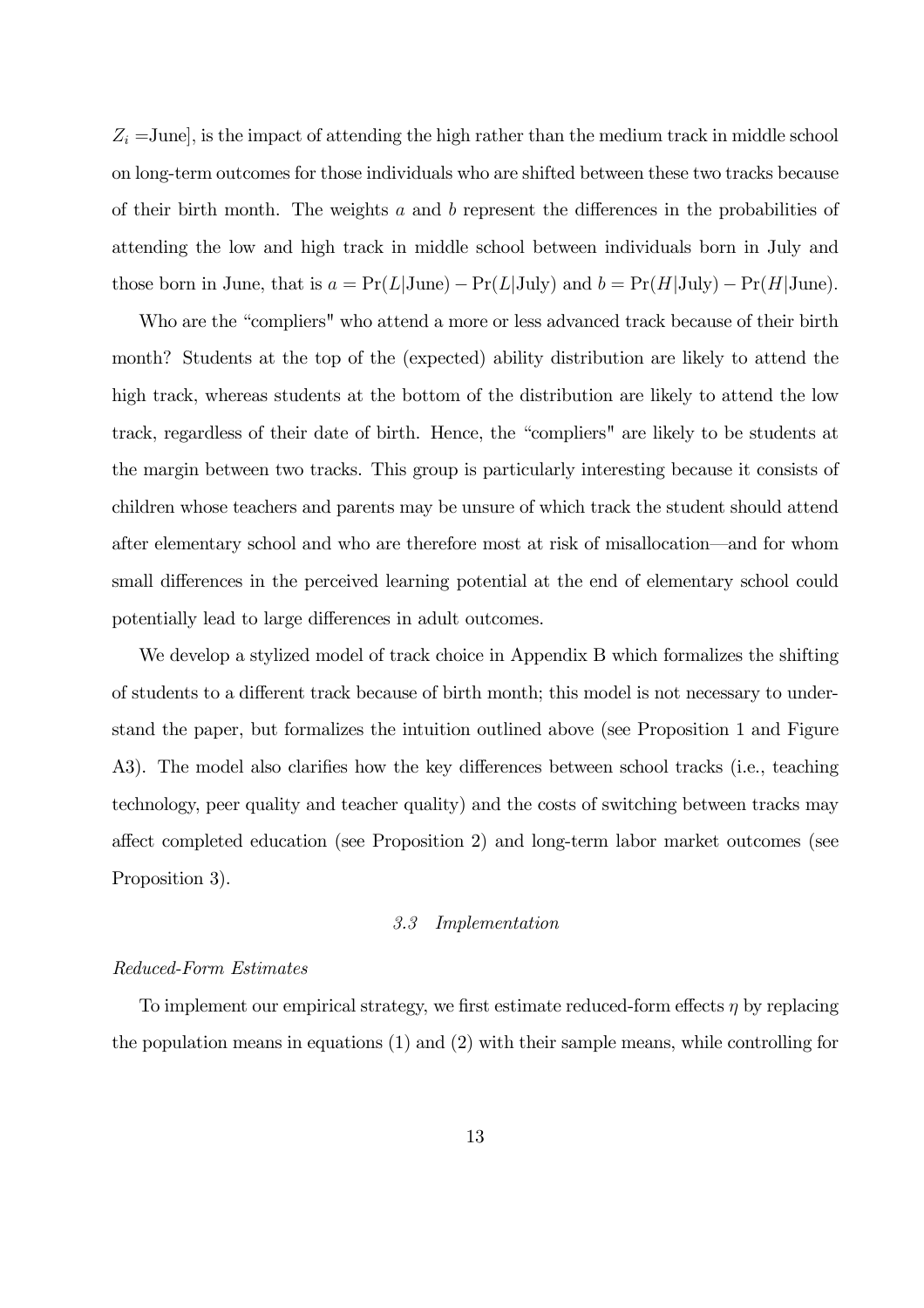birth year and gender effects.<sup>12</sup> We report heteroscedasticity-consistent (robust) standard errors. We also report regression discontinuity estimates that exploit the student's exact date of birth.<sup>13</sup> Specifically, we estimate regressions of the following type:

$$
Y_i = \alpha_0 + h(\text{Day}_i) + \alpha_1 \text{Post}_i + x_i' \alpha_2 + u_i.
$$
\n
$$
\tag{4}
$$

Here,  $\text{Day}_i$  is the student's date of birth (normalized to be 0 on the school entry cut-off date, July 1),  $h(.)$  is a polynomial function of birthday, Post<sub>i</sub> is an indicator variable equal to 1 if the student was born on or after July 1, and  $x_i$  is a control variable vector that includes birth year and gender effects. The parameter of interest is  $\alpha_1$ , the impact of being born after the school entry cut-off date (i.e., on or after July 1) on long-term outcomes. We first estimate equation (4) on a sample of all students and then restrict the sample to students born within three months of the school entry cut-off date (i.e., to students born between April and September). We approximate the function  $h(Day_i)$  as a polynomial function of various orders. As suggested by Lee and Card (2007), we cluster standard errors at the date of birth level. $^{14}$ 

#### *First-Stage Estimates*

Due to lack of precise information on date of birth in the German Microcensus (see Section 4.2), we are not able to estimate the same specifications for the first-stage estimates for the same birth cohorts. We instead compare track attendance in middle school of students born earlier (i.e., between January and April) and later (i.e., between May and December) during the year (instead of June/July). In Section 5.1 , we provide evidence that this is likely to lead to an underestimate in the first-stage estimates, which causes bias *away from zero* in

<sup>&</sup>lt;sup>12</sup>Our results remain almost unchanged if we exclude these control variables from the regressions.

 $13$ We cannot do this for the first-stage effect because our data sets provide information only on birth month or whether the pupil was born earlier or later during the year; see Sections 4.2 and 4.3 for details.

<sup>14</sup>Our baseline estimate comparing individuals born in June with those born in July may also be seen as a regression discontinuity estimate in which the sample is restricted to students born within two months of the school entry cut-off date and the birthday effect  $(h(.)$  in equation (4)) is assumed to be constant.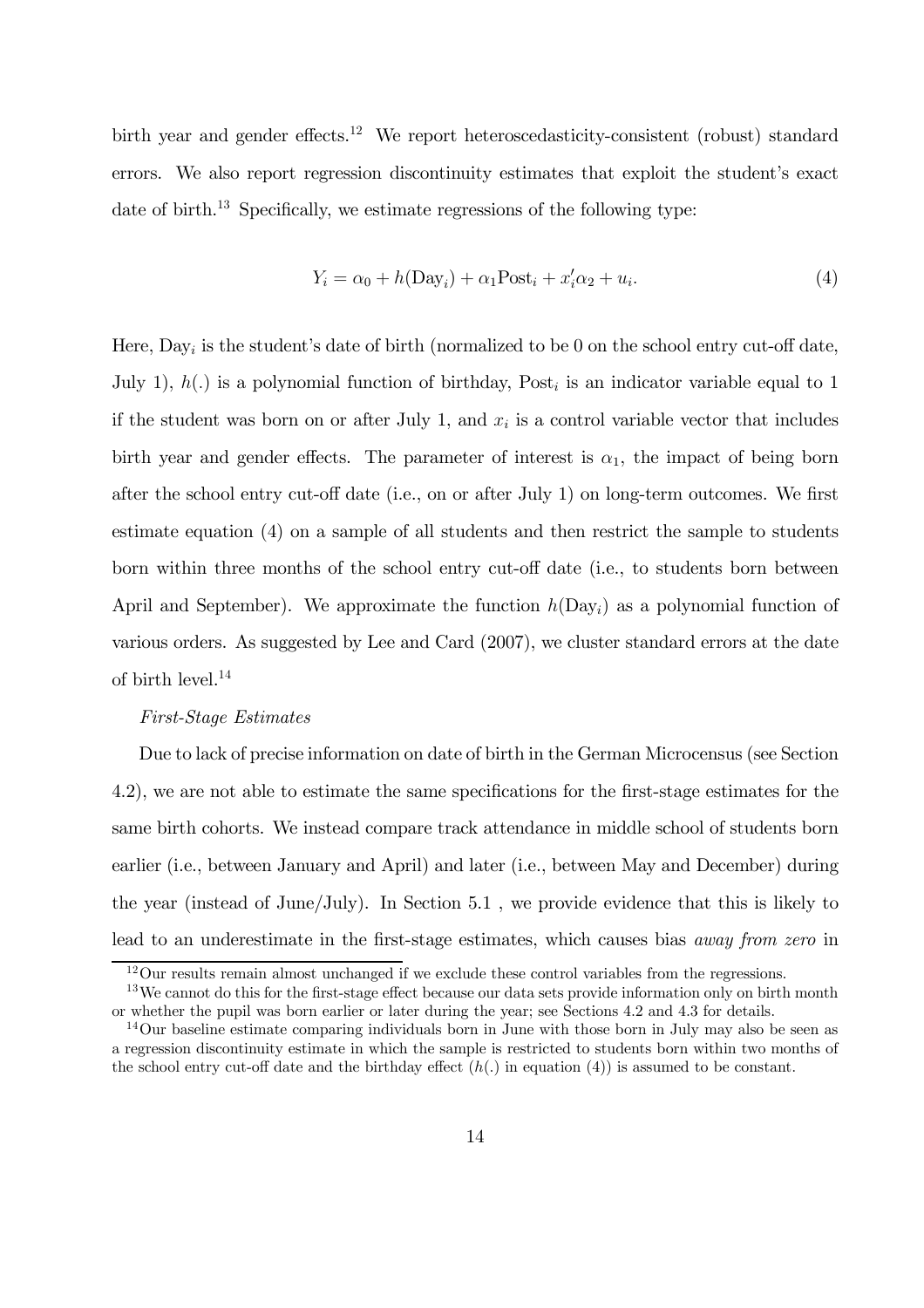the estimate of our local average treatment effect  $\hat{\tau}$ .

Because the first-stage and reduced-form estimates are based on two different samples, we refer to  $\hat{\tau}$  as the two-sample two-stage least squares estimate (TS-2SLS) of track choice in middle school on long-term outcomes. We calculate the standard error of the TS-2SLS estimates using the delta method.<sup>15</sup>

#### 4 DATA

Our empirical analysis combines four main data sources, described below. Throughout the analysis, we exclude foreign citizens from our sample because they may have migrated to Germany after beginning school and thus may not have been affected by the school entry cut-off date.

#### *4.1 Social Security Records*

Our primary data used to estimate the reduced-form equations (see equation (2)), which relate long-term outcomes to date of birth, come from three decades of social security records, covering 1975 to 2006. These data, collected for every individual covered by the social security system, include detailed information on variables such as education, wages, unemployment, occupation, and the exact date of birth. Not included are civil servants, the self-employed, and military personnel. A comparison of the number of observations in the Social Security Records and the number of births in the Birth Register data suggests that almost all individuals enter the data base at some point in their career.

From this data base, we select all men and women born between 1961 and 1976. The 1961 cohort is the first cohort for which the effective school entry cut-off falls between June and July. The 1976 cohort is 30 years old in the last year of our data and should

<sup>&</sup>lt;sup>15</sup>We compute the variance of  $\hat{\tau}$  as  $Var[\hat{\tau}] = Var\left[\frac{\hat{\tau}}{\hat{\tau}}\right]$  $= \frac{\widehat{\pi}^2 Var(\widehat{\eta}) + \widehat{\eta}^2 Var(\widehat{\pi})}{\widehat{\pi}^4}$  $\frac{(\pi + \eta^2 \vee ar(\pi))}{\hat{\pi}^4}$ , whose square root is the estimate of the standard error (when variances in the formula must be replaced by their estimates). See Inoue and Solon (2010) for a discussion and an alternative estimator. One might expect the standard error of the first-stage estimate to increase if the first stage were estimated in the exact same way as the reduced form (e.g., by restricting the sample to individuals born in June or July). Note, however, that due to the very small reduced-form estimates, this will have hardly any impact on the standard error of the TS-2SLS-estimates.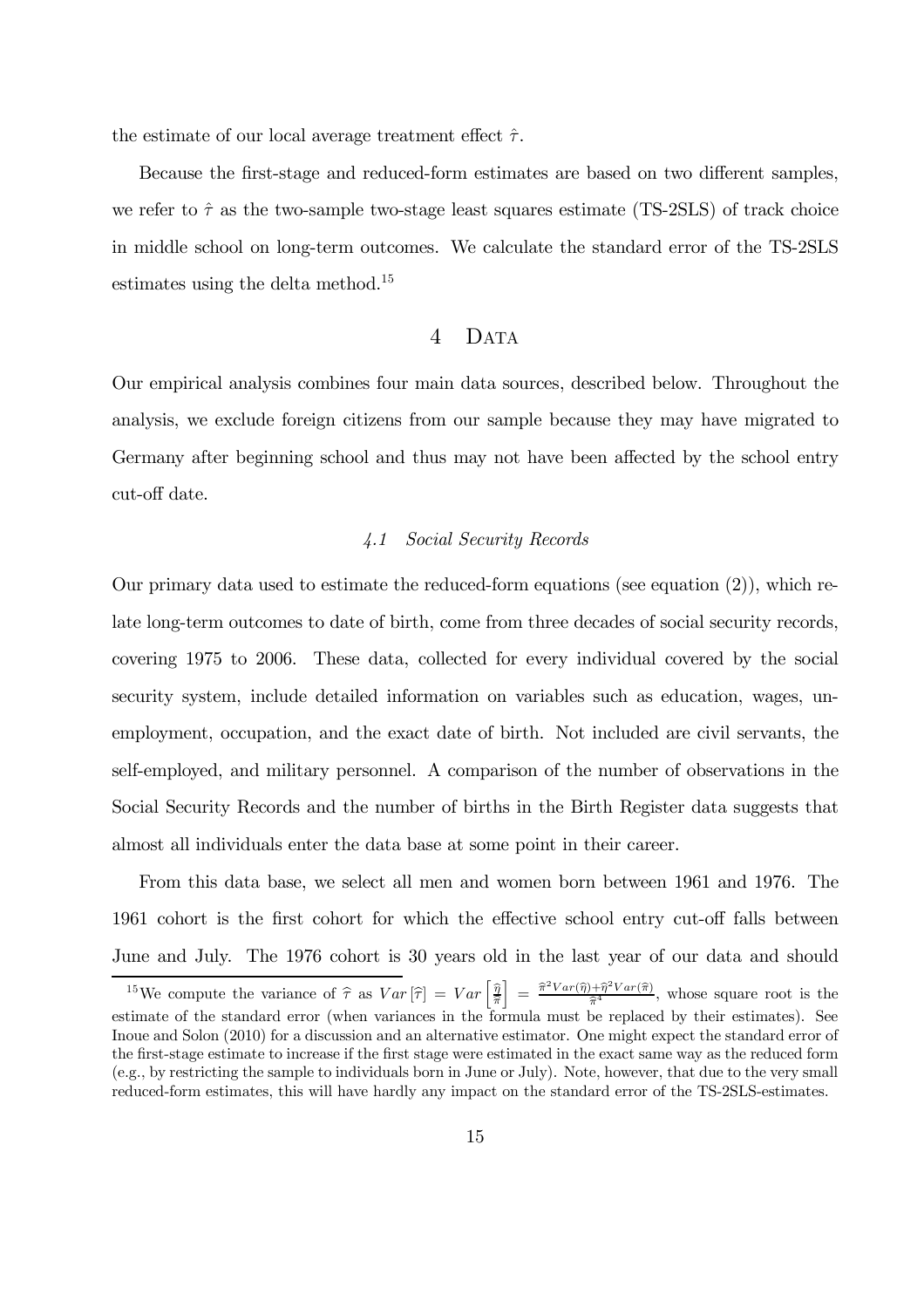thus have completed post-secondary education. For these cohorts, we observe the entire work history from labor market entry onwards, which allows precise computation of their potential and actual labor market experiences. The wage variable refers to April 30 of each year and is deflated using the Consumer Price Index, with  $1995$  as the base year.<sup>16</sup> We distinguish four educational categories: "no post-secondary education" refers to individuals who graduated from the low or medium track and did not complete an apprenticeship; "apprenticeship" includes individuals who completed an apprenticeship (as part of the formal German vocational education system) but did not complete college or university, regardless of track completed;<sup>17</sup> and "college" and "university" refer to individuals who have graduated from four-year college or five-year university, respectively. Our unemployment variable refers to registered unemployment.

#### *4.2 Microcensus*

Our second data come from the scientific use files of the German Microcensus for 1976, 1978, 1980, 1982, 1985, and 1987. We use these data for the first-stage of the TS-2SLS estimate (see equation (1)) which relates track assignment in middle school to date of birth. We restrict the sample to the same birth cohorts as for the social security records, 1961 to 1976. Rather than specifying the exact birth month, the Microcensus provides only a binary indicator for individuals' being born either during the January through April period or the May through December period. Comparing these two periods is likely to yield an underestimate of the first-stage since the school entry cut-off falls in  $\text{June/July.}$  We assess this using data from the recent School Census for Bavaria and Hesse, which do contain information on birth month, but are unfortunately not available for the earlier school cohorts studied here.

<sup>&</sup>lt;sup>16</sup>In our data, up to 5 percent of the observations are top-coded at the highest wage level for which social security contributions must be paid. In imputing the censored part of the wage distribution, we assume that residuals are normally distributed and allow for heterogeneity in the variance by age group; see Dustmann, Ludsteck and Schönberg (2009) for details.

 $17\text{ An apprenticeship in Germany is a structured 2-3 years training program for a particular occupation.}$ that combines on the job training in a firm with certified training personnel and state-provided academic education specific to the chosen occupation.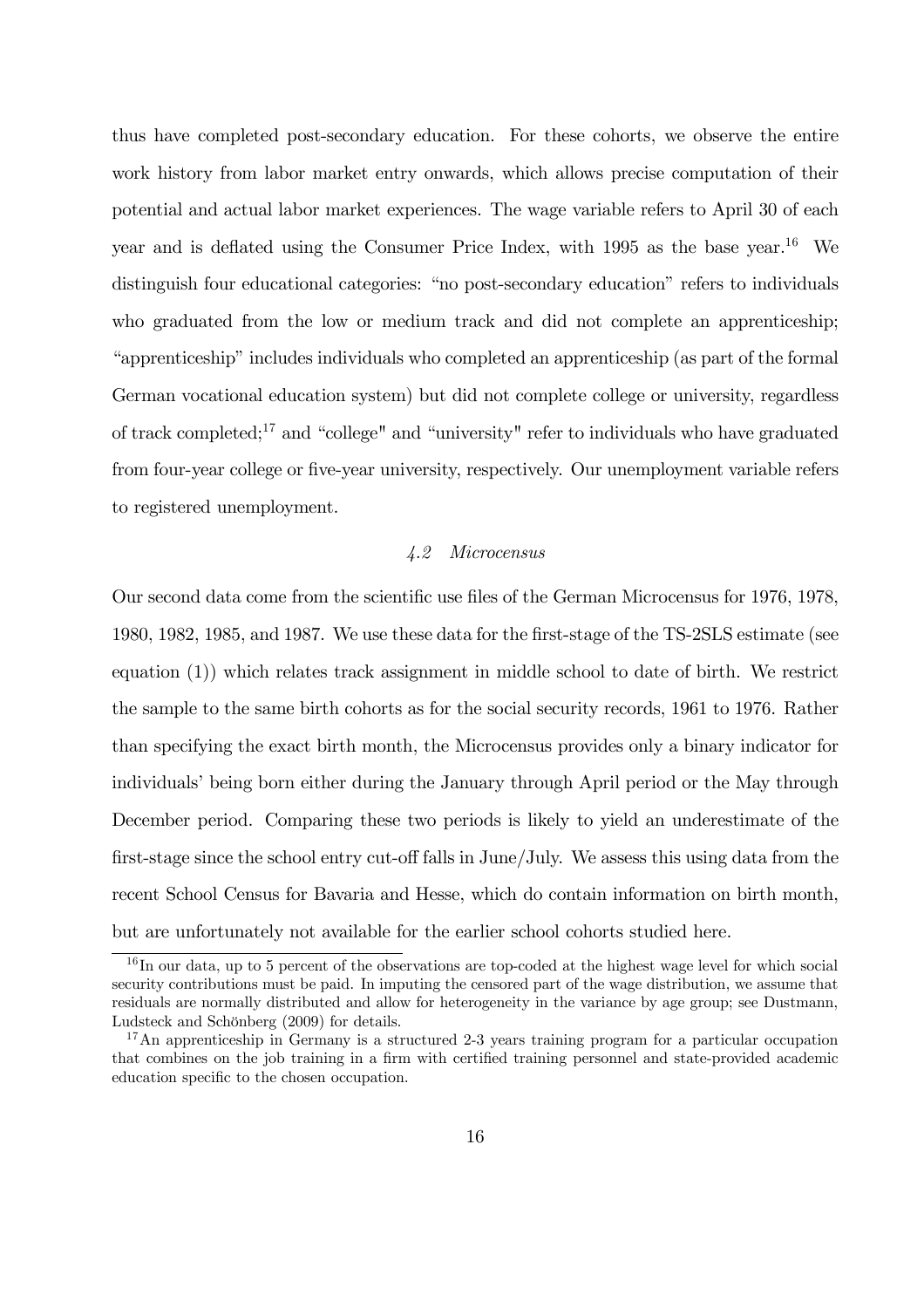#### *4.3 School Census*

The School Census for Bavaria and Hesse covers all students attending general and vocational schools in these two German states. It is available for the academic school years 2004/05 to 2008/09 for Bavaria, and for the academic school years 2002/03 to 2008/09 for Hesse. The data set does include information on track and grade attended, as well as on birth month. We use these data to assess the downward bias in our first-stage estimates resulting from the lack of exact birth month information in the Microcensus data, for the 1990 to 1994 birth cohorts in Bavaria and the 1988 to 1994 birth cohorts in Hesse, respectively. We also use them to illustrate the impact of birth month on the probability that the student graduates from a specialized or general high track school, for the 1986-1987 birth cohorts in Bavaria and the 1984-1987 birth cohorts in Hesse, respectively.

#### *4.4 1987 Census*

Our fourth data source is the 1987 census which, unlike the social security records, contains information on the school track individuals graduated from. Like the German Microcensus, however, the 1987 census (the last census in Germany before the 2011 census) includes no information on exact birth month, asking respondents instead whether they were born before or after May 24. We use these data to estimate the effect of being born later versus earlier in the year on the probability that the student graduates from a low, medium or high track school for the 1961 to 1963 birth cohorts who were between 24 and 26 years old at the time of the census and should thus have completed their secondary education. Unlike the School Census, the 1987 Census does not allow us to distinguish between graduation from a general or specialized high track school.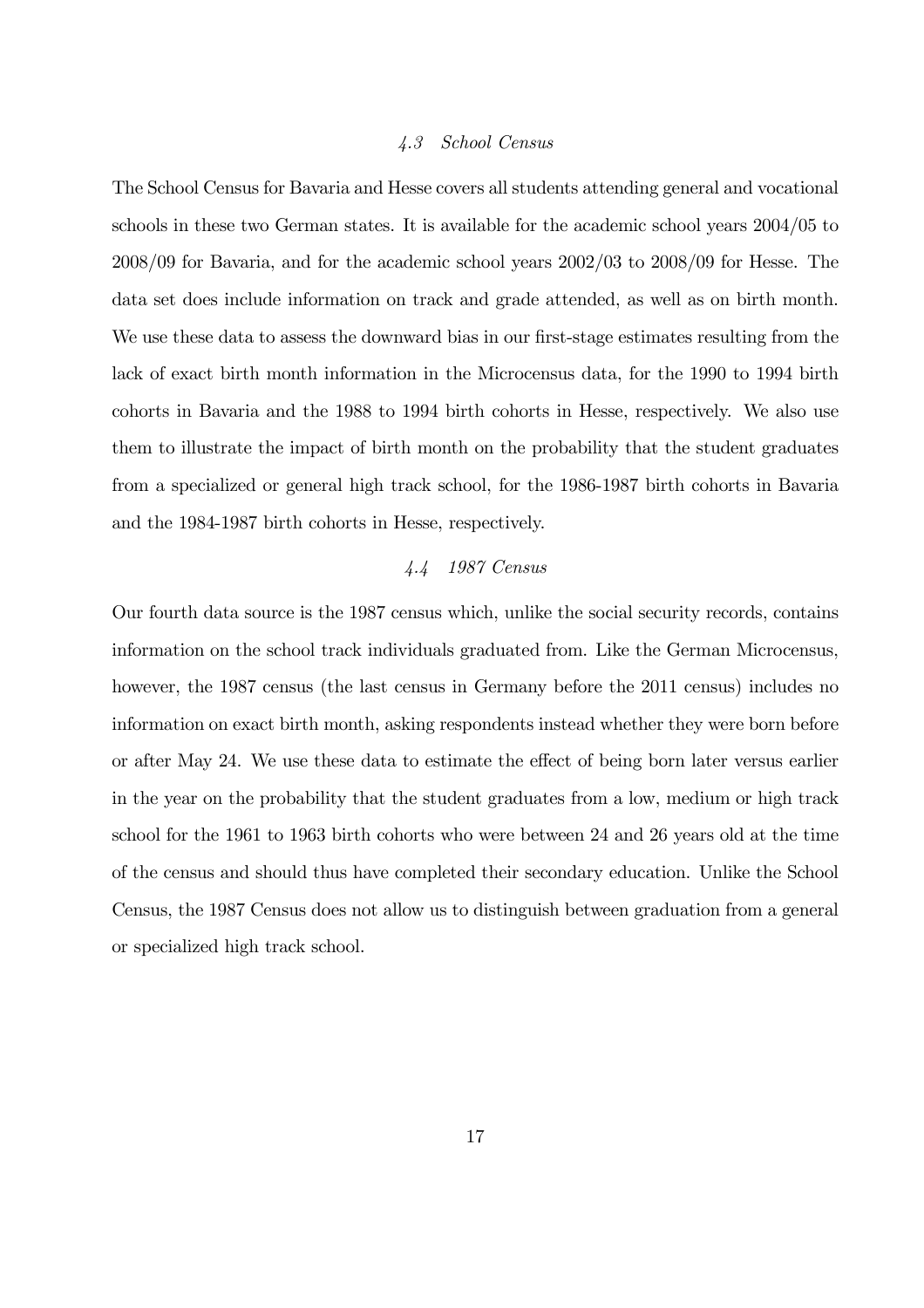#### 5 RESULTS

#### *5.1 The Impact of Date of Birth on Track Assignment in Middle School*

We first investigate the effect of date of birth on track assignment in middle school, which is the first stage of our analysis. Since the opportunities to switch tracks between grade 5 and 9 are limited (see Section 2.2), we proxy track assignment in middle school by the track attended at age 14.

Our results in Panel A of Table 2, based on the German Microcensus, show that children born later in the year (May through December) are 2.0 percentage points more likely to attend a high track at age 14 and 1.9 percentage points less likely to attend a low track at age 14 than children born earlier in the year (January through April), for a total effect of 3.9 percentage points. As Table A2 shows, this effect is strongly persistent throughout grades 5 to 9. Based on data from the School Census, the estimates indicate that the effect of date of birth on track assignment is roughly constant throughout middle school.<sup>18</sup>

Since the Microcensus lacks information on birth month, these estimates compare children born before and after the end of April, rather than children born before June 30th and after June 30th. As discussed in Section 4.2, this is likely to lead to underestimation in our firststage regression because it introduces measurement error in the age of school entry. We investigate this possibility using the School Census, which contains information on birth month (although only for recent cohorts who have not entered the labor market yet). Using this data source, we find that children born in July are 5.2 percentage points more likely to attend a high track school and 4.2 percentage points less likely to attend a low track than children born in June, for a total effect of  $9.4$  percentage points (row (i) of Panel B, Table

<sup>&</sup>lt;sup>18</sup>It follows from these estimates that the weights  $a (= 0.019)$  and  $b (= 0.020)$  in equation (3) are roughly equal: the relative weight for the local average treatment effect on long-term outcomes of attending a medium as opposed to a low track school is 0.49 (0.019/0.039), while the relative weight for the local average treatment effect of attending a high as opposed to a medium track school is  $0.51$  ( $0.020/0.039$ ).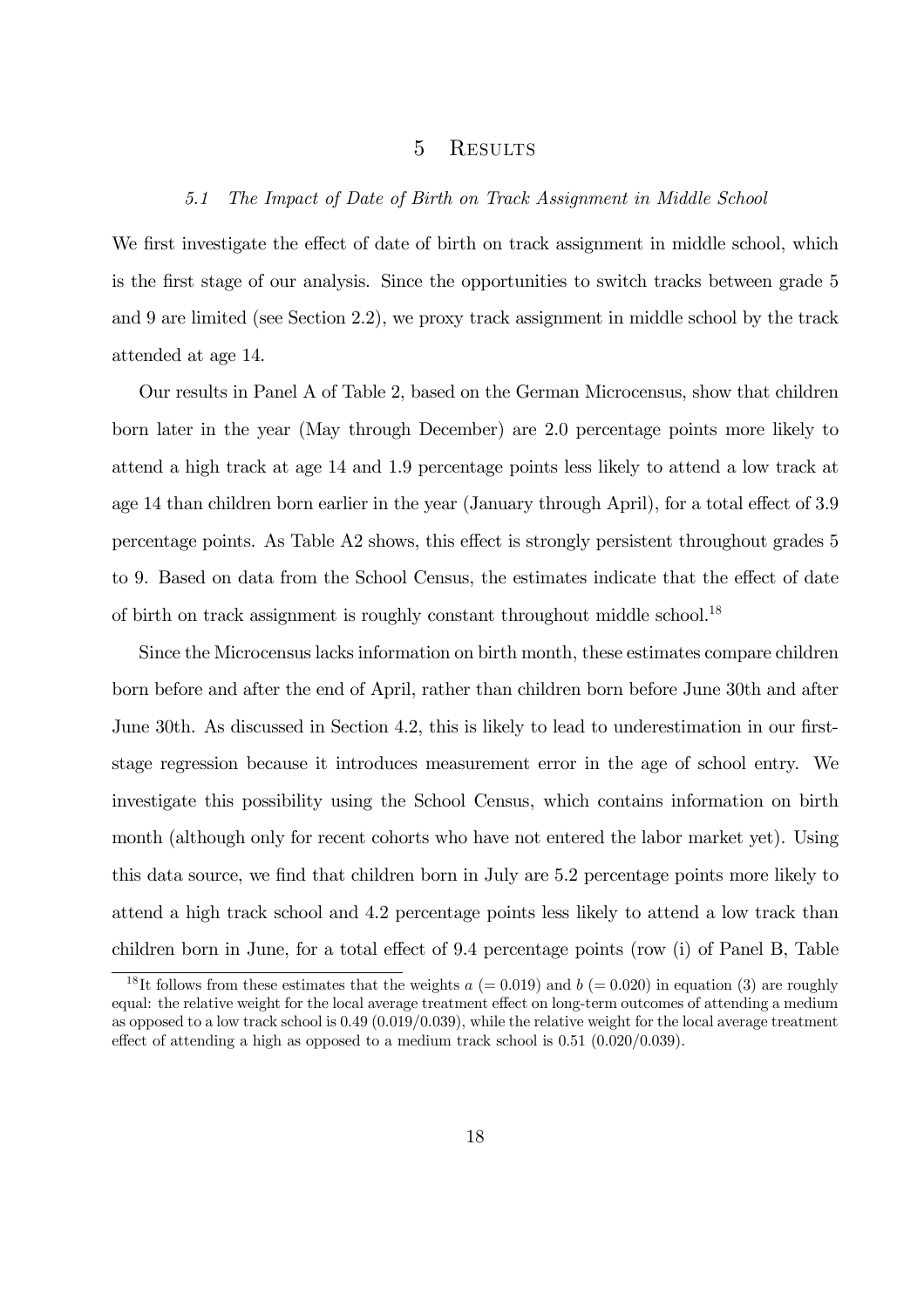2).<sup>19</sup> If instead we reconstruct the same aggregation as in the Microcensus and compare the track assignment of children born between May and December with those born between January and April, we find a smaller first-stage estimate of  $7.2$  percentage points (row (ii) of Panel B, Table 2). This suggests indeed that the first-stage estimate of  $3.9$  percentage points in Panel A of Table 2 is likely to be an underestimate of the impact of date of birth on track attendance.

Even after adjusting for measurement error, the first-stage results for the recent cohorts in the School Census appear stronger than those for the older cohorts in the Microcensus  $(7.2 \text{ vs. } 3.9 \text{ percentage points})$ . In Appendix A. 2, we provide evidence that this difference can be fully explained by the earlier cohorts' being less compliant with the school entry age cut-off rule than the more recent cohorts. Hence, the mechanism generating the date-of-birth effect on track choice—namely, that age of school entry increases the likelihood of attending a more advanced track—seems to be similar for both earlier and more recent cohorts.

#### *5.2 The E¤ect of Track Assignment in Middle School on Labor Market Outcomes*

The previous section shows that the date of birth has a precisely estimated and sizable effect on track assignment in middle school, with at least 3.9 percent of students shifted to a different track because of their date of birth. Thus, since the differences between tracks are large (see Section 2.3), and since only the high track leads to direct admission at colleges and universities, we would expect to find sizeable effects of date of birth on long-term labor market outcomes, such as wages, employment and occupational choice. This is what we investigate in this section, starting with the impact on wages. Our analysis draws on data from the social security records, and restricts the sample to individuals aged 30 and over.

<sup>&</sup>lt;sup>19</sup>The effect of date of birth is further illustrated in Figure A1 in Appendix A. 1, where we display the share of 14-year-olds attending a high (Panel A) or a low (Panel B) track by month of birth. The figure shows a clear discontinuity in track assignment around the June/July school entry cut-off date, confirming that the differences in track assignment between June- and July-born children are indeed driven by differences in age of school entry.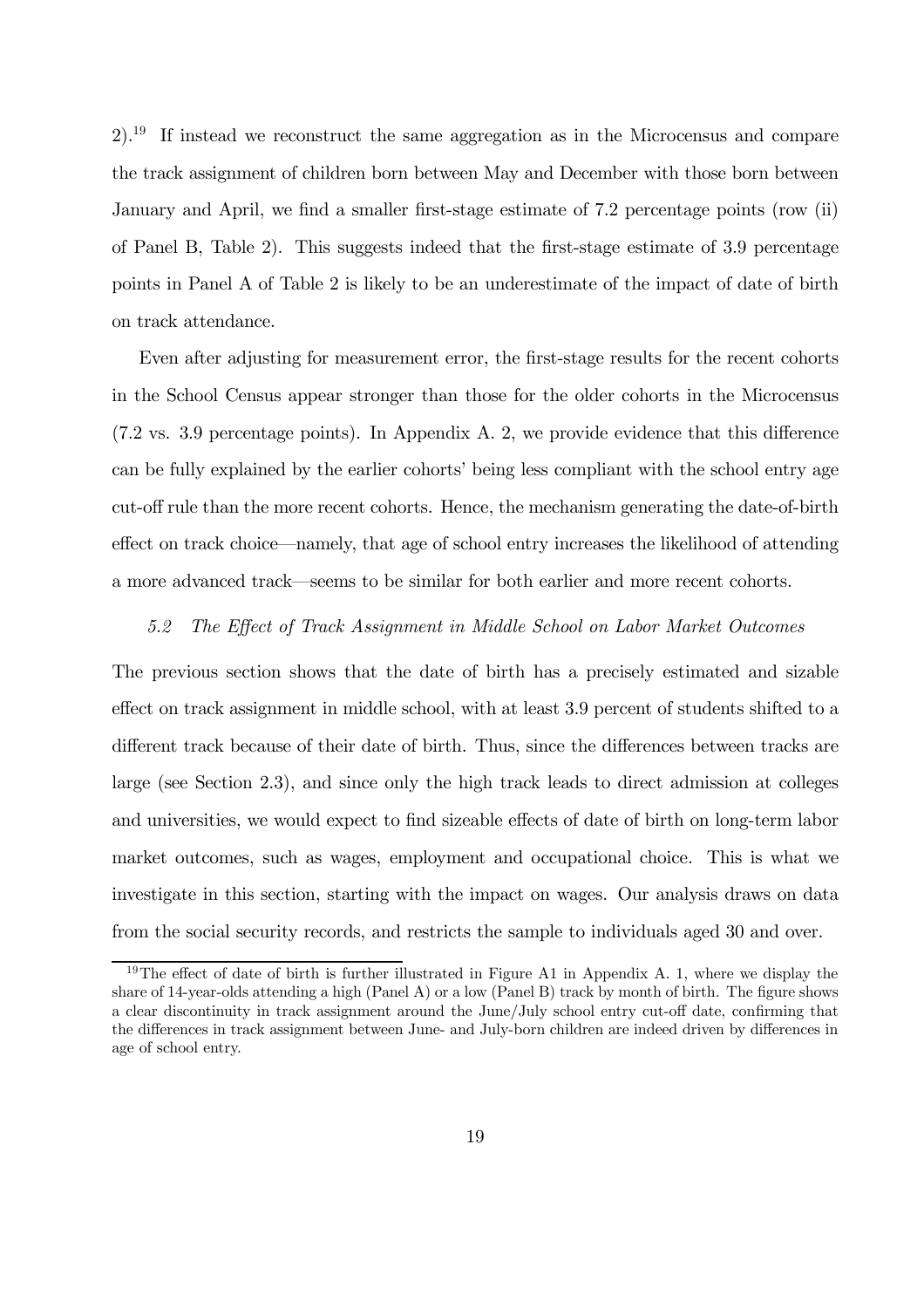WAGES: We begin with plotting raw log-wages (i.e., wages unadjusted for the experience  $effect$ ) against date of birth in Panel A of Figure 3. As expected, the figure shows a clear wage disadvantage for individuals born just after the school entry cut-off date (i.e., in July)–since they have accumulated less experience than individuals born just before the school entry cut-off date (i.e., in June). In Panel B, we instead plot log wages adjusted for differences in experience, where we eliminate the experience effect by first estimating the returns to potential experience based on a 4th order polynomial using OLS and then subtracting these estimates from raw log wages. Panel B no longer shows a discontinuity around the school entry cut-off date. Thus, date of birth, and hence the track attended throughout middle school, has no noticeable impact on wages for the marginal student.

In Panel A of Table 3, we present reduced-form estimates for different specifications. While in column (1), we simply compare the educational choices of individuals born in July with those of individuals born in June, the estimates in columns  $(2)$  to  $(4)$  differ by birth month sampling window (January-December in columns (2) and (3); April-September in column (4)) and the order of the date of birth polynomial included as a control in the discontinuity regression (5th order, 6th order, and 2nd order in columns (2), (3), and (4), respectively). In row (i) we present estimates on raw wages unadjusted for experience. As already illustrated in Figure 3, individuals born just after the school entry cut-off date earn slightly less than individuals born just before the school entry cut-off date according to all specifications. However, once we adjust wages for experience as shown in row  $(ii)$ , all reducedform estimates are statistically insignificant and closely centered around zero, ranging from (neg.) 0.09% in specifications (1) and (4) to (pos.) 0.02% in specification (3).<sup>20</sup>

These very small reduced-form estimates imply that—despite the stark differences be-

 $20$ These specifications compare wages of individuals born just before the school entry cut-off date with those born just after the school entry cut-off date, in the same year. Hence, these individuals belong to different school cohorts. We have also compared wages (and other labor market and educational outcomes) of individuals born in July with those born in June one year later, and who thus belong to the same school cohort. The findings we obtain are very similar.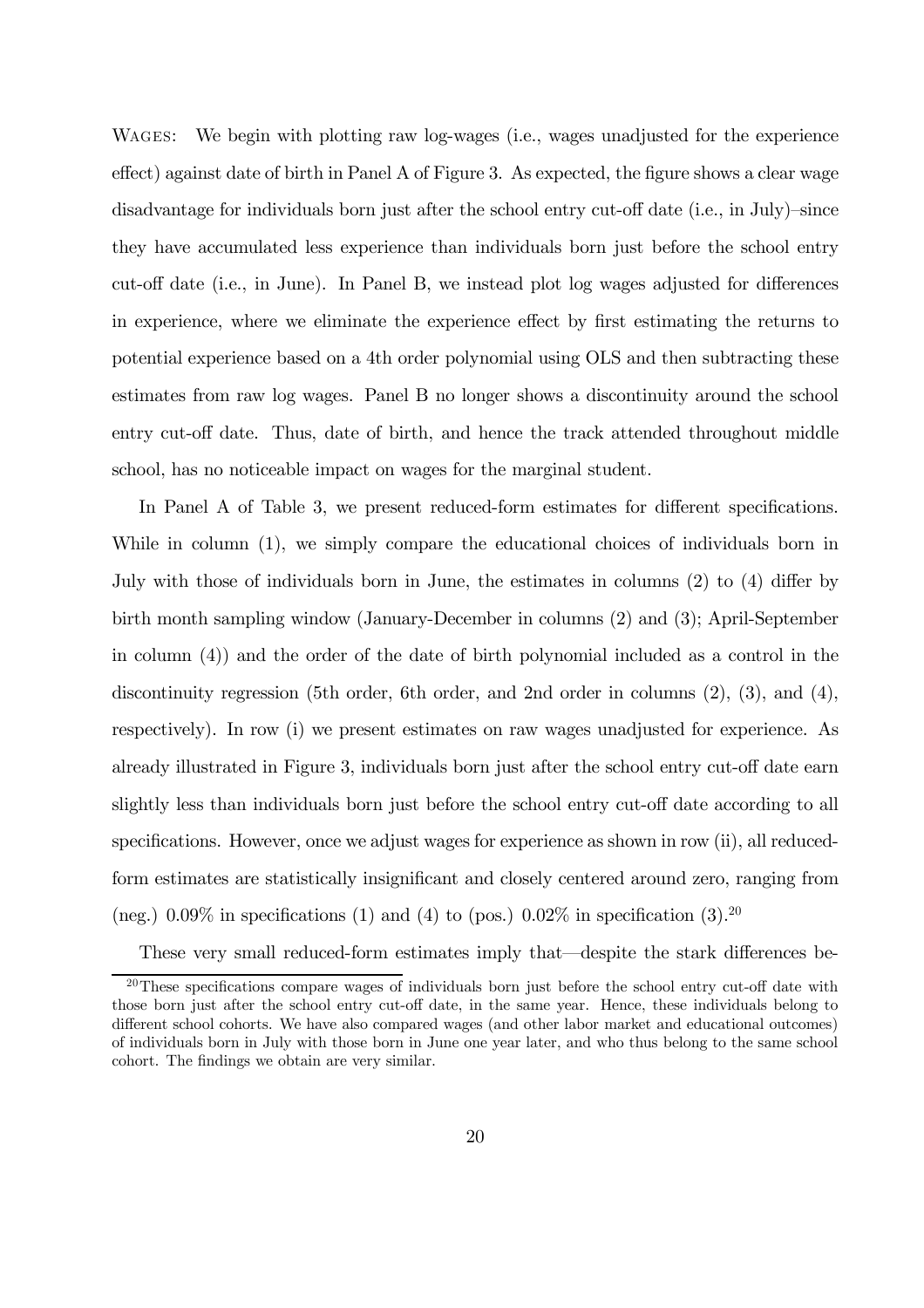tween tracks—the impact of track attendance in middle school on wages is close to zero for the marginal student. Dividing the reduced-form estimates in Table 3 by the first-stage estimate of 0.039 (see Panel B of Table 3), we obtain point estimates of the impact of track attendance in middle school on wages ranging from  $(neg.)$  2.4% (specification (1)) to  $(pos.)$ 0.6% (specification (3)), with 95% confidence intervals of  $[-0.073, 0.025]$  and  $[-0.057, 0.068]$ . respectively. Note that both these point estimates and the lengths of the confidence intervals are likely to be exaggerated, as the first-stage estimate of 0.039 is underestimated, as we explain above.<sup>21</sup> Nevertheless, it is obvious from the reduced-form estimates that our key conclusion—that is, that the track attended in middle school has little impact on wages for the marginal student—does not depend on the exact magnitude of the first-stage estimate.

Our results remain robust to alternative ways of accounting for differences in potential experience between individuals born shortly before and shortly after the age of school entry cut-off (see Table 4). In column  $(2)$ , we allow for a more flexible functional form using a set of dummy variables to model the returns to potential experience (instead of a 4th order polynomial as in column (1)). Results are almost identical. In columns (3) and (4), we restrict the sample to individuals aged 40 years and older whose wages are flat with respect to potential experience. Indeed, for these individuals, both the raw and experience-adjusted wage differentials are very small and not statistically significant from zero. Our reduced-form estimates of the impact of date of birth on wages therefore do not depend on the particular way we eliminate the experience effect.

Other Labor Market Outcomes: Track attendance in middle school may have an impact on other labor market outcomes besides wages. We focus on three outcomes: the share of days in registered unemployment since labor market entry, the share of days working full time since labor market entry, and current occupational choice (distinguishing between

<sup>&</sup>lt;sup>21</sup>As can be seen from footnote 15, the standard error of the TS-2SLS estimate will be the larger the smaller the first-stage estimate. Hence, the downward bias of the first stage estimate will exaggerate the length of the confidence interval.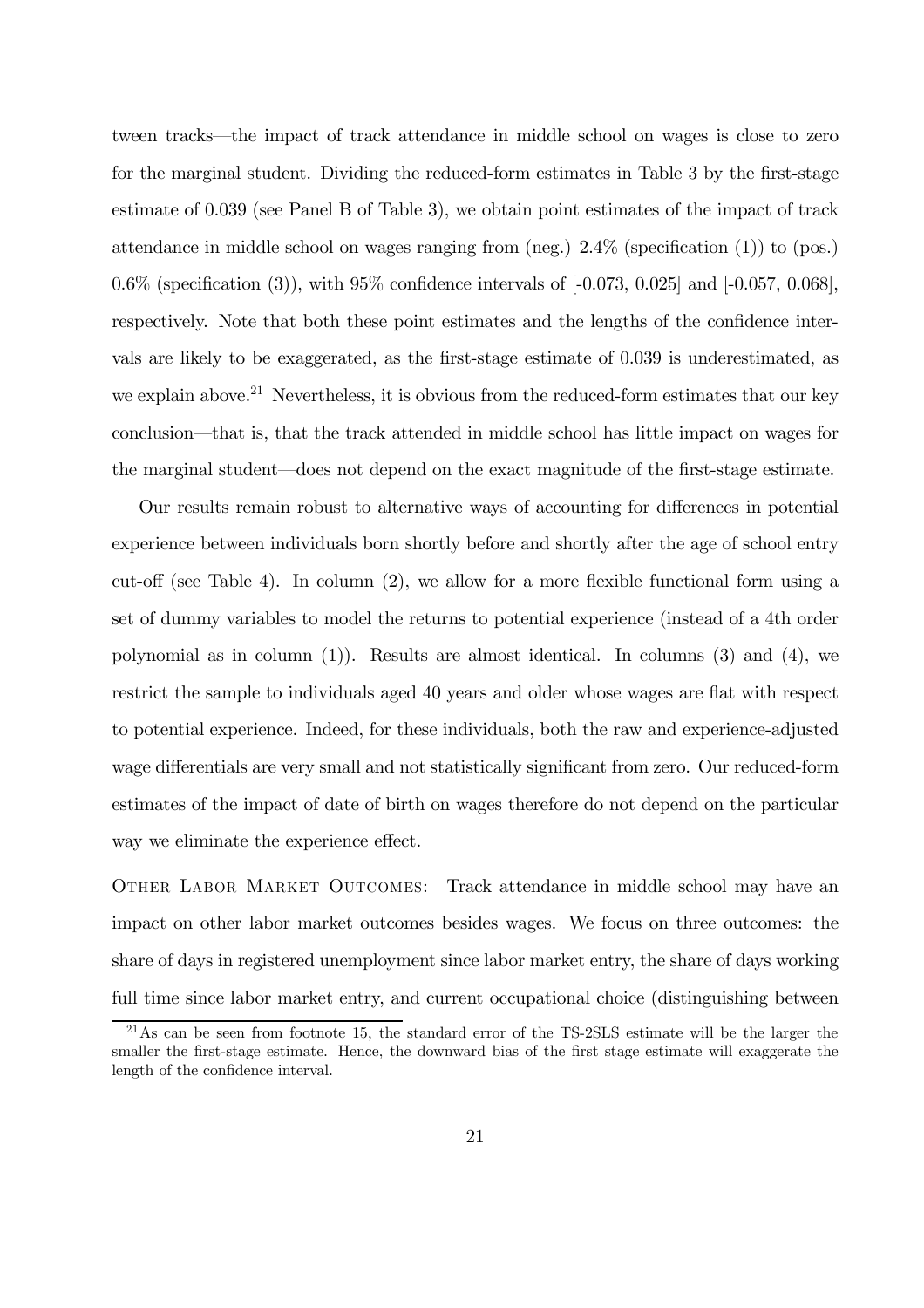blue- and white-collar occupations). $^{22}$ 

While the effects on the track attended in middle school on labor force participation and unemployment are interesting in their own right, large effects on these outcomes could also potentially bias the wage results which refer only to individuals who are working. We report reduced-form (Panel A) and TS-2SLS (Panel B) estimates for these outcomes in rows (i) and  $(i)$  of Table 5, estimating the same specifications as in Table 3. The figures show that the effect of date of birth on the share of days spent in unemployment or working is basically zero in the reduced-form regressions in Panel A. It follows that the TS-2SLS estimates in Panel B of track assignment in middle school on labor force participation and unemployment are small and statistically insignificant. Thus, track assignment has little effect on labor force participation or unemployment. Furthermore, these results imply that our wage results in Table 3 do not suffer from a selection bias into employment.

We report results for occupational choice in row (iii). Historically, the low track prepares students for apprenticeships in blue-collar occupations, whereas the medium track prepares them for apprenticeships in white-collar occupations (see Section 2.2). Yet, the reduced-form effect of date of birth on the probability that an individual works in a white collar profession is close to zero. Consequently, the TS-2SLS estimates of the impact of track attendance on occupational choice is, for the marginal student, likewise close to zero (see Panel B). Once again, this conclusion does not depend on the exact magnitude of the first-stage estimate.

Overall, our findings show that, despite the large differences between tracks, the track attended in middle school has no impact on a variety of long-term labor market outcomes, such as wages, occupational choice, and unemployment. That points at students who have been mis-tracked due to their birth month to adjust their initial track allocation at a later stage in their educational career. Our discussion in Section 2.2 highlights that the German school system has a number of built-in possibilities that allow for such re-tracking after grade

 $^{22}$ Since we find no statistically significant differences between men and women for these outcomes (and educational outcomes discussed later), we report results jointly for both genders from now onwards.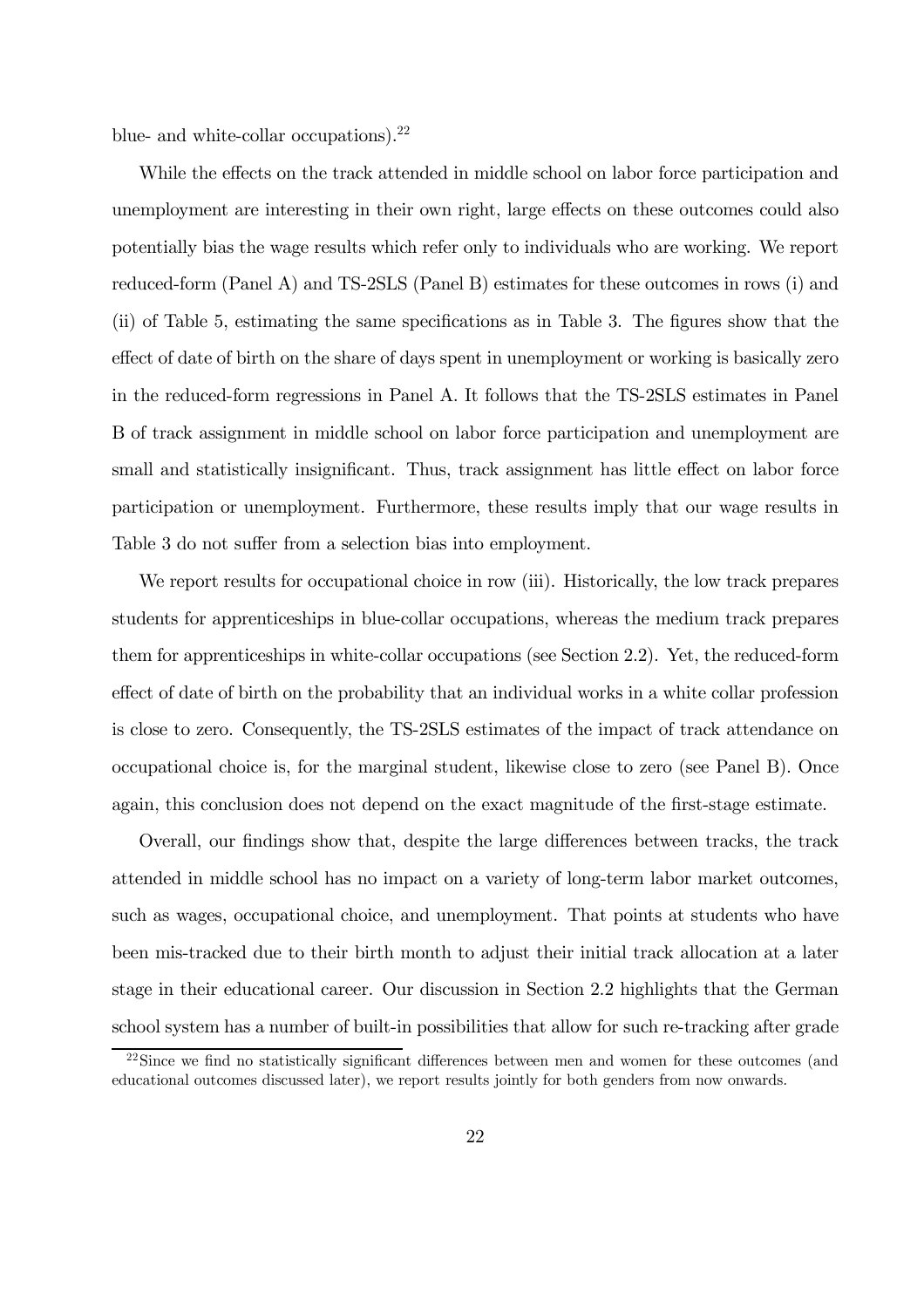9 or 10. We now investigate whether and to what extent such up- and downgrading takes place.

#### *5.3 Up- and Downgrading*

As discussed above, the German education system allows for two upgrading possibilities from medium to high track schools after middle school (i.e., after 10th grade), by changing to *general* high track schools, i.e. the same schools attended by high track students throughout middle school, and by attending *specialized* high track schools, i.e. schools specifically designed for graduates from medium track schools to gain access to college or university (see Figure 1). There may also be downgrading, through leaving a high track school after 10th grade or by not enrolling in college or university after graduating from a high track school. MOVEMENTS BETWEEN THE MEDIUM AND HIGH TRACK: We first investigate movements between the medium track and *general* high track at the end of middle school, drawing on data from the School Census. In Panel A of Table 6, row  $(i)$  we contrast the difference between students born in July and June in the probability of attending the high track in middle school (proxied by track attendance at age  $14$ ) with the difference in the probability of graduating from the general high track (measured at age  $22$ ). The figures point to a substantial amount of movements between the medium and general high track: whereas children born in July are 5.2 percentage points more likely to attend the high track in middle school (see also our first-stage estimates in Panel B and row (i) of Table 2), they are only 2.0 percentage points more likely to graduate from that track. This decline could either be due to downgrading of July-born students who attend the high track in middle school and leave that track after 10th grade, or due to an upgrading of June-born students who attend the medium track in middle school and enroll in a general high track school after 10th grade. Since the share of students who are enrolled in the high track in middle school is roughly the same as the share of students who graduate from a general high track school (around 36% according to own calculations based on the School Census for Bavaria and Hesse), the decline reflects both an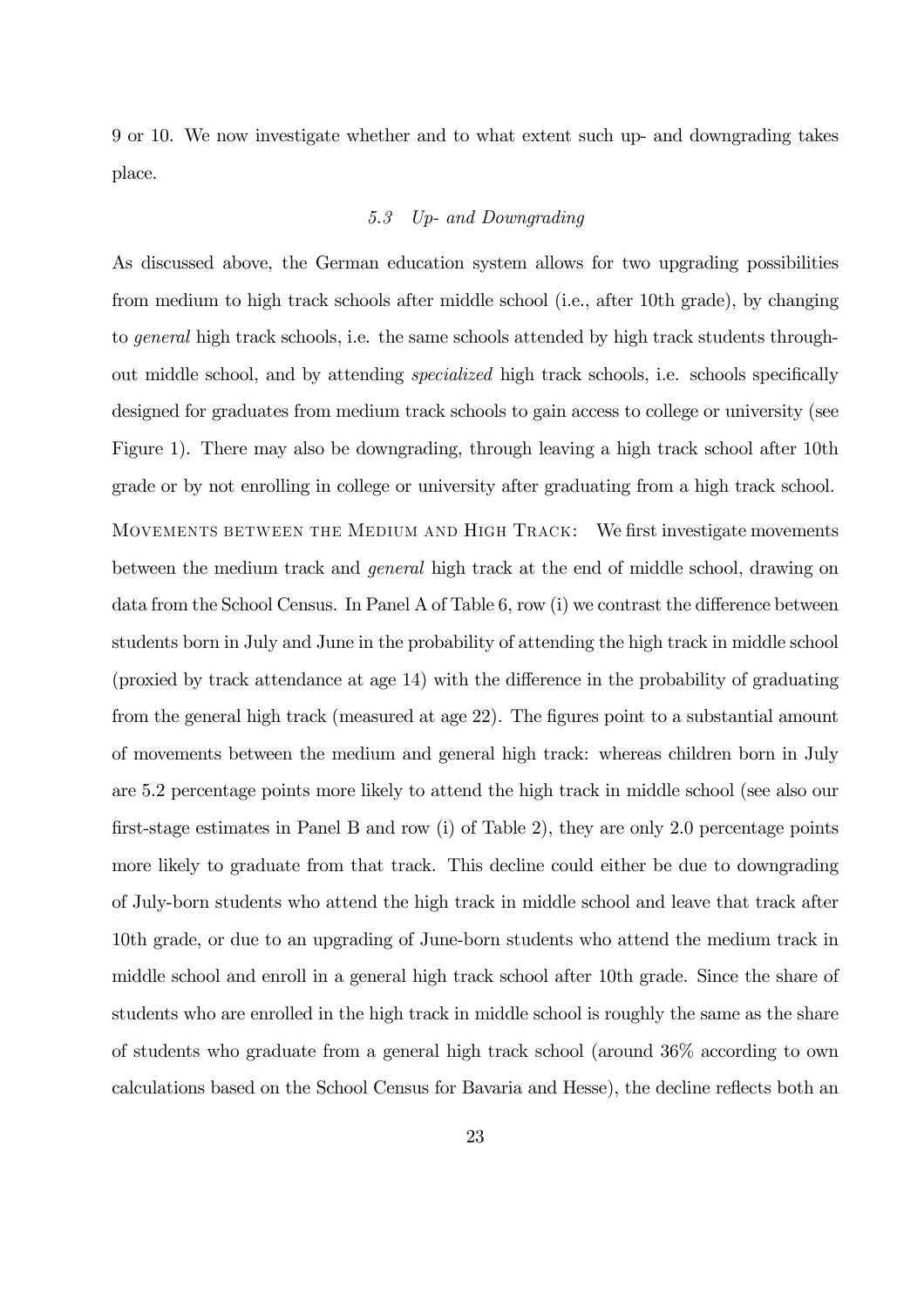upgrading of students born in June, and a downgrading of students born in July.<sup>23</sup>

These numbers consider movements between the medium and *general* high track only. Next, we additionally investigate movements between the medium and *specialized* high track. Remarkably, the difference between June- and July-born children disappears entirely once we include students who graduate from a specialized high track school in our measure for high track completion (row (ii) in Panel A). This suggests that, for marginal students who attend a different track because of their date of birth, the track attended in middle school has no impact on the probability of graduating from any high track school that grants access to college or university. It also points to the important role that specialized high track schools play in explaining why track attendance in middle school has little impact on long-term outcomes. Also note that our calculations based on the School Census for Bavaria and Hesse show that the share of students who graduate from a general or specialized high track is at around 52%, considerably larger than the share of students who attend the high track in middle school (around 36%). This suggests that both July- and June-born students upgrade from the medium to the specialized high track, but June-born students do so more frequently than July-born students.

The finding so far refers to recent birth cohorts who have not entered the labor market yet. We also confirm similar movements between the medium and any high track at the end of middle school for earlier cohorts, using data from the 1987 Census (row (iii) in Panel A): whereas being born later during the year (the 1987 Census does not contain exact information on birth month) increases the probability of attending a high track school during middle school by 2.0 percentage points (see our first-stage estimate in Panel A of Table 2), it has no impact on the probability of completing a general or specialized high track school. MOVEMENTS BETWEEN THE LOW AND MEDIUM TRACK: As discussed in Section 2.2, the German school system also provides an opportunity to upgrade from a low to a medium

<sup>&</sup>lt;sup>23</sup>Since the School Census does not contain student identifiers, we are not able to investigate transitions between the medium and general high track directly.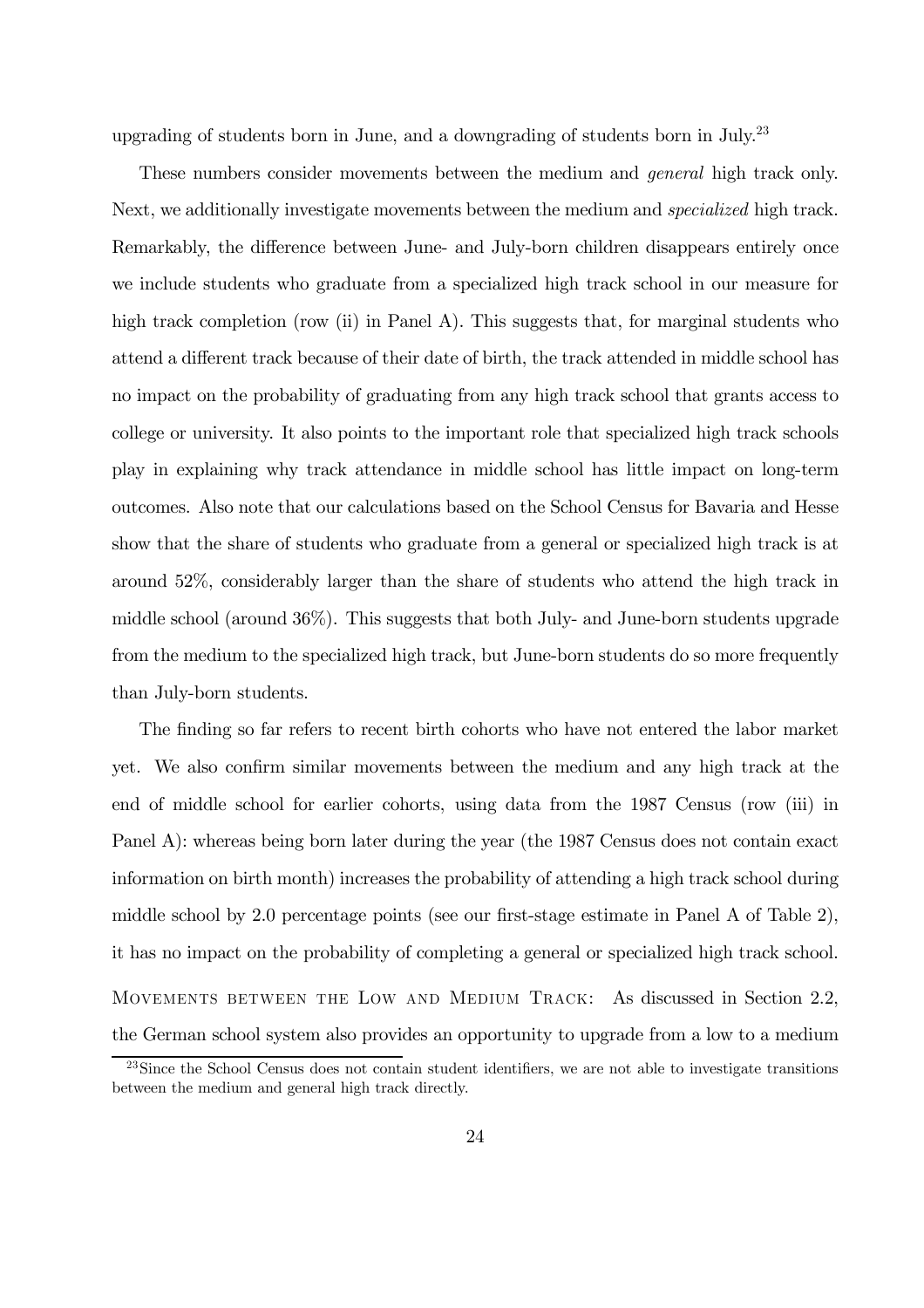track school after 9th grade. We investigate movements between these two tracks in Panel B of Table 6, drawing again on data from the 1987 Census. The results indicate that there is also a substantial amount of movement between the low and medium track: whereas children born in July are 1.9 percentage points more likely to attend at least the medium track in middle school than children born in June (see our first-stage estimate in Panel A of Table 2), they are only 0.3 percentage points more likely to graduate from at least a medium track school.

Downgrading after Graduation from the High Track: A third adjustment possibility exists after graduation from a (specialized or general) high track school in the form of choosing not to pursue a college or university education. We investigate this form of downgrading in Figure 4, where, based on data from the social security records, we plot the share of students who do not attend college—although they graduated from a high track school (general or specialized)—against date of birth. The figure reveals a clear discontinuity around the school entry cut-off date: among individuals who graduated from a high track school, those born after the cut-off date are about 0.7 percentage points more likely *not* to complete college or university than individuals born after the cut-off date.

In sum, these results provide strong evidence that students who are shifted to a more or less advanced track in middle school because of their date of birth make use of the flexibilities built into the German tracking system: They revise their track choices made after elementary school at later stages in the educational career, both in the form of upgrading to a more advanced track at the end of middle school and in the form of downgrading by not enrolling in college or university after graduation from a high track school.

*5.4 The Impact of Track Assignment in Middle School on Highest Degree Completed* Given the substantial amount of up- and downgrading of marginal students after middle school, how does the track attended in middle school affect the highest degree completed? We investigate this in Figure 5 where we plot the highest degree completed (by age 30 and over)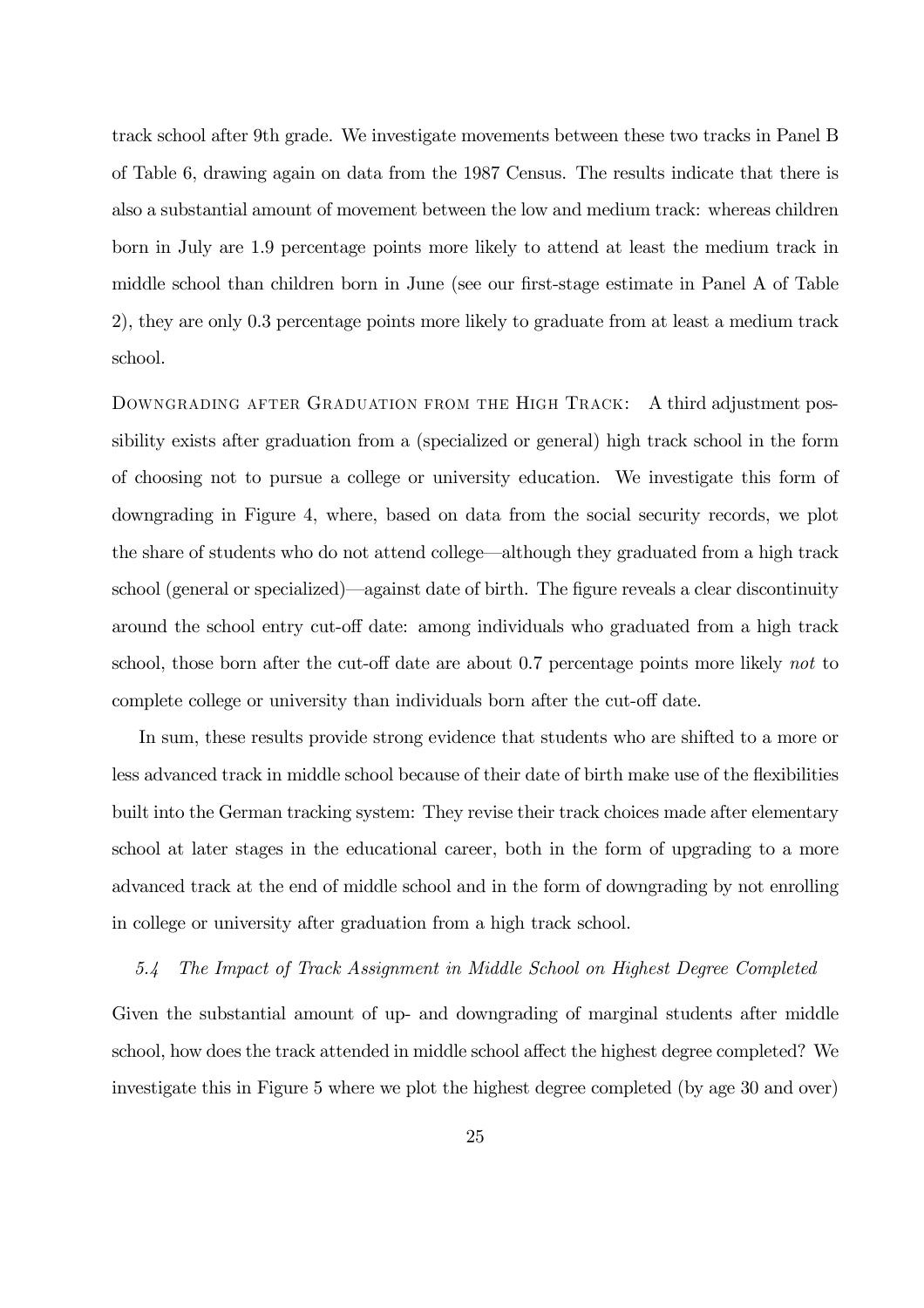against date of birth, using data from the social security records. We distinguish between three disjoint post-secondary education outcomes: no post-secondary education (Panel A), apprenticeship (Panel B, the typical pathway for graduates from the low or medium track), college or university (Panel C, the typical pathway for graduates from the specialized or general high track). Remarkably, neither figure shows a clear discontinuity around the school entry cut-off date (the vertical line), suggesting that the up- and downgrading that takes place after middle school fully eliminates the impact of date of birth, and hence the track attended in middle school, on education completed.<sup>24</sup>

We report the corresponding reduced-form estimates in Table 7, using the same specifications as in Table 3. All specifications yield similar results, and confirm the overall picture apparent from Figure 4 that date of birth has no evident impact on education completed.<sup>25</sup> Interestingly, being born in July rather than June (and thus being older at school entry) appears to have, if at all, a negative effect on university or college education. This is fully consistent with the downgrading we illustrate in the previous section.

### 6 Discussion and Conclusion

Although a tracking system may be more efficient in tailoring education to the needs of students than a comprehensive system, it has the inherent problem of misallocating students to tracks because of incomplete or erroneous information about the student's learning potential at the time of the tracking decision. This problem may be addressed by the school system if it allows for possibilities to revise initial choices at a later stage, through providing students whose potential is higher (or lower) than initially projected with opportunities to switch tracks.

 $24$ The figures reveal strong seasonal effects, with children born in April or May generally outperforming children born in January, similar to those documented by Buckles and Hungerman (2012). Note that, as emphasized in Section 3, seasonal effects do not pose a threat to our identification strategy as long as it is random whether a woman gives birth just before or just after the school entry cut-off date July 1.

 $25$ The effects of track choice can be easily obtained by dividing these coefficients by the first stage estimate of 0.039.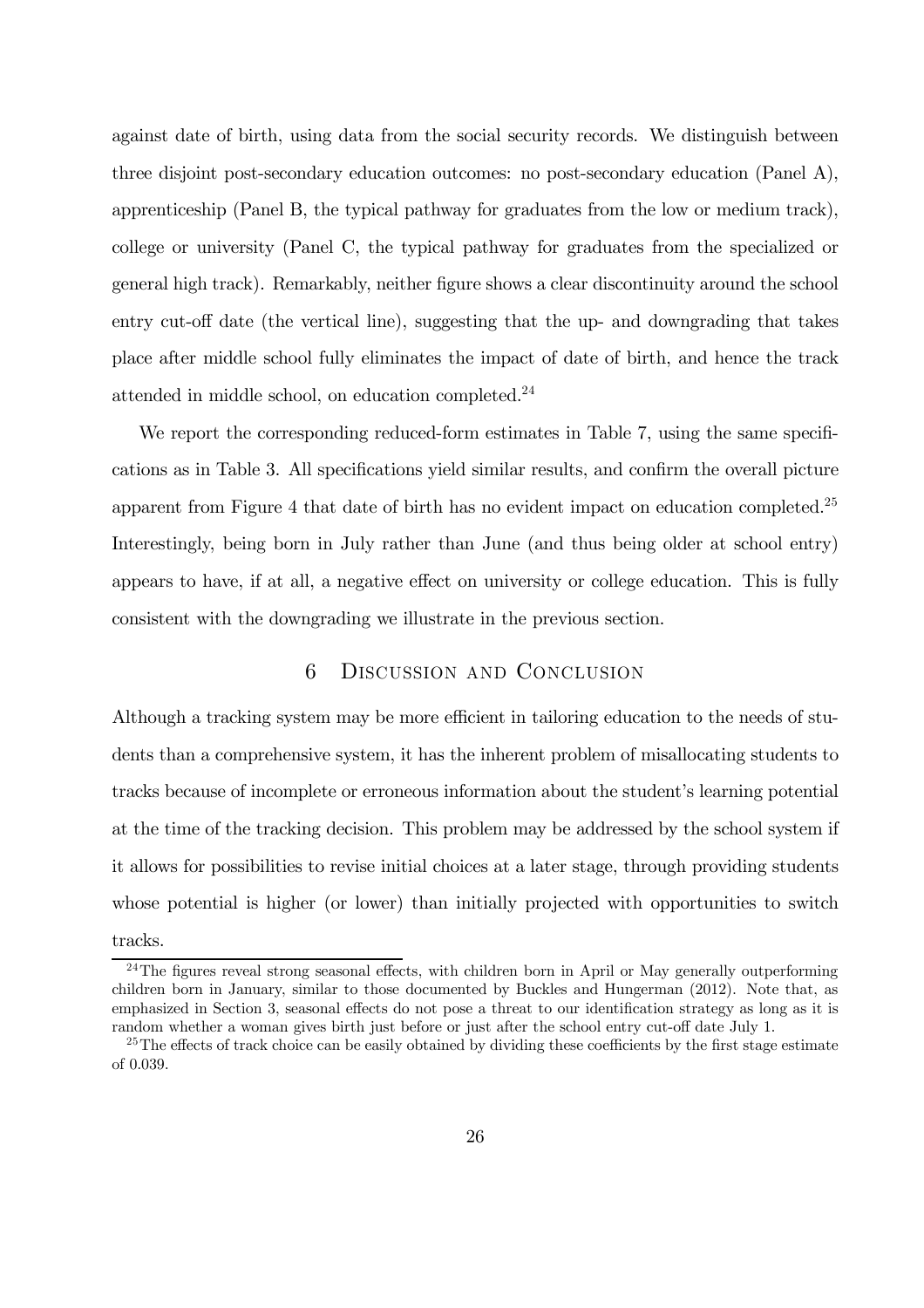Our paper is the first to analyze the long-term effects of such flexibilities for a tracking system that is not only among the most rigorous, but that also tracks students earliest, around the age of 10. At the same time, this tracking system has an array of built-in possibilities that allow students to modify initial choices at a later stage, after middle school.

Remarkably, we find that, for these marginal students (i.e. students that are close to the threshold between two different tracks), the track attended in middle school has no impact on long-term outcomes such as wages, days worked, unemployment, or occupational choice. We provide evidence that this is because these students take advantage of the flexibilities built into the tracking system, and demonstrate that re-tracking takes the form of both an upgrading of marginal students from the middle to the high track after 10th grade, and a downgrading of students who complete the high track but fail to enroll in college or university. Due to this up- and downgrading, the track attended in middle school has little effect on highest degree completed for marginal students.

Not only are our results important for the debate on the merits and disadvantages of tracking systems, they also suggest that marginal students can make up for substantial weaknesses in earlier education provided they gain access to high quality schools and universities at later stages in their educational careers–even if the exposure to a less challenging school environment is prolonged (in our case 5-6 years) and the differences between school environments in terms of teaching technology and peer and teacher quality are large.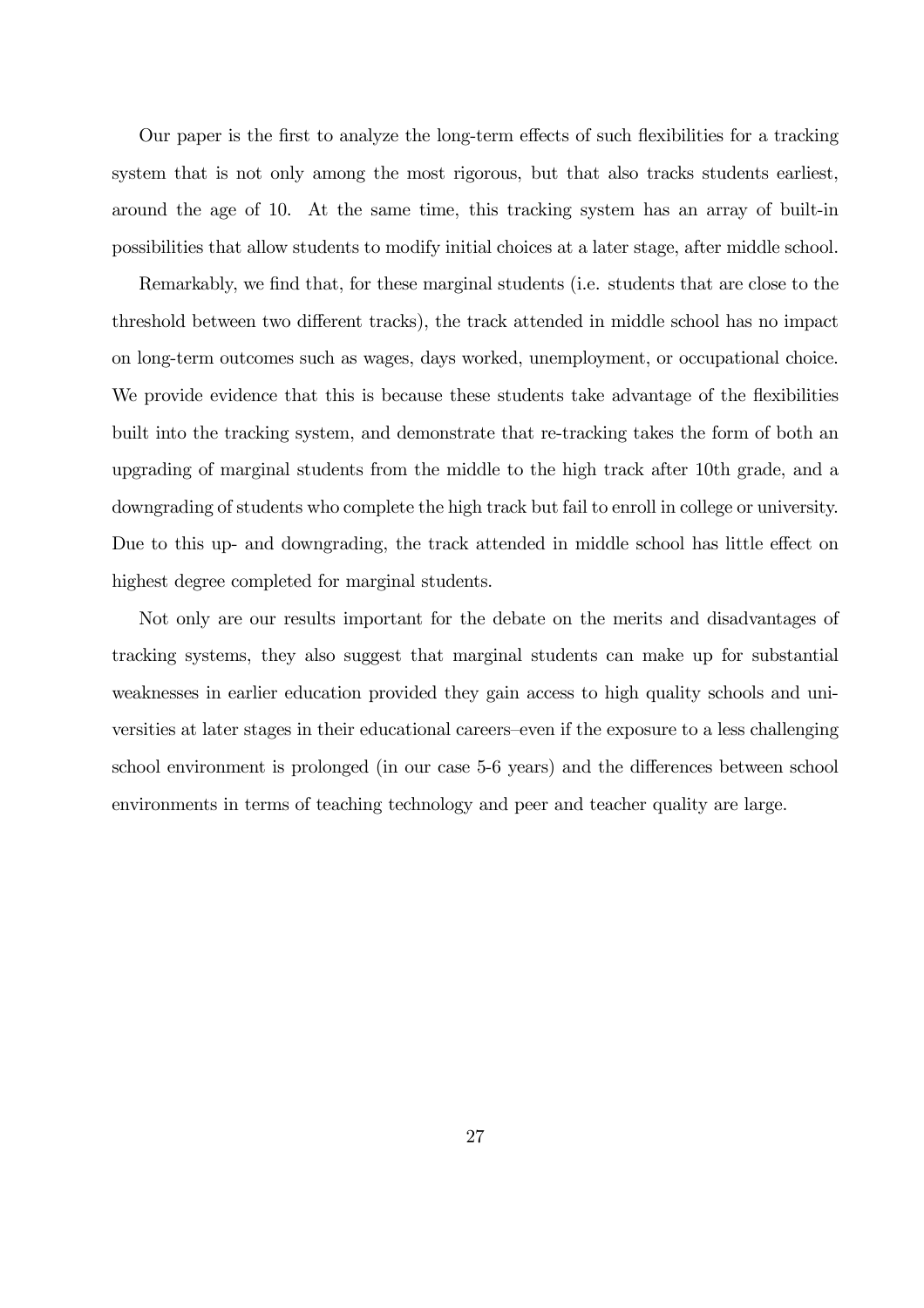#### **REFERENCES**

- [1] Abdulkadiroglu, A., J. D. Angrist, and P. A. Pathak. 2011. "The Elite Illusion: Achievement Effects of Boston and New York Exam Schools." NBER Working Paper 17264.
- [2] Altonji, J., T. Elder and C. Taber. 2005. "Selection on Observed and Unobserved Variables: Assessing the Effectiveness of Catholic Schools." Journal of Political Economy, 113: 151-184.
- [3] Angrist, J. D. and A. B. Krueger. 1991. "Does Compulsory School Attendance Affect Education and Earnings? Quarterly Journal of Economics, 106: 979-1014.
- [4] Bedard, K. and E. Dhuey. 2006. "The Persistence of Early Childhood Maturity: International Evidence of Long-term Age Effects." Quarterly Journal of Economics, 121: 1437-1472.
- [5] Bedard, K. and E. Dhuey. 2012. "School Entry Policies and Skill Accumulation across Directly and Indirectly Affected Individuals." Journal of Human Resources, 47: 583-612.
- [6] Betts, J. (2011). "The Economics of Tracking in Education." Chapter 7 of Handbook of the Economics of Education, Vol. 3, E. A. Hanushek, S. Machin, and L. Wössmann (ed.), North-Holland.
- [7] Black, S., P. Devereux, and K. G. Salvanes. 2012. "Under Pressure: The Effect of Peers on Outcomes of Young Adults." Journal of Labor Economics, forthcoming.
- [8] Black, S., Devereux, P. and K. G. Salvanes. 2011. "Too Young to Leave the Nest: The Effects of School Starting Age." Review of Economics and Statistics, 93: 455-467.
- [9] Buckles, K. and D.M. Hungerman. 2012. "Season of Birth and Later Outcomes: Old Questions, New Answers." Review of Economics and Statistics, forthcoming.
- [10] Bundesagentur für Arbeit. 2004. "Arbeitsmarkt 2003." Amtliche Nachrichten der Bundesagentur für Arbeit.
- [11] Chetty, R., Friedman, J.N., Hilger, N.. Saez, E., Whitmore Schanzenbach, D. and D. Yagan. 2011. "How Does Your Kindergarten Classroom Affect Your Earnings? Evidence from Project Star." Quarterly Journal of Economics, 126, 1593-1660.
- [12] Chetty, R., Friedman, J.N., and J. Rockoff. 2011. "The Long-Term Impacts of Teachers: Teacher Value-Added and Student Outcomes in Adulthood." NBER Working Paper 17699.
- [13] Clark, D. 2010. "Selective Schools and Academic Achievement." B.E. Journal of Economic Analysis & Policy, 10 (Advances), Article 9.
- [14] Crawford, C., L. Dearden, and C. Meghir. 2007. "When You Are Born Matters: The Impact of Date of Birth on Child Cognitive Outcomes in England. London: Institute for Fiscal Studies.
- [15] Cullen, J., B. Jakob, and S. Levitt. 2005. "The Impact of School Choice on Student Outcomes: An Analysis of the Chicago Public Schools." Journal of Public Economics, 85: 729-760.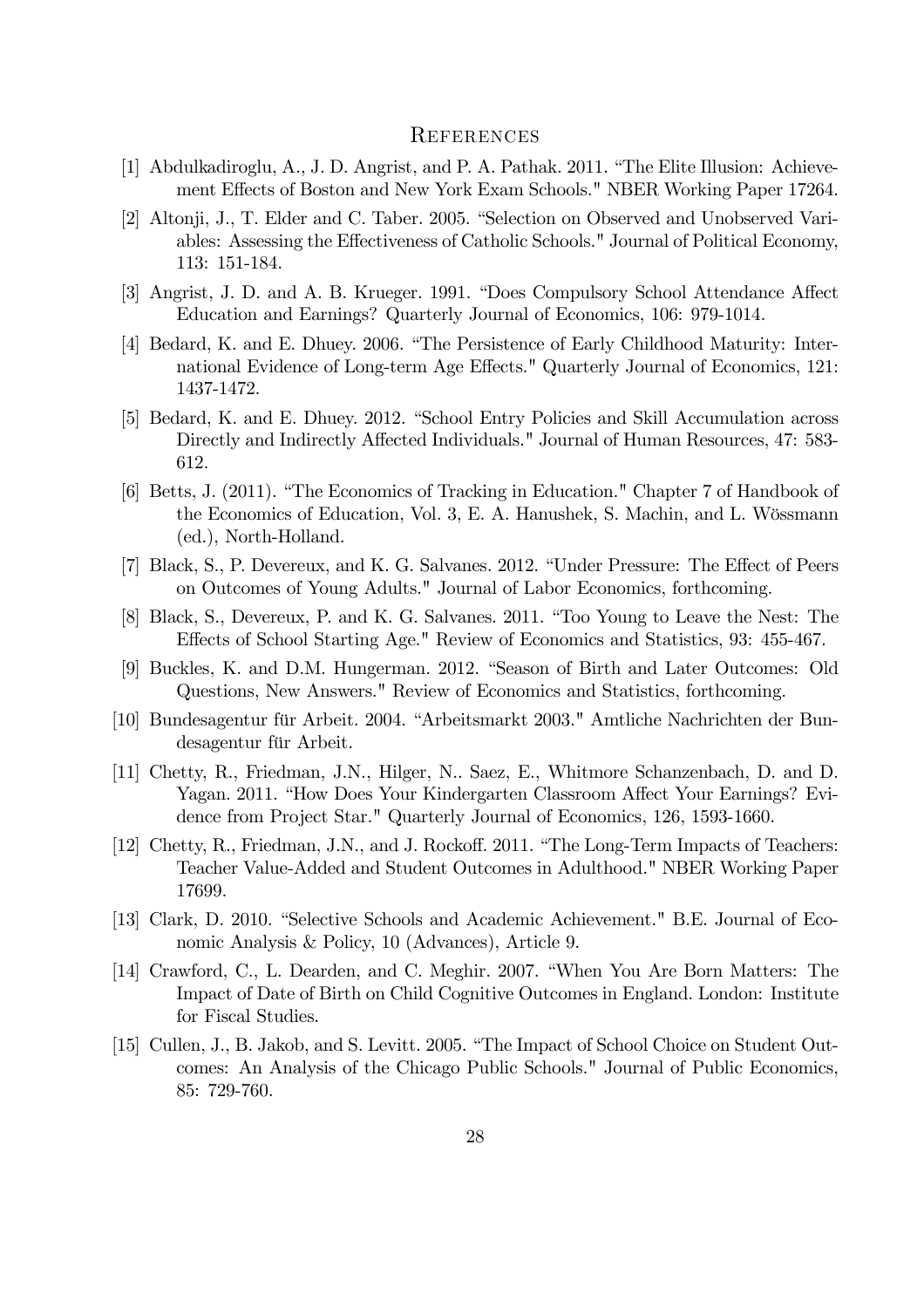- [16] Cullen, J., B. Jakob, and S. Levitt. 2006. "The Effect of School Choice on Student Outcomes: Evidence from Randomized Lotteries." Econometrica, 74: 1191-1230.
- [17] Deming, D. 2011. "Better Schools, Less Crime?" Quarterly Journal of Economics, forthcoming.
- [18] Deming, D., Hastings, J., Kane, T. and D. Staiger. 2012. "School Choice, School Quality, and Academic Achievement." Harvard Graduate School of Education, mimeo.
- [19] Duflo, E., P. Dupas and M. Kremer. 2011. "Peer Effects, Teacher Incentives, and the Impact of Tracking: Evidence from a Randomized Evaluation in Kenya." American Economic Review, 101: 1739-1774.
- [20] Dustmann, C., J. Ludsteck and U. Schönberg. 2009. "Revisiting the German Wage Structure." Quarterly Journal of Economics, 124: 843-881.
- [21] Elder, T. E. and D. H. Lubotsky. 2009. "Kindergarten Entrance Age and Children's Achievement: Impacts of State Policies, Family Background, and Peers." Journal of Human Resources, 44: 641-683.
- [22] Evans, W. and R. Schwab. 1995. "Finishing High School and Starting College: Do Catholic Schools Make a Difference?" Quarterly Journal of Economics, 110: 941-974.
- [23] Figlio, D. N. and M. E. Page. 2002. "School Choice and the Distributional Effects of Ability Tracking: Does Separation Increase Inequality?" Journal of Urban Economics, 51: 497-514.
- [24] Fredriksson, P. and B. Öckert. 2013. "Life-Cycle Effects of Age of School Start." Economic Journal, forthcoming.
- [25] Gould, E. D., V. Lavy, and M. D. Paserman. 2004. "Immigrating to Opportunity: Estimating the Effect of School Quality Using a Natural Experiment on Ethiopians in Israel." Quarterly Journal of Economics, 119: 489-526.
- [26] Guyon, N, Maurin, E. and S. McNally. 2012. "The Effect of Tracking Students by Ability into Different Schools: A Natural Experiment", Journal of Human Ressources, 47: 684-721.
- [27] Hall, C. 2012. "The Effects of Reducing Tracking in Upper Secondary School—Evidence from a Large-Scale Pilot Scheme." Journal of Human Resources, 47: 237-269.
- [28] Hanushek, E. A. and L. Wössmann. 2006. "Does Educational Tracking Affect Performance and Inequality? Differences-in-Differences Evidence Across Countries." Economic Journal, 116: C363-C376.
- [29] Imbens, G. and J. Angrist. 1994. "Identification and Estimation of Local Average Treatment Effects." Econometrica, 62: 467-475.
- [30] Inoue, A. and G. Solon. 2010. "Two-Sample Instrumental Variables Estimators." Review of Economics and Statistics, 92: 557-561.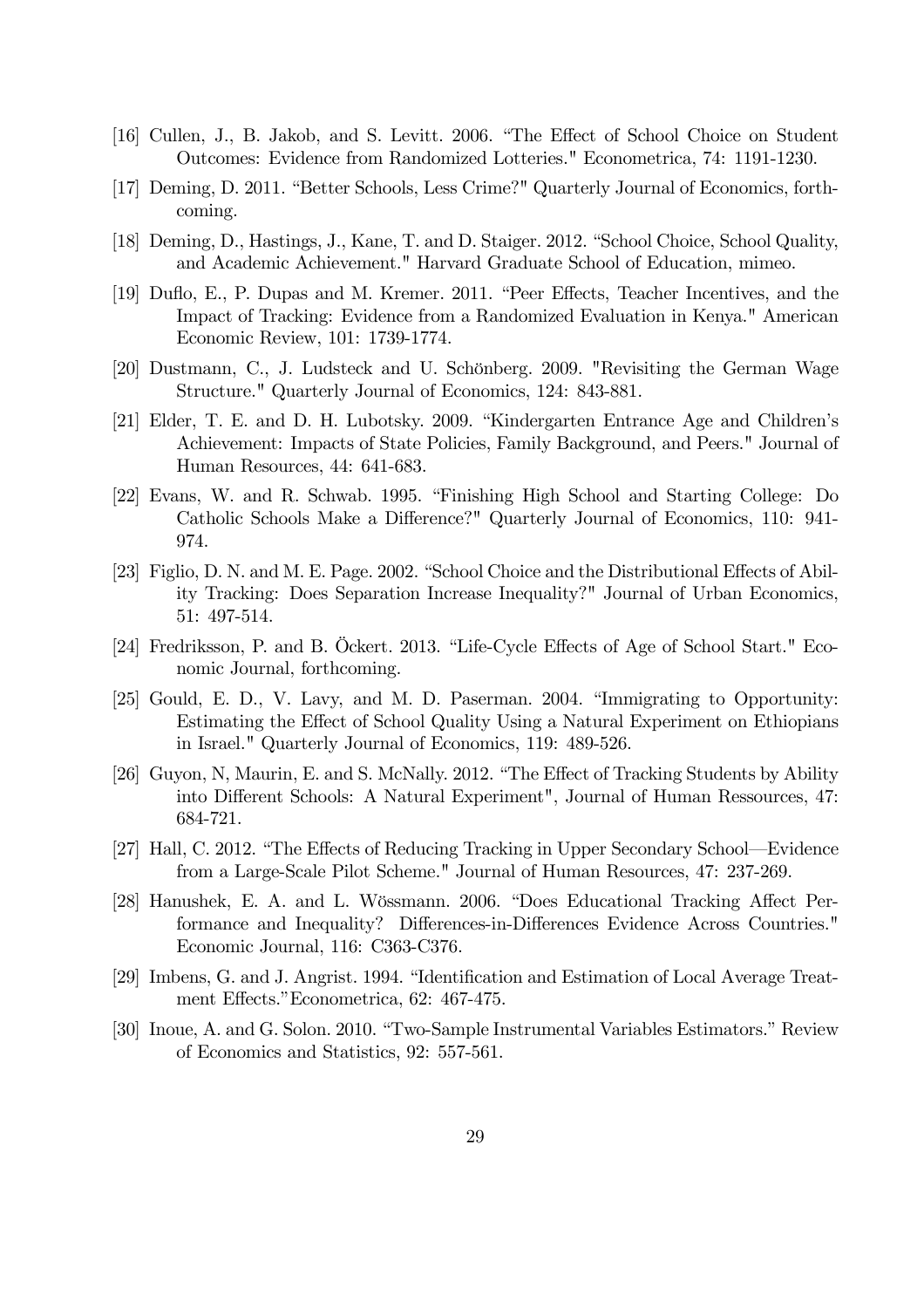- [31] Jackson, C. K. 2010. "Do Students Benefit from Attending Better Schools? Evidence from Rule-Based Student Assignments in Trinidad and Tobago." Economic Journal, 120: 1399-1429.
- [32] Kerr, S.P., Pekkarinen, T., and R. Uusitalo. 2012. "School Tracking and Development of Cognitive Skills." Journal of Labor Economics, forthcoming.
- [33] Lavy, V. and A. Schlosser. 2011. "Mechanisms and Impacts of Gender Peer Effects at School." American Economic Journal: Applied Economics, 3: 1-33.
- [34] Lee, D.S. and D. Card. 2007. "Regression Discontinuity Inference with Specification Error." Journal of Econometrics, 144: 655-674.
- [35] Malamud, O. and C. Pop-Eleches. 2011. "School Tracking and Access to Higher Education among Disadvantaged Groups." Journal of Public Economics, 95: 1538-1549.
- [36] Mühlenweg, A.M. and P.A. Puhani. 2010. "Persistence of the School Entry Age Effect in a System of Flexible Tracking." Journal of Human Resources, 45: 407-435.
- [37] Neal, D. 1997. "The Effects of Catholic Secondary Schooling on Educational Achievement." Journal of Labor Economics, 15: 98-123.
- [38] Pop-Eleches, C. and M. Urquiola. 2011. "Going to a Better School: Effects and Behavioral Responses." NBER Working Paper 16886, American Economic Review, forthcoming.
- [39] Puhani, P. A. and A. M. Weber. 2007. "Does the Early Bird Catch the Worm? Instrumental Variable Estimates of Early Educational Effects of Age of School Entry in Germany." Empirical Economics, 32: 359-386.
- [40] Schanzenbach-Whitmore, D. 2009. "Experimental Estimates of Peer Effects." Mimeo, Northwestern University.
- [41] Schneeweiss, N. and M. Zweimüller. 2012. "Early Tracking and the Misfortune of Being Young." Scandinavian Journal of Economics, forthcoming.
- [42] Waldinger. 2007. "Does Ability Tracking Exacerbate the Role of Family Background for Students' Test Scores?" Mimeo, University of Warwick.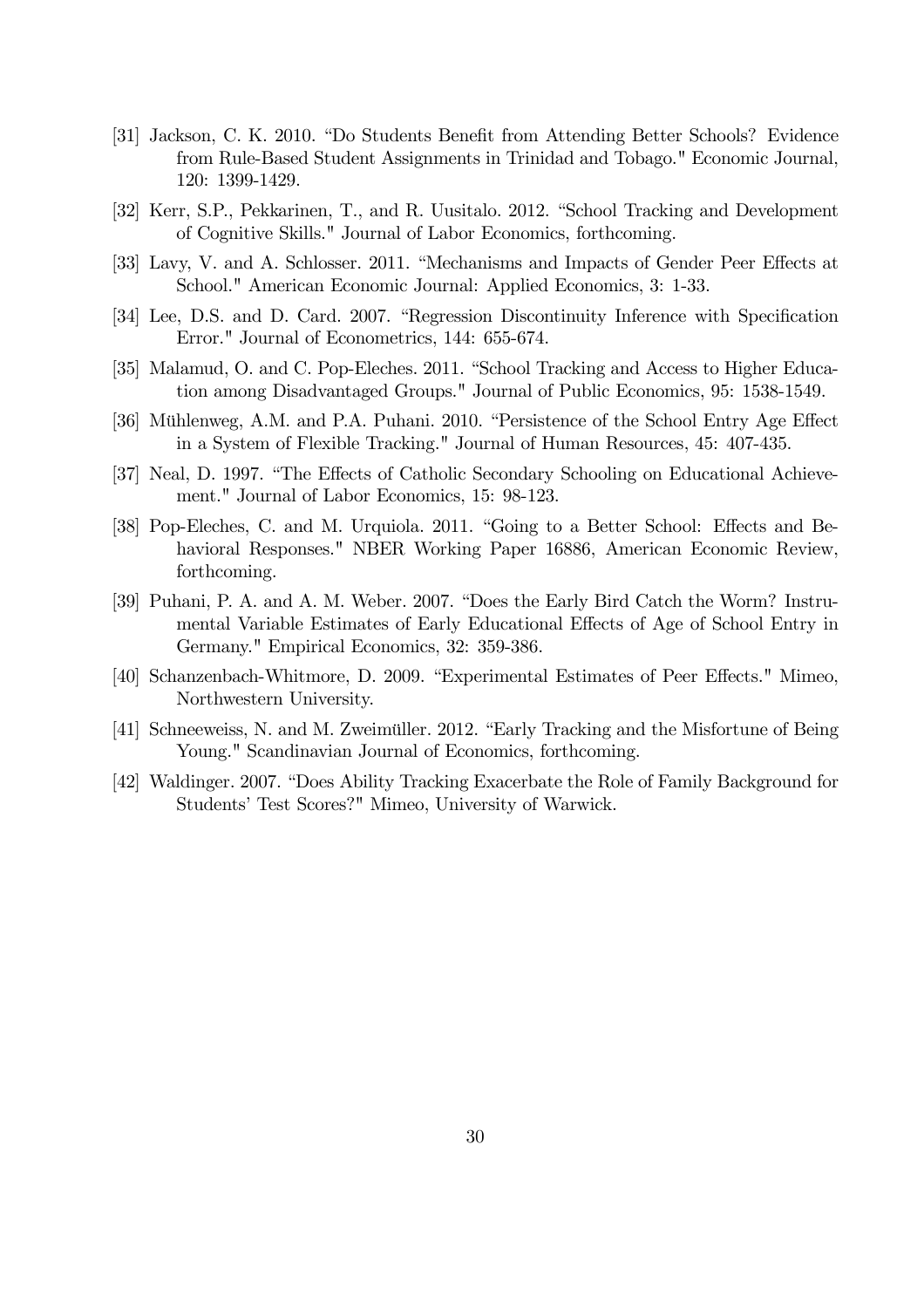### A Appendix: Additional Results -Table A1 here- -Table A2 here-

#### *A. 1 The Impact of Birth Month and Track Assignment in Middle School*

Figure A1 plots the share of students who at age 14 were attending the high (Panel A) or the low (Panel B) track against birth month based on the school census data. The figure shows a clear discontinuity in track choice around the school entry cut-off date: children born in July are 5.2 percentage points more likely to attend the high track and 4.2 percentage points less likely to attend the low track than children born in June, for a total effect of 9.4 percentage points.

#### -Figure A1 here-

#### *A. 2 Comparison of First Stage for Recent Cohorts (School Census) and Older Cohorts (Microcensus)*

A comparison of the estimates in Panel A and Panel B of Table 3 clearly indicates a stronger impact of date of birth on track choice for the recent birth cohorts in Bavaria and Hesse than for the older birth cohorts in West Germany, even taking into account the measurement error in the school entry cut-off  $(9.4\%$  versus  $5.0\%)^{26}$ . We next investigate whether this difference can be explained by the older cohorts' being less compliant with the school entry cut-off rule than the more recent birth cohorts. Because Bavaria does not record the year of school entry, meaning we cannot compute its compliance rate, we restrict the analysis to Hesse, whose first-stage estimate is  $7.3$  percent (compared to a  $9.4$  percent first-stage estimate for Hesse and Bavaria combined). The compliance rate for the recent birth cohorts in Hesse is 33.5 percent, whereas that for the older birth cohorts (here proxied by the 1963 birth cohort in the 1970 Census for West Germany) is only 21.9 percent.<sup>27</sup> To estimate the impact of relative age (i.e., being one year older at school entry) on track choice, we divide the effect of birth month on track choice by the effect of birth month on age of school entry and obtain an effect of 23.0 percentage points (0.050/0.219) for the older birth cohorts. For the younger birth cohorts, we estimate a very similar number: 21.8 percentage points (0.078/0.335). Hence, the lower first-stage results for the 1961-1976 cohorts in West Germany than for the recent cohorts in Bavaria and Hesse are wholly explained by the older cohorts' being less compliant with the school entry age cut-off rule than the more recent cohorts.

 $26$ The latter number is computed as follows. By dividing the first-stage estimate based on children born in June or July of  $9.4\%$  (Table 3, Panel B, row (i), column (3)) with the first-stage estimate based on children born earlier or later during the year of 7.2% (Table 3, Panel B, row (ii), column (3)), we can derive an adjustment factor of 1.29 (0.094/0.072). Multiplying the estimates in Panel A by this adjustment factor indicates that, for the 1961 to 1976 birth cohorts, children born in July are 5 percentage points more likely to attend a more academic middle school than students born in June.

<sup>&</sup>lt;sup>27</sup>Children in the 1963 cohort who were born July through December should not yet have been in school when the census was carried out in spring 1970, whereas children born January through June should have already been attending school. However, regressing an indicator for school attendance on an indicator for being born in July or June results in a coefficient of only  $0.219$ ; that is, a compliance with the school entry cut-off rule of 21.9 percent.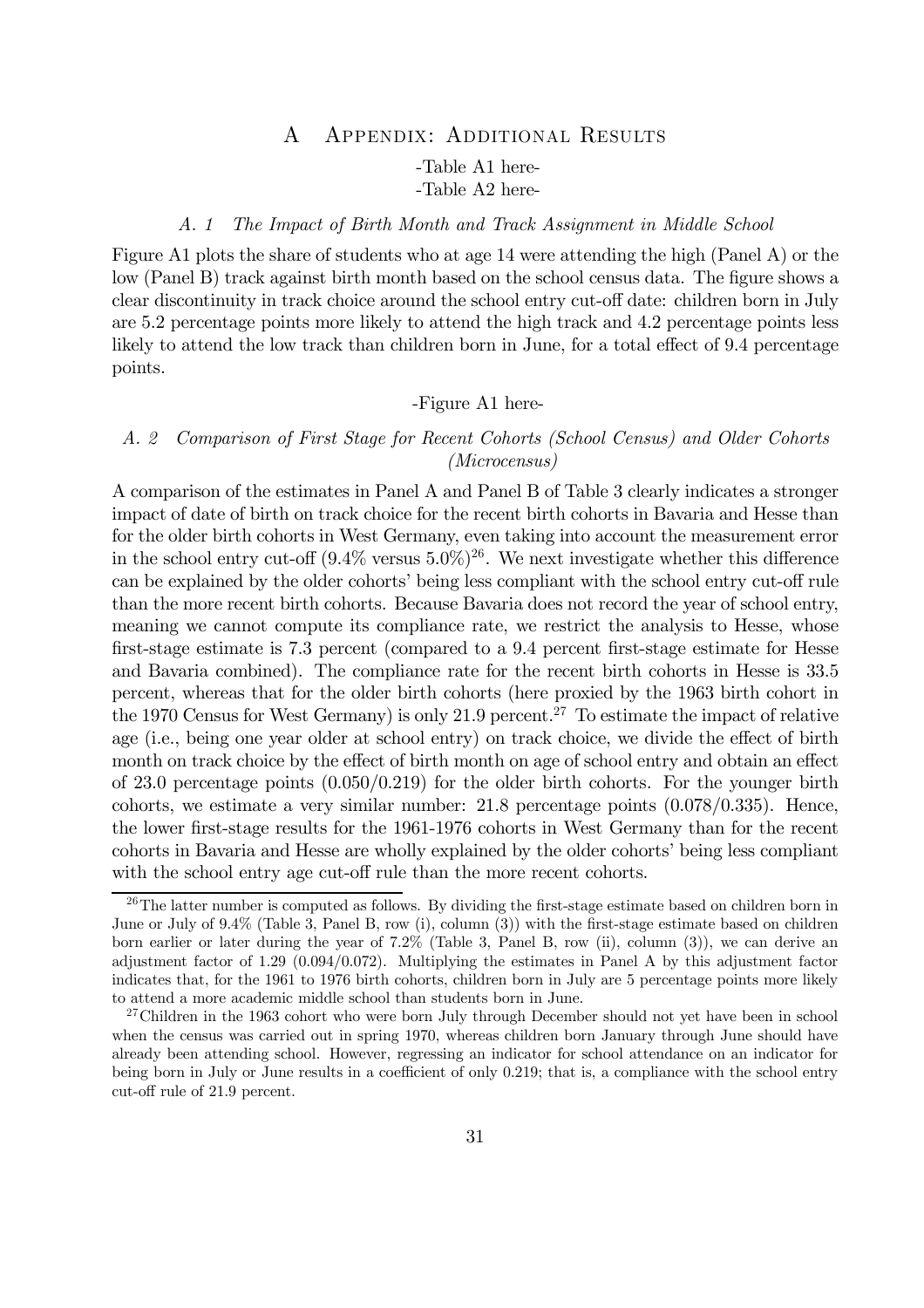#### *A. 3 Birth Month and Graduation from the Higher School Track*

Because the school census contains no direct information on degrees obtained, we proxy graduation from the general high track by first counting the number of students who, by age 17, 18, and onward, had ever attended a general high track school in grade 13, making sure not to double count students who repeated a grade. Because students drop out of the census on leaving school, we divide this number by the total number of children born in the month, year, and state. We proxy graduation from a specialized high track school as the ratio of the number of students who, by age 22, had ever attended a specialized high track school in grade 12 to the total number of children born in the month, year, and state:

$$
\widehat{p} = \frac{\text{\# ever reached grade 13 (12)}}{\text{\# births}}
$$

The standard error of this share is estimated as the square root of

$$
Var\left(\widehat{p}\right) = \frac{\widehat{p}\left(1-\widehat{p}\right)}{\text{\# births}}
$$

The variance of the difference in the shares between July and June born children is given by

$$
Var\left(\widehat{p}_{\text{July}} - \widehat{p}_{\text{July}}\right) = \frac{\widehat{p}_{\text{July}}\left(1 - \widehat{p}_{\text{July}}\right)}{\# \text{ births}_{\text{July}}} + \frac{\widehat{p}_{\text{June}}\left(1 - \widehat{p}_{\text{June}}\right)}{\# \text{ births}_{\text{June}}}
$$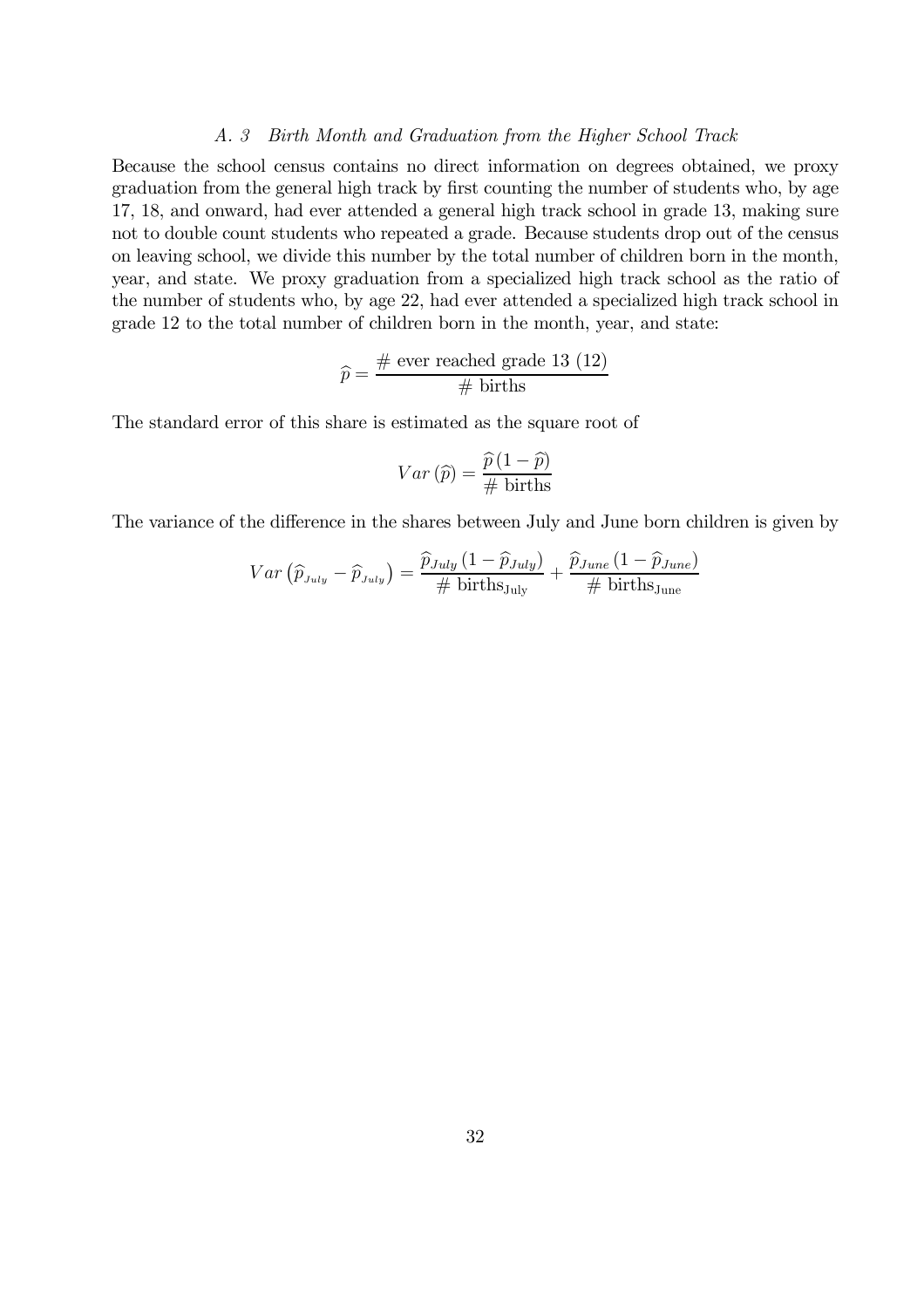#### B Model Appendix

#### *B. 1 Set-up*

Our model assumes three periods: periods 1 and 2, which are schooling periods, and period 3, which is the working period. The beginning of the first period corresponds to the end of elementary school (grade 4) when parents decide on which type of middle school their child should attend. The end of this period corresponds to the end of middle school (grade 9 or 10) when children have the opportunity to switch tracks. The second period corresponds to the period of secondary education, and all children enter the labor market at the beginning of period 3. This setup, it should be noted, assumes that the tracks are of equal length, an assumption motivated by our focus on the impact of the learning environment, and of track switching, on long-term outcomes. For simplicity, we distinguish only two tracks, low  $(L)$ and high  $(H)$ .

In this model, children differ in both their "ability", denoted by  $a$ , and month of birth, which here is limited to children born in June or July. In line with the independence and exclusion assumptions discussed in Section 3.1, at the beginning of period 1, when the initial track choice is made, children born in July outperform children born in June by  $\Delta$ , but by the beginning of period 2, when the initial decision can be revised, this advantage has disappeared.

LEARNING ABOUT CHILDREN'S ABILITY: The children's ability is initially uncertain. At the beginning of period 1, parents receive a noisy signal (e.g., a school grade) about their child's ability, denoted by  $\theta$ , expressed as  $\theta_i = a_i + \varepsilon_i$  for children born in July and  $\theta_i = a_i - \Delta + \varepsilon_i$  for children born in June. Parents use this signal to update their own beliefs about their child's ability; updated beliefs are denoted here by  $\hat{a} = E[a|\theta]$ . Assuming that  $a_i$ and  $\varepsilon_i$  are normally distributed with mean  $\mu$  and variance  $\sigma_a^2$  and with mean zero and variance  $\sigma_{\varepsilon}^2$ ,  $E[a|\theta, \text{ July}] = \hat{a} = \frac{\sigma_a^2 \theta + \sigma_{\varepsilon}^2 \mu}{\sigma_a^2 + \sigma_{\varepsilon}^2}$  $\frac{2}{a^2 + \sigma_{\varepsilon}^2 \mu}$  for children born in July, and  $E[a|\theta, \text{ June}] = \hat{a} = \frac{\sigma_a^2(\theta + \Delta) + \sigma_{\varepsilon}^2 \mu}{\sigma_a^2 + \sigma_{\varepsilon}^2}$  $\sigma_{\varepsilon}$ ,  $\mathcal{L}[\omega|\nu, \omega]$ ,  $\sigma_{\varepsilon}$  and  $\sigma_{\varepsilon}$  are  $\sigma_{\varepsilon}$  and  $\sigma_{\varepsilon}$  are  $\sigma_{\varepsilon}$  and  $\sigma_{\varepsilon}$  and  $\sigma_{\varepsilon}$  are  $\sigma_{\varepsilon}$  and  $\sigma_{\varepsilon}$  are  $\sigma_{\varepsilon}$  and  $\sigma_{\varepsilon}$  are signal is observed for two students, one is born in June and the other in July, the student born in June has a higher expected ability. We use  $G(\hat{a})$  and  $F(a|\hat{a})$ , respectively, to denote the cumulative distribution functions of the updated ability  $\hat{a}$  and the true ability  $a$ , conditional on  $\hat{a}$ .  $G(\hat{a})$  is normally distributed with mean  $\mu$  and variance  $\frac{\sigma_a^4}{\sigma_a^2+\sigma_s^2}$ , while  $F(a|\hat{a})$  is normally distributed with mean  $\hat{a}$  and variance  $\frac{\sigma_a^2 \sigma_{\varepsilon}^2}{\sigma_q^2 + \sigma_{\varepsilon}^2}$ . By the end of the first period, the child's ability is fully revealed, and parents and children can revise their track choice accordingly.

Switching Costs: Switching from a low to a high track school, however, can be costly. Conversely, we assume that moving down from a high to a low track school is costless. We distinguish between two types of switching costs, institutional switching costs  $(c<sup>i</sup>)$  and academic switching costs  $(c<sup>a</sup>)$ . Institutional switching costs reflect the restrictions the education system puts on upgrading from the low to the high track. For instance, a very rigid tracking system may not offer students the possibility to move up from the low to the high track, amounting to infinite institutional switching costs. Even if the tracking system provides students with opportunities to upgrade, it may be academically costly to do so, reflecting that the less intensive and less abstract teaching method at a low track school (see Section 2.2)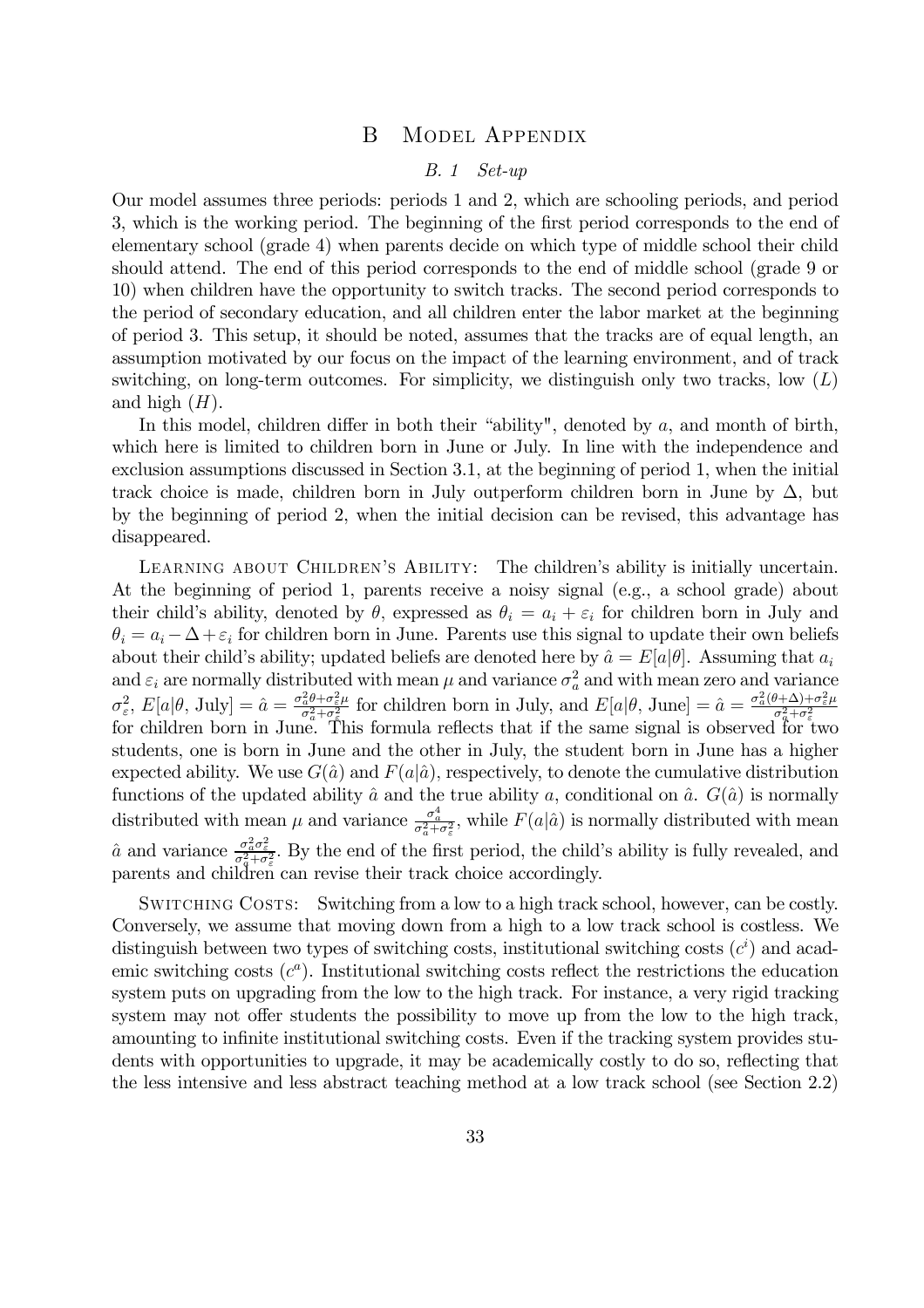may make it difficult for students to keep up with the more advanced learning material at a high track school. We model institutional switching costs as a utility cost which students incur once at the end of period 1 when switching from the low to the high track. In contrast, academic switching costs are modeled as a productivity cost which students incur both in period 2 while in school and in period 3 while working.

DIFFERENCES BETWEEN TRACKS—PEERS: We summarize the productivity or performance of June- versus July-born students in each school track and each period in Table A3. We focus on the two most important differences between the two tracks: teaching technology and peers (see Table 1).<sup>28</sup> To model peer effects, we use a standard linear-in-means peer model in which a higher average peer ability increases the productivity of all students in the same way. We assume that parents take the expectations of the average ability of students in each school type as a given, thereby ignoring the possibility that they can manipulate other parents' expectations through their own track choice. Let  $\hat{\Pi}^j_t$  denote parental expectations about the average ability of peers in track  $j$   $(j = L, H)$  in period  $t$   $(t = 1, 2)$ . To contrast parental expectations from the average ability which is realized in equilibrium, we denote the latter by  $\Pi_t^j$  $\mathcal{C}_t^j$ . We allow the contemporaneous effect on productivity of peers in period 1 or 2 to differ from their effect on productivity in future periods, and denote the effects of peers to whom students are exposed in period t on productivity in period k by  $\gamma_t^k$ .

DIFFERENCES BETWEEN TRACKS—TEACHING TECHNOLOGY: To model the differences in teaching technology between the school tracks, we assume that learning technology is more sensitive to ability in a high than in a low track school. Specifically, the learning technology in the two tracks is linear in the student's ability a and thus is given by  $\alpha^{j} + \beta^{j} a$ , with  $j = L, H$  and  $\alpha^L > \alpha^H$  and  $\beta^L < \beta^H$ . These assumptions reflect the fact that the teaching technology in a low track school is more adapted to children who are drawn from the lower part of the ability distribution.

As an example, contrast the productivity in period 3 of an individual who attended a low track school in period 1 and a high track school in period 2  $(\alpha^H + \beta^H a + \gamma_2^3 \hat{\Pi}_2^H + \gamma_1^3 \hat{\Pi}_1^L - c^a)$ with that of an individual of the same ability who attended a high track school in both periods  $(\alpha^H + \beta^H a + \gamma_2^3 \hat{\Pi}_2^H + \gamma_1^3 \hat{\Pi}_1^H)$ . The difference in the productivity between these two individuals reflects the direct effect of the track attended in period 1, conditional on the track attended in period 2, on the long-term outcomes in period 3. According to our set-up, this effect operates through two channels: first, the individual who attended a high track school in both periods has been exposed to better peers in period 1, which may boost labor market performance even when both individuals received the same type of education in period 2 (compare  $\gamma_1^3 \hat{\Pi}_1^L$  and  $\gamma_1^3 \hat{\Pi}_1^H$ ). Second, the individual who attended a high track school in both periods has not suffered the academic cost  $(c<sup>a</sup>)$  of upgrading from a low to a high track school.

 $28$ Teacher effects can be easily incorporated in our model. Better teachers have a similar effect as better peers.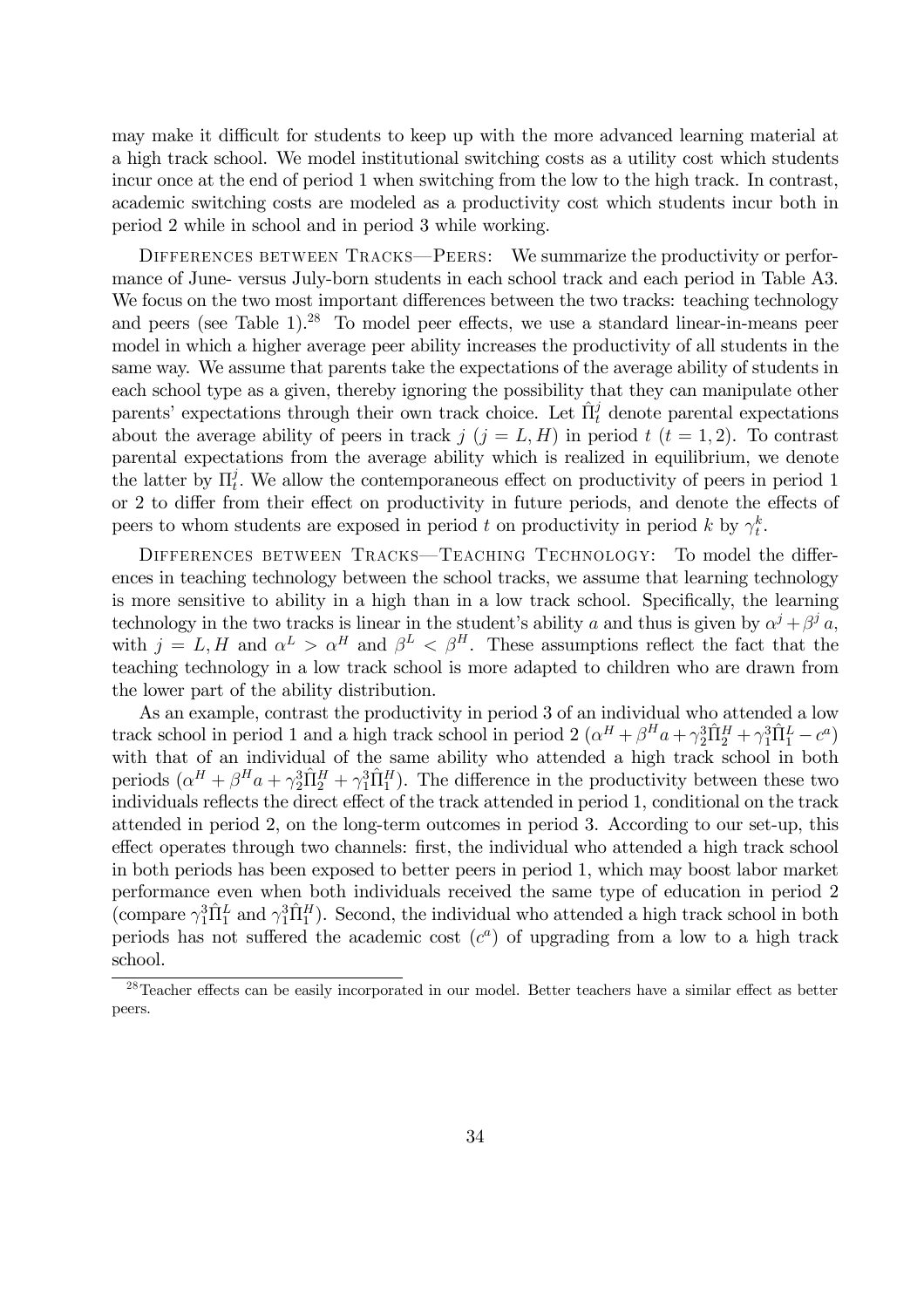#### *B. 2 Equilibrium*

At the beginning of periods 1 and 2, parents (or in period 2, students) choose the track that will yield the highest lifetime utility, which we model as the sum of the student's utility in each period. For simplicity, we assume that in each period, student utility is equal to student productivity (as described in Table A3) minus the institutional switching costs and ignore discounting.<sup>29</sup>

PERIOD 2 DECISION: First, we analyze the parents' decision problem at the beginning of period 2, when the student's ability is fully known. Because in period 2, there is no difference between children born in June and those born in July, the decision problem is the same for both groups. Consider first a student who attended a high track school in period 1 who thus does not have to bear the switching costs if she wants to continue at a high track school in period 2. Figure A.2 illustrates the decision problem. In the figure, we plot, using the solid lines, the student's utility from attending a high or a low track school in period 2 against her ability  $a$ . Since the teaching technology in a high track school is more sensitive to ability than in a low track school (i.e.,  $\beta^H > \beta^L$ ), the student's utility in a high track school is increasing in ability at a faster rate than in a low track school. Hence, there is an ability threshold  $a_H^*$  such that all students whose ability is identified as below  $a_H^*$  sort into low track schools, while all students whose ability is identified above  $a_H^*$  upgrade to a high track school.

Formally, a student who attended a high track school in period 1 prefers a low over a high track school in period 2 if her utility at a low track school exceeds that at a high track school:

flow utility in period 2, low track in period 2\n
$$
\frac{\alpha^L + \beta^L a + \gamma_1^2 \hat{\Pi}_1^H + \gamma_2^2 \hat{\Pi}_2^L}{\alpha^H + \beta^H a + \gamma_1^2 \hat{\Pi}_1^H + \gamma_2^2 \hat{\Pi}_2^H}
$$
\n
$$
+ \frac{\alpha^L + \beta^L a + \gamma_1^3 \hat{\Pi}_1^H + \gamma_2^3 \hat{\Pi}_2^L}{\alpha^H + \beta^H a + \gamma_1^2 \hat{\Pi}_1^H + \gamma_2^2 \hat{\Pi}_2^H}
$$
\n
$$
+ \frac{\alpha^H + \beta^H a + \gamma_1^3 \hat{\Pi}_1^H + \gamma_2^3 \hat{\Pi}_2^H}{\alpha^H + \beta^H a + \gamma_1^3 \hat{\Pi}_1^H + \gamma_2^3 \hat{\Pi}_2^H}
$$

 $\geq$ 

flow utility in period 2, high track in period  $2$ flow utility in period 3, high track in period  $2$ 

Solving for  $a_H^*$  yields

$$
a_H^* = \frac{2(\alpha^L - \alpha^H) - (\gamma_2^2 + \gamma_2^3)(\hat{\Pi}_2^H - \hat{\Pi}_2^L)}{2(\beta^H - \beta^L)}
$$

Note that the quality of peers the student was exposed to in period  $1$   $(\hat{\Pi}_{1}^{H})$  affect the student's utility in a high and low track school in period 2 equally, and thus do not affect the student's switching decision.

Next, we consider a student who attended a low track school in period 1. This student has to bear the institutional and academic switching costs when upgrading from a low to a high track school in period 2. This lowers her utility in a high track school, as indicated by the dashed line in Figure A2. It follows that the ability threshold at which this student is indifferent between the two tracks,  $a<sub>L</sub><sup>*</sup>$ , is above the threshold at which the student who

 $^{29}$ More generally, student utility could in each period be a positive monotonic transformation of student productivity, meaning that the transformation could differ in each period.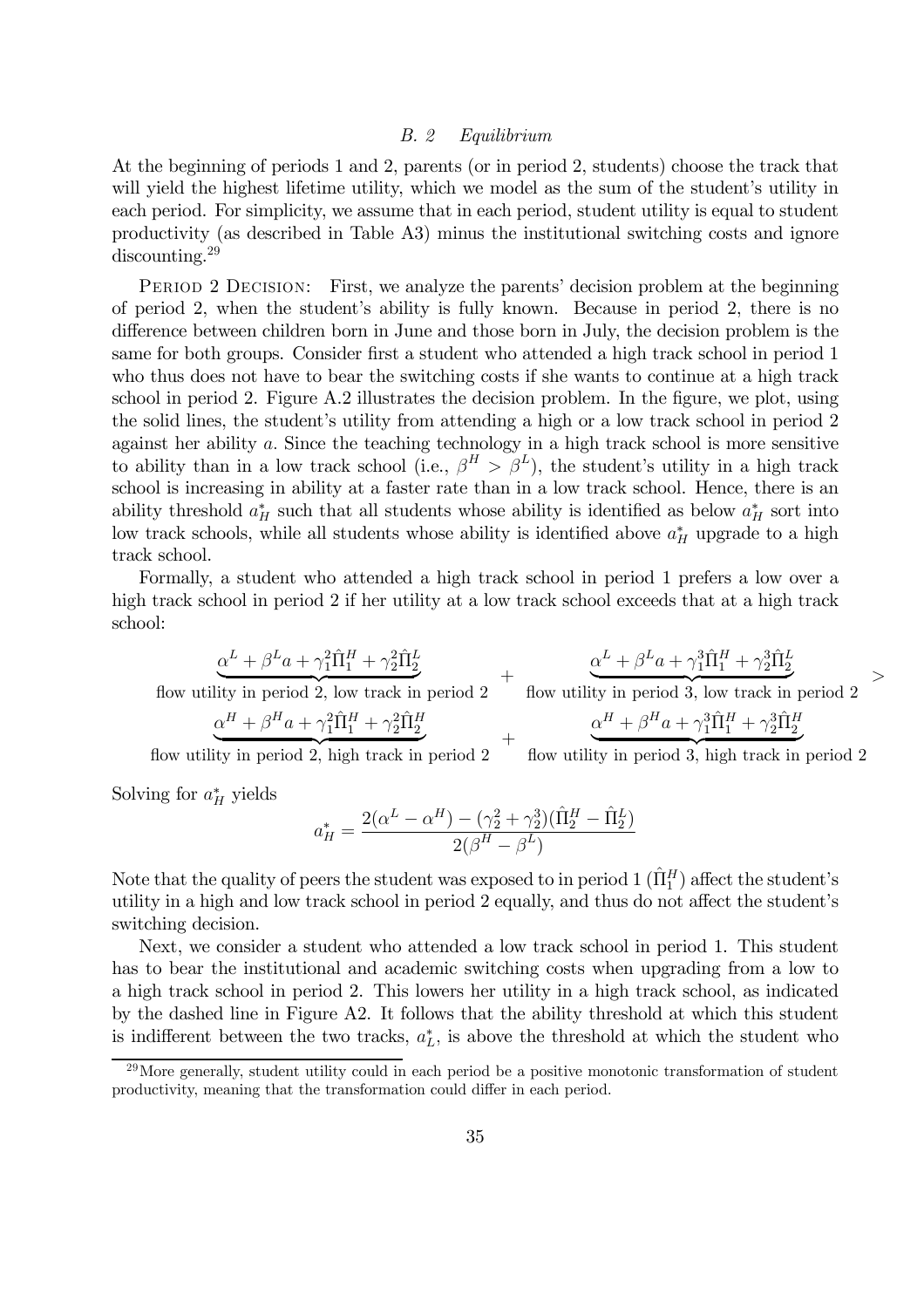attended a high track in period 1 is indifferent between the two tracks,  $a_H^*$ . It is easy to show that the difference between the two indifference thresholds is increasing in the switching costs:

$$
a_L^* = a_H^* + \frac{c^i + c^a}{2(\beta^H - \beta^L)}
$$
 (B-1)

PERIOD 1 DECISION: Next, we consider the parents' decision problem in period 1, when the student's ability is uncertain. Here, parents take into account the optimal switching behavior in period 2 and choose a low over a high track school if the child's expected utility of attending a low track school exceeds that of attending an high track school. In Section B. 5, we again show that a threshold exists such that all students with expected ability below the threshold attend a low track school, whereas all students with expected ability above the threshold attend a high track school. Because of the initial disadvantage faced by June-born students in period 1, this threshold is smaller for students born in July than for those born  $\text{in June}, \hat{a}^*_{\text{July}} < \hat{a}^*_{\text{June}}.$ 

We illustrate the impact of month of birth on track choice in period 1 in Figure A3. Students with expected ability below  $\hat{a}_{\text{July}}^*$  attend a low track school in period 1 no matter whether they are born in June or July ("never takers"). In contrast, students whose expected ability falls above  $\hat{a}_{\text{June}}^*$  attend a high track school in period 1 regardless of their date of birth  $(\hat{a}_{\text{old}})$ ("always takers"). Students who are shifted from a low to a high track school because of a July birth ("compliers") are students with expected ability between  $\hat{a}^*_{\text{July}}$  and  $\hat{a}^*_{\text{June}}$  who are close to indifferent between the two tracks. This leads to the following proposition:

Proposition 1: Students who are shifted between tracks because of their month of birth ("compliers") are students whose expected ability falls close to indifferent between school tracks, in the range  $[\hat{a}_{\text{July}}^*, \hat{a}_{\text{June}}^*]$ .

See Section B. 5 for an illustration.

Note that in this model, parents send their June-born child with expected ability between  $\hat{a}_{\text{July}}^*$  and  $\hat{a}_{\text{June}}^*$  to a low track school even though they know that their child would have attended a high track school had she been born in July, and even though they know that the initial disadvantage of a younger age at school entry fully disappears by the end of the first period. Why are parents willing to do this? In our model, the answer is that when deciding which type of school their child should attend, parents take into account the student's utility in the first period.<sup>30</sup> Hence, parents trade off a higher utility in the present for a lower utility in the future. Alternatively, we could assume that parents are unaware that students born in June perform more badly on average at the beginning of period 1 than students born in July simply because they are younger. In this case, parents may base their school type decision for period 1 solely on the signal  $\theta$  and ignore that a child born in June who has the

<sup>30</sup>This was one of the key arguments of Larry Summers in the "Tiger Mom" debate. Quoting from Gerard Baker's article "Larry Summers vs. the Tiger Mom" in the Wall Street Journal of January 29, 2011, "'People on average live a quarter of their lives as children. That's a lot," Mr. Summers said. "It's important that they be as happy as possible during those 18 years. That counts too."'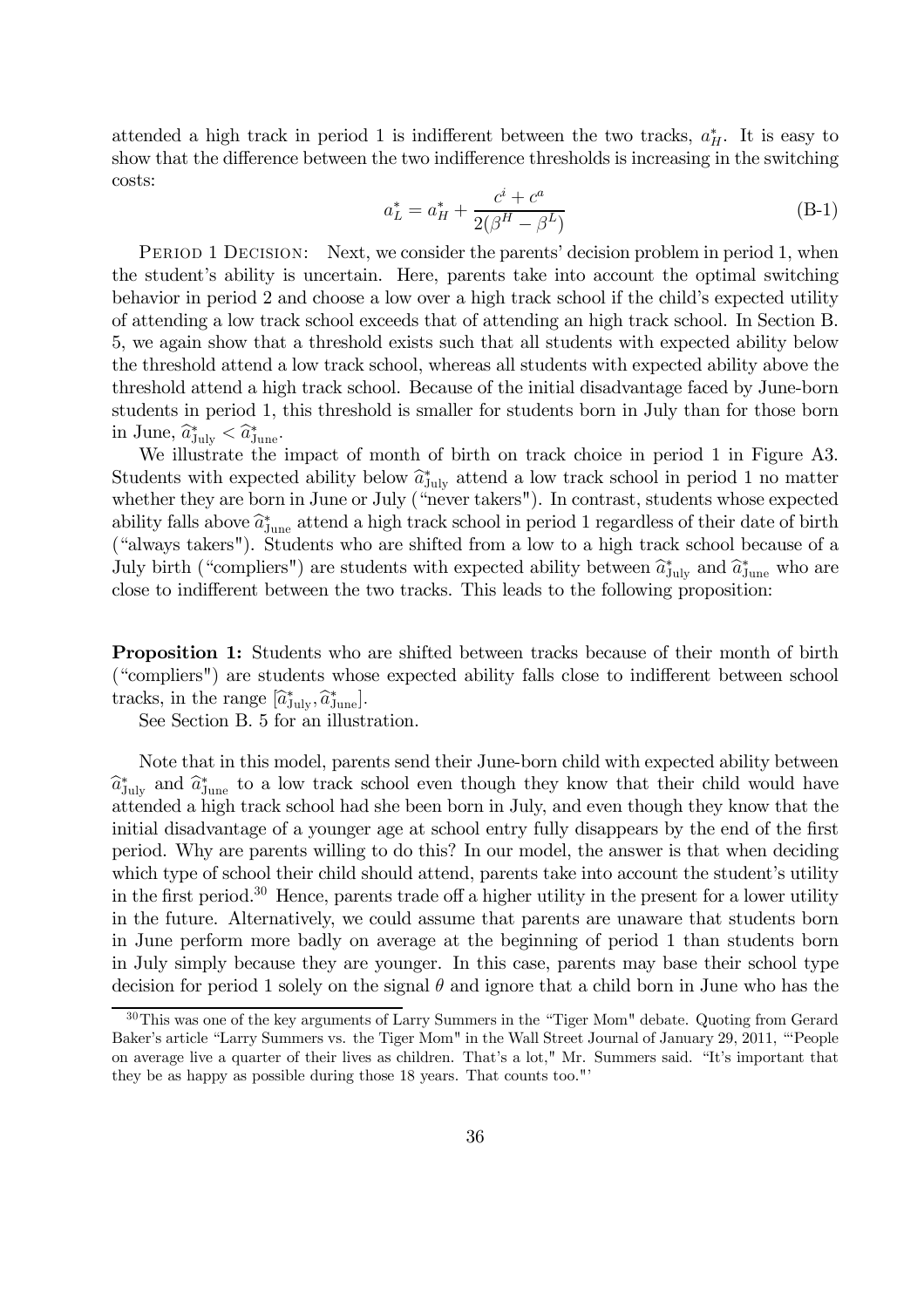same school grades as a child born in July (but is relatively younger) has a higher expected ability. Modeling track choice in period 1 in this way has no impact on the key results for our model.

#### *B. 3 Implications*

We now turn to the implications of the model, beginning with the impact of track attendance in period 1 on track attendance in period 2.

TRACK COMPLETION: Consider the local average treatment effect of attending a high track school in period 1 (denoted by  $H_1$ ) on the probability of completing that track (i.e., of attending an  $H$  school in period 2, denoted by  $H_2$ ). Dividing the reduced-form effect (i.e.  $Pr(H_2|Z_i = \text{July}) - Pr(H_2|Z_i = \text{June})$ ) by the first-stage effect (i.e.  $Pr(H_1|Z_i = \text{July}) Pr(H_1|Z_i=June))$ , which corresponds to equations (1) and (2) in Section 3.2, yields

$$
\frac{\Pr(H_2|Z_i = \text{July}) - \Pr(H_2|Z_i = \text{June})}{\Pr(H_1|\text{July}) - \Pr(H_1|\text{June})} = \frac{\int_{\hat{a}_{\text{July}}^*}^{\hat{a}_{\text{June}}^*} (F(a_L^*|\hat{a}) - F(a_H^*|\hat{a})) dG(\hat{a})}{G(\hat{a}_{\text{June}}^*) - G(\hat{a}_{\text{July}}^*)}
$$

This effect depends on the difference between the thresholds  $a<sub>L</sub><sup>*</sup>$  and  $a<sub>H</sub><sup>*</sup>$ , which in turn depends on the switching costs  $c^i$  and  $c^a$  (see equation (B-1)). The higher the switching costs, the larger the difference between the thresholds  $a<sub>L</sub><sup>*</sup>$  and  $a<sub>H</sub><sup>*</sup>$ , and the larger the impact of track attendance in period 1 on track attendance in period 2. If there are no switching costs, then  $a_L^* = a_H^*$  and the track attended in period 1 has no impact on track completion. We summarize our findings the following proposition: $31$ 

**Proposition 2:** The local average treatment effect of attending a high track in period 1 on attending that track in period 2 increases in the academic and institutional switching costs.

WAGE EFFECTS: Consider the local average treatment effect of attending a high (versus a low) track school in period 1 on wages (assumed to be equal to productivity) in period 3, which we again obtain by dividing the reduced-form effect (i.e.  $Pr(w_3|Z_i = \text{July})$  –

 $31$ This intuitive argument considers only the direct effect of switching costs on track completion through its effect on  $a_L^*$  and  $a_H^*$  and ignores that switching costs also affect the ability thresholds  $\hat{a}_{\text{July}}^*$  and  $\hat{a}_{\text{June}}^*$ . We have confirmed the positive relationship between switching costs and the impact of the track attended in period 1 on the track attended in period 2 by running extensive simulations that take these indirect effects into account.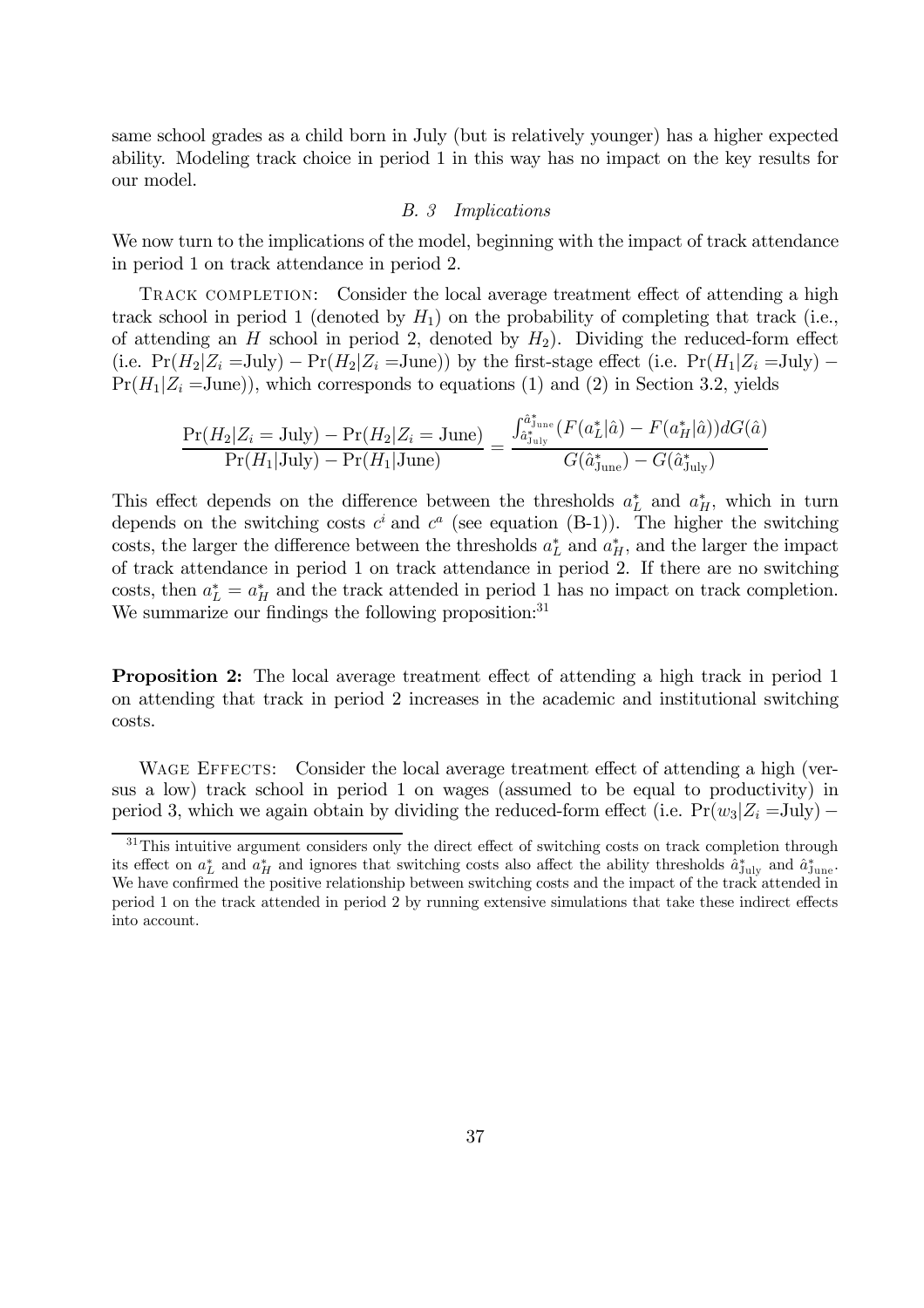$Pr(w_3|Z_i=June)$ ) by the first-stage effect:

$$
\frac{E(w_3|Z_i = \text{July}) - E(w_3|Z_i = \text{June})}{\Pr(H_1|Z_i = \text{July}) - \Pr(H_1|Z_i = \text{June})} = \frac{\gamma_1^3 (\hat{\Pi}_1^H - \hat{\Pi}_1^L)}{\text{peers}} + \frac{\int_{\hat{a}_{\text{July}}^*}^{\hat{a}_{\text{June}}^*} (1 - F(a_L^*|\hat{a})) c^a dG(\hat{a})}{G(\hat{a}_{\text{June}}^*) - G(\hat{a}_{\text{July}}^*)} + \frac{\int_{\hat{a}_{\text{July}}}^{\hat{a}_{\text{June}}^*} (1 - F(a_L^*|\hat{a})) c^a dG(\hat{a})}{\text{academic switching costs}} \tag{B-2}
$$

$$
\frac{\int_{\hat{a}_{\text{July}}^*}^{\hat{a}_{\text{June}}^*} (F(a_L^*|\hat{a}) - F(a_H^*|\hat{a})) (\alpha^H - \alpha^L + \gamma_2^3 (\hat{\Pi}_2^H - \hat{\Pi}_2^L)) + (\beta^H - \beta^L) \int_{\hat{a}_H^*}^{\hat{a}_L^*} adF(a|\hat{a})) dG(\hat{a})}{G(\hat{a}_{\text{June}}^*) - G(\hat{a}_{\text{July}}^*)}
$$
\n
$$
\frac{d\hat{a}_{\text{July}}}{\text{ educational pathway effect}}
$$

The first term in equation  $(B-2)$  reflects the exposure to better peers in period 1 on productivity in period 3 (i.e.,  $\gamma_1^3(\hat{\Pi}_1^H - \hat{\Pi}_1^L)$ ). The second effect reflects the academic of switching  $1^{11}$   $-11$ from a low to a high track school, weighted by the probability that a "complier" upgrades to the high track (i.e.,  $\int_{\hat{a}_{\text{July}}^*}^{\hat{a}_{\text{June}}^*} (1 - F(a_L^*|\hat{a})) c^a d\hat{G}(\hat{a}) / (\hat{G}(\hat{a}_{\text{June}}^*) - \hat{G}(\hat{a}_{\text{July}}^*) )$ . These two effects may be viewed as the *direct* effects of track attendance in period 1 on productivity in period 3, holding track attendance in period 2 constant. These two effects become larger, the larger the impact of peers in period 1 on productivity in period 3 (i.e., the larger  $\gamma_1^3$ ), and the larger the academic switching costs  $c^a$ <sup>32</sup>

The track attended in period 1 affects wages also through the track attended in period 2. This *educational pathway* effect, captured by the third term in equation (B-2), becomes larger, the larger the impact of the track attended in period 1 on the track attended in period 2 (i.e., the larger the academic and institutional switching costs,  $a<sub>L</sub><sup>*</sup>$  versus  $a<sub>H</sub><sup>*</sup>$ ), and the larger the effect of peers in period 2 on wages in period 3 (i.e.,  $\gamma_2^3$ ).<sup>33</sup>

Note that if both academic and institutional switching costs are zero, then  $a_L^* = a_H^*$  and the track attended in period 1 has no impact the track completed in period 2; hence, the third term in  $(B-2)$  disappears, as does the second term. The effect of track attendance in period 1 on wages in period 3 reduces to the impact of peers in period 1 on future wages; that is, equation (B-2) becomes  $\gamma_1^3(\hat{\Pi}_1^H - \hat{\Pi}_1^L)$ . These observations lead to the following proposition:

**Proposition 3:** (i) (Direct Effect) The direct effect of attending a high (versus a low) track school in period 1 on wages in period 3, holding constant the track attended in period 2, is larger the higher the importance of peers in period 1  $(\gamma_1^3)$  and the higher the academic switching costs  $(c^a)$ . (ii) The educational pathway effect of attending a high (versus a low) track school in period 1, operating through track completion in period 2, on wages in period

 $32$ The intuitive argument here again ignores the effect of the switching costs on the indifference thresholds  $\hat{a}_{\text{July}}^*$  and  $\hat{a}_{\text{June}}^*$ . We have confirmed that this relation holds in equilibrium using extensive simulations.

<sup>&</sup>lt;sup>33</sup>Again, this argument here considers the direct effects only and ignores the effects of  $\delta_2^3$  and  $\gamma_2^3$  on the indifference thresholds, but we confirmed that this relation holds in equilibrium using extensive simulations.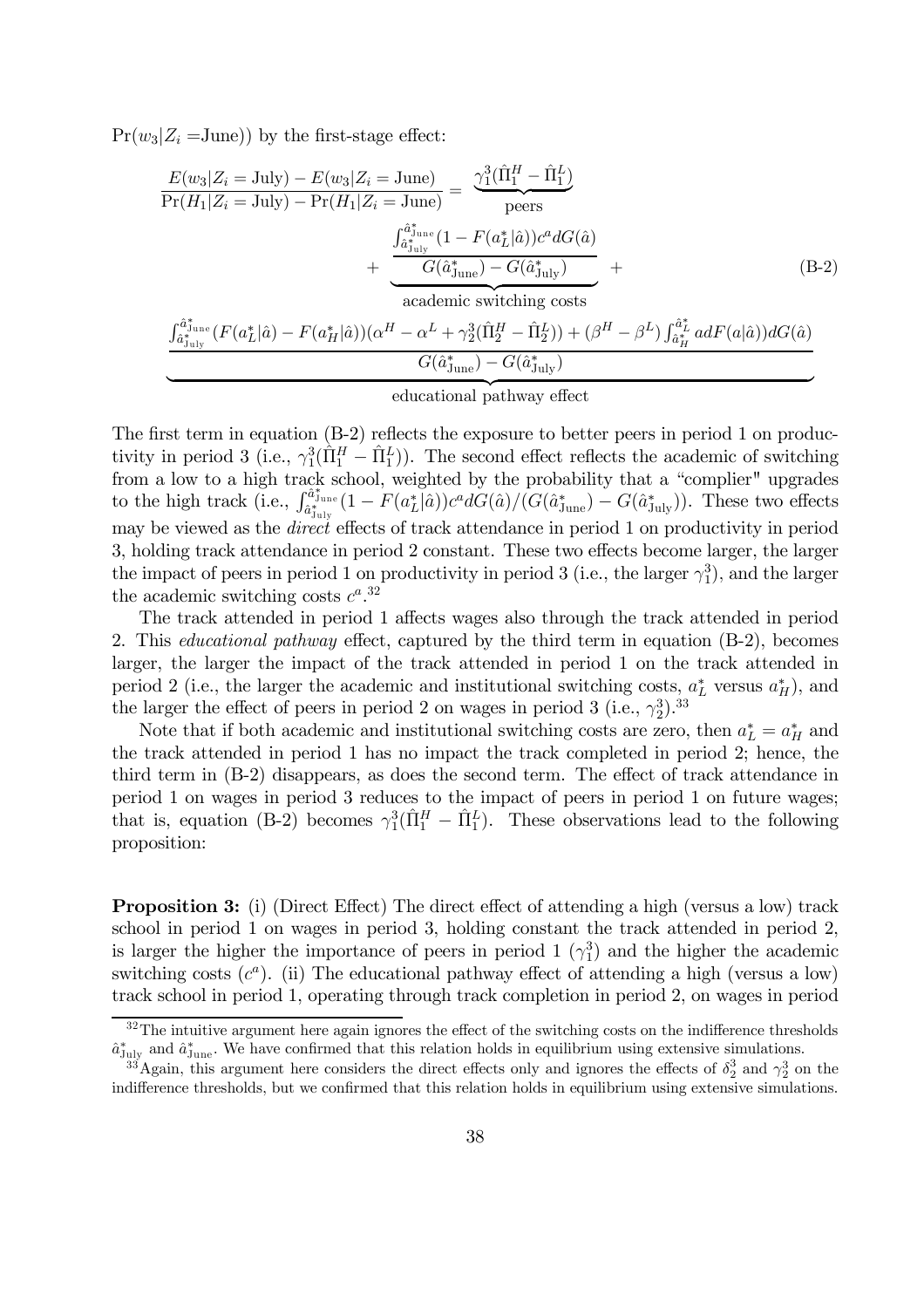3 is larger the higher the institutional and academic switching costs  $(c^a \text{ and } c^i)$  and, provided that switching costs are positive, the higher the importance of peers in period 2  $(\gamma_2^3)$ . (iii) If both the academic and institutional switching costs are zero, the overall effect of attending a high track school in period 1 on wages in period 3 is equal to the impact of peers in period 1 on wages in period 3 (i.e.,  $\gamma_1^3(\hat{\Pi}_1^H - \hat{\Pi}_1^L)$ ).

#### *B. 4 Interpretation*

What do our empirical findings imply when viewed through the lens of the model? Recall that we find that the track attended in middle school has little impact on completed education, both because students born in June upgrade and because students born in July downgrade. From Proposition 2, this implies that in the German tracking system, both the institutional and academic switching costs are very small. Our findings in Table 6 further suggest that "specialized" high track schools, which are designed to provide access to college or university to students from low or medium track schools, are an important reason for this.

Since the track attended in middle school has no impact on track completion, the effect of track attendance in middle school on wages reduces to the effect of peers in middle school  $(i.e., in period 1)$  on wages (see Proposition 3 (iii)). Our finding of a small wage effect thus suggests that this effect is close to zero (i.e.,  $\gamma_1^3$ in our model are close to zero).

It should be noted that our findings are not informative about the importance of peers students are exposed to after middle school (i.e., about  $\gamma_2^3$  in our model). In principle, our findings are consistent with large peer effects in high school (i.e., period 2 in our model). Our findings imply, however, that conditional on the peers students are exposed to in high school (i.e., in period 2), their peers and teachers in middle school (i.e., in period 1) do not matter.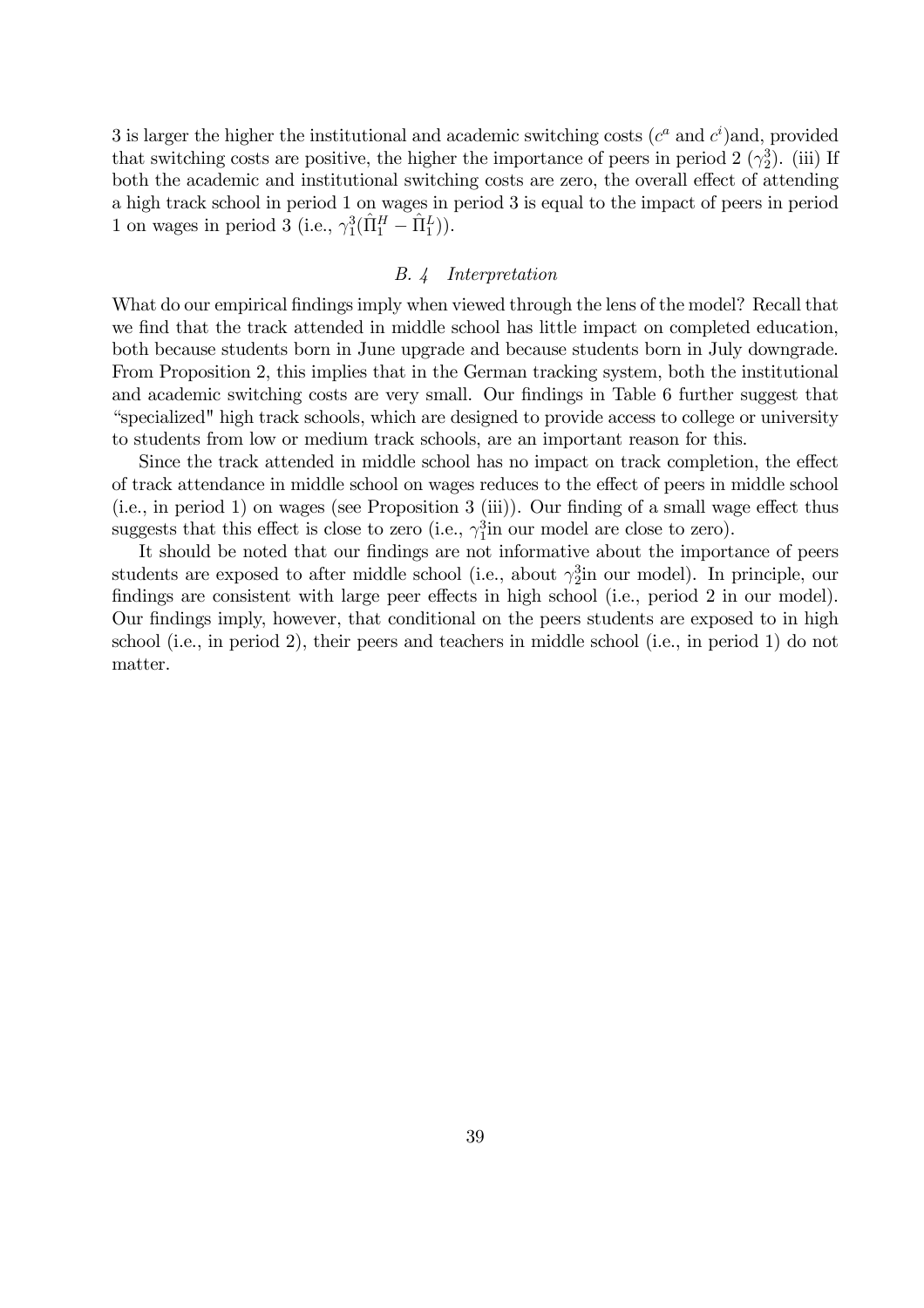### *B. 5 Illustration of Proposition 1*

ABILITY CUT-OFFS: In period 1, when student ability is uncertain, parents whose child is born in July and has the expected ability  $\hat{a}$  send their child to a high track school if

 + ^ + 1 <sup>1</sup>¦^ 1 | {z } + …rst period, high track ( ¤ j^)( + ¤ Z ¡1 (j^) ( ¤ j^) + 2 <sup>1</sup>¦^ <sup>1</sup> + 2 <sup>2</sup>¦^ 2 ) | {z } 2nd period, downgrade to low track + (1 ¡ ( ¤ j^))( + Z1 ¤ (j^) 1 ¡ ( ¤ j^) + 2 <sup>1</sup>¦^ <sup>1</sup> + 2 <sup>2</sup>¦^ 2 ) | {z } + 2nd period, stay in high track ( ¤ j^)( + ¤ Z ¡1 (j^) ( ¤ j^) + 3 <sup>1</sup>¦^ <sup>1</sup> + 3 <sup>2</sup>¦^ 2 ) | {z } 3rd period, downgrade to low track + (1 ¡ ( ¤ j^))( + Z1 ¤ (j^) 1 ¡ ( ¤ j^) + 3 <sup>1</sup>¦^ <sup>1</sup> + 3 <sup>2</sup>¦^ 2 ) | {z } 3rd period, stay in high track + ^ + 1 <sup>1</sup>¦^ 1 | {z } + …rst period, low track ( ¤ j^)( + ¤ Z ¡1 (j^) ( ¤ j^) + 2 <sup>1</sup>¦^ <sup>1</sup> + 2 <sup>2</sup>¦^ 2 ) | {z } 2nd period, stay in low track + (1 ¡ ( ¤ j^))( + Z1 ¤ (j^) 1 ¡ ( ¤ j^) + 2 <sup>1</sup>¦^ <sup>1</sup> + 2 <sup>2</sup>¦^ <sup>2</sup> ¡ ¡ ) | {z } + 2nd period, upgrade to high track ( ¤ j^)( + ¤ Z ¡1 (j^) ( ¤ j^) + 3 <sup>1</sup>¦^ <sup>1</sup> + 3 <sup>2</sup>¦^ 2 ) | {z } 3rd period, stay in low track + (1 ¡ ( ¤ j^))( + Z1 ¤ (j^) 1 ¡ ( ¤ j^) + 3 <sup>1</sup>¦^ <sup>1</sup> + 3 <sup>2</sup>¦^ <sup>2</sup> ¡ ) | {z } 3rd period, upgrade to high track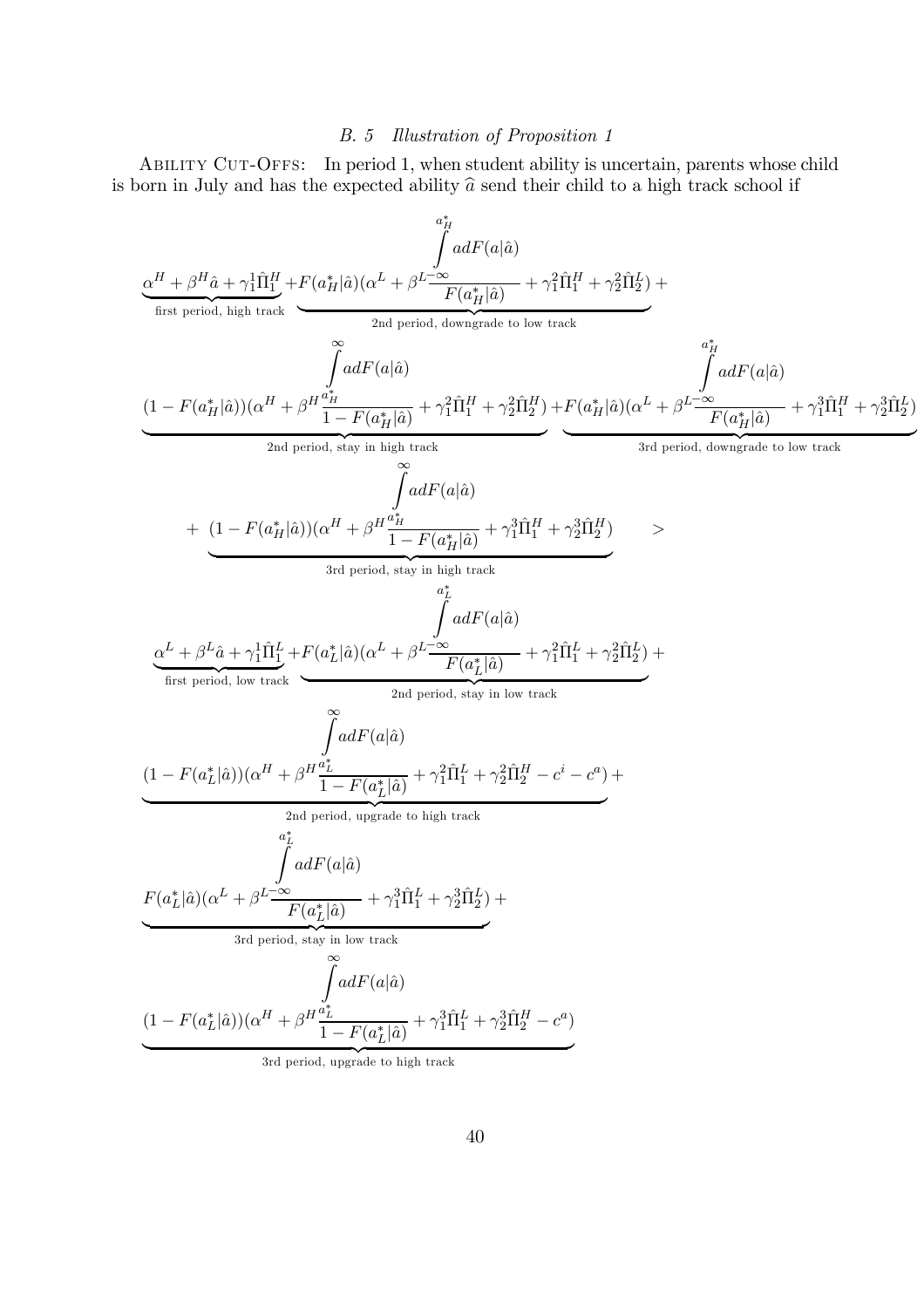Since the child's utility in a track school is increasing in her expected ability at a faster rate than her utility in a low track school, there exists an ability threshold  $\hat{a}^*_{\text{July}}$  such that, in period 1, all children whose expected ability is below this threshold attend a low track school while all children whose expected ability is above the threshold attend a high track school.

For a child who is born in June, the parents' decision problem is similar except that the child's utility in the first period in a high and low track school is replaced by  $\alpha^H + \beta^H(\hat{a} - \hat{b})$  $\Delta$ ) +  $\gamma_1^1 \hat{\Pi}_1^H$  and  $\alpha^L + \beta^L(\hat{a} - \Delta) + \gamma_1^1 \hat{\Pi}_1^L$ , respectively. It then follows that the expected ability threshold at which children born in June are indifferent between attending a low and high track school in the first period,  $\hat{a}^*_{\text{June}}$ , exceeds the threshold at which children born in July are indifferent; that is,  $\hat{a}_{\text{June}}^* > \hat{a}_{\text{July}}^*$ . Consequently, children who are shifted from a low to a high track school because of a July (rather than a June) birth date are children in the expected ability range  $[\hat{a}^*_{\text{July}}, \hat{a}^*_{\text{June}}]$ , as given in Proposition 1.

EXPECTED VERSUS REALIZED PEER QUALITY: In equilibrium, parental expectations of peer ability in each school type and period must correspond to the realized average ability of children in each school type and period; that is,  $\hat{\Pi}_{t}^{j} = \Pi_{t}^{j}$ . These realized expectations are determined by the ability thresholds  $\hat{a}_{\text{July}}^*$ ,  $\hat{a}_{\text{June}}^*$ ,  $a_L^*$ , and  $a_H^*$ . Next, we illustrate the computation of  $\Pi_t^j$  $\frac{d}{dt}$  for students who attend a low track low track school in period 2 ( $\Pi_2^L$ ). These students fall into four groups: students born in June or July who attended a low

track school in period 1 (who have a measure of  $\overset{\hat{a}^{\ast}_{\rm June}}{\int}$  $-\infty$  $F(a_L^*|\hat{a})dG(\hat{a})$  and  $\hat{a}^*_{\text{I}}$  $\int$  $-\infty$  $F(a^*_{L}|\widehat{a})dG(\widehat{a}),$ 

respectively), and students born in July or June who attended a high track school in period 1 (who have a measure of  $\int_{0}^{\infty}$  $\hat{a}^*_\mathrm{June}$  $F(a_I^*$  $\int_{H}^{\ast}|\widehat{a}\big)dG(\widehat{a})\text{ and }\int_{0}^{\infty}% \int_{0}^{\infty}d\widehat{a}x\text{ }\left( \frac{1}{\widehat{a}}\right)A^{T}\left( \widehat{a}\right)$  $\hat{a}^*_{\rm July}$  $F(a^*_H | \hat{a}) dG(\hat{a})$ , respectively). The average

ability of the first group of students (i.e., students born in June who attend a low track school

in period 1 and stay in a low track school in period 2) equals  $\overset{\hat{a}_{\rm June}^*}{\int}$  $-\infty$  $a_L^*$  $-\infty$  $\frac{adF(a|\widehat{a})}{F(a_L^*|\widehat{a})}dG(\widehat{a})/G(\widehat{a}_{\rm June}^*).$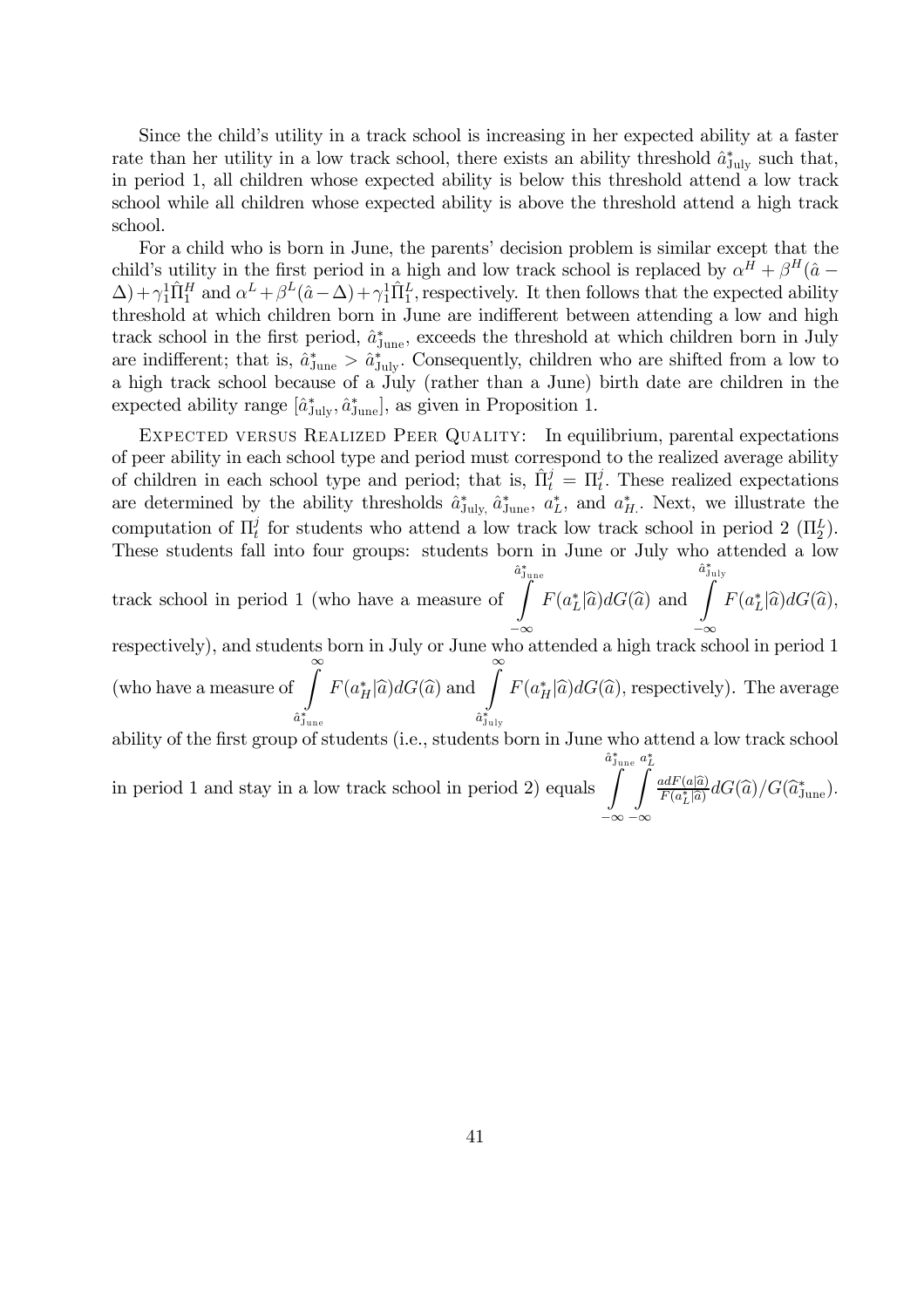Hence,  $\Pi_2^L$  equals:

$$
\Pi_{2}^{L} = \frac{\int_{\alpha_{j_{\text{une}}}^{*}}^{\hat{a}_{j_{\text{une}}}^{*}} \int_{\alpha_{\tilde{L}}^{*}[\hat{a}]}^{\hat{a}_{j_{\text{une}}}^{*}} d\tilde{c}(\hat{a})}{\int_{-\infty}^{\alpha_{\tilde{L}}^{*}} F(a_{L}^{*}|\hat{a}) dG(\hat{a}) \frac{-\infty - \infty}{G(\hat{a}_{j_{\text{une}}}^{*})}} + \int_{\alpha_{j_{\text{une}}}^{*}}^{\alpha_{\tilde{L}}^{*}} F(a_{H}^{*}|\hat{a}) dG(\hat{a}) \frac{\hat{a}_{j_{\text{une}}}^{*}}{1 - G(\hat{a}_{j_{\text{une}}}^{*})}}{\hat{a}_{j_{\text{une}}}^{*}} + \frac{\int_{\alpha_{j_{\text{une}}}^{*}}^{\hat{a}_{j_{\text{une}}}^{*}} F(a_{L}^{*}|\hat{a}) dG(\hat{a}) + \int_{\alpha_{j_{\text{une}}}^{*}}^{\hat{a}_{j_{\text{une}}}^{*}} F(a_{L}^{*}|\hat{a}) dG(\hat{a})}{\hat{a}_{j_{\text{sup}}}^{*}} + \frac{\int_{\alpha_{j_{\text{une}}}^{*}}^{\hat{a}_{j_{\text{sup}}}^{*}} F(a_{L}^{*}|\hat{a}) dG(\hat{a})}{\hat{a}_{j_{\text{sup}}}^{*}} + \frac{\int_{\alpha_{j_{\text{sup}}}^{*}}^{\hat{a}_{j_{\text{sup}}}^{*}} F(a_{L}^{*}|\hat{a}) dG(\hat{a})}{\hat{a}_{j_{\text{sup}}}^{*}} + \frac{\int_{\alpha_{j_{\text{sup}}}^{*}}^{\hat{a}_{j_{\text{sup}}}^{*}} F(a_{L}^{*}|\hat{a}) dG(\hat{a})}{\int_{-\infty}^{\alpha_{j_{\text{une}}}^{*}} F(a_{L}^{*}|\hat{a}) dG(\hat{a}) \frac{-\infty - \infty}{G(\hat{a}_{j_{\text{une}}}^{*})}} + \int_{\alpha_{j_{\text{sup}}}^{*}}^{\alpha_{j_{\text{sup}}}^{*}} F(a_{H}^{*}|\hat{a}) dG(\hat{a}) \frac{\hat{a}_{j_{\text{sup}}}^{*}}{1 - G(\hat{a}_{j_{\text{sup}}}^{*})} + \frac{\int_{\alpha_{j_{\text{sup}}}^{*
$$

The average ability of the three other groups of students can be computed accordingly.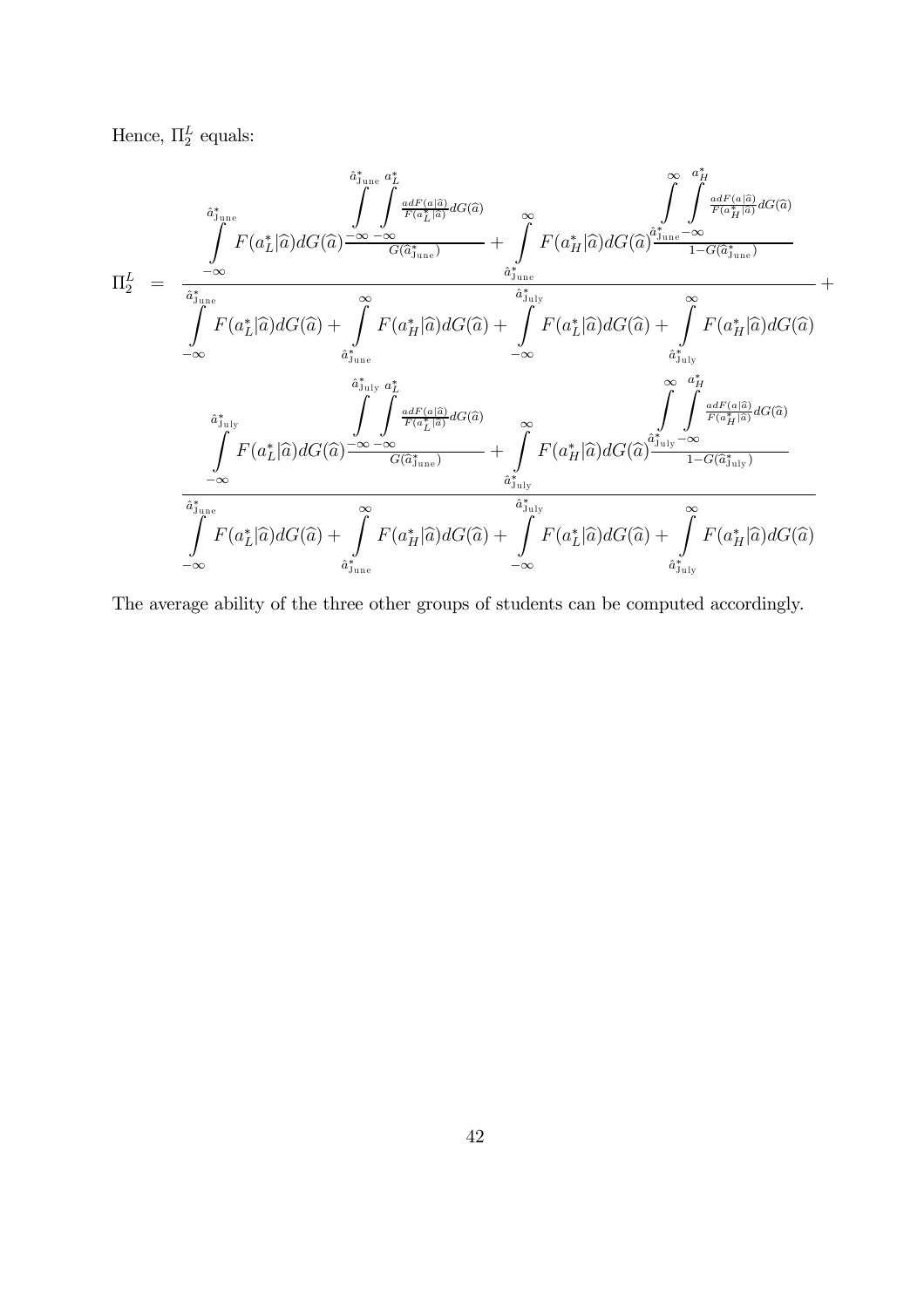

#### **Figure 1: The German Education System**

*Note* : The figure provides an overview of the German education system. Students who have attended a low track school (L) in middle school (grades 5-9/10) would typically start an apprenticeship in a blue collar occupation after 9th grade. Students who have attended a medium track school (M) in middle school would typically start an apprenticeship in a white collar occupation after 10th grade. Students who have attended a high track school (H) in middle school would typically continue at this school until grade 13 and then enter college or university. Graduation from a specialized high track school grants access to college or university, but possibly restricts the field of study.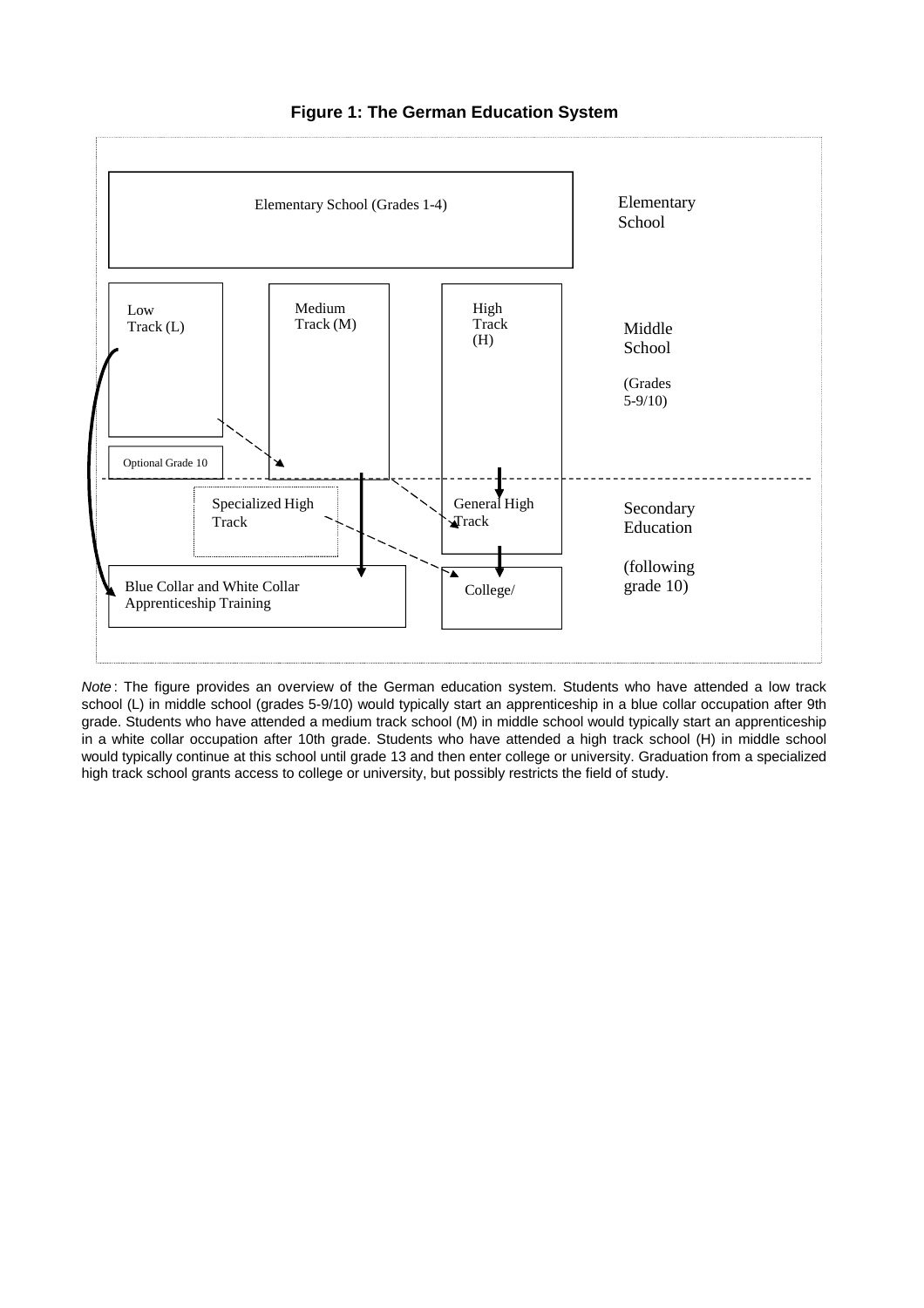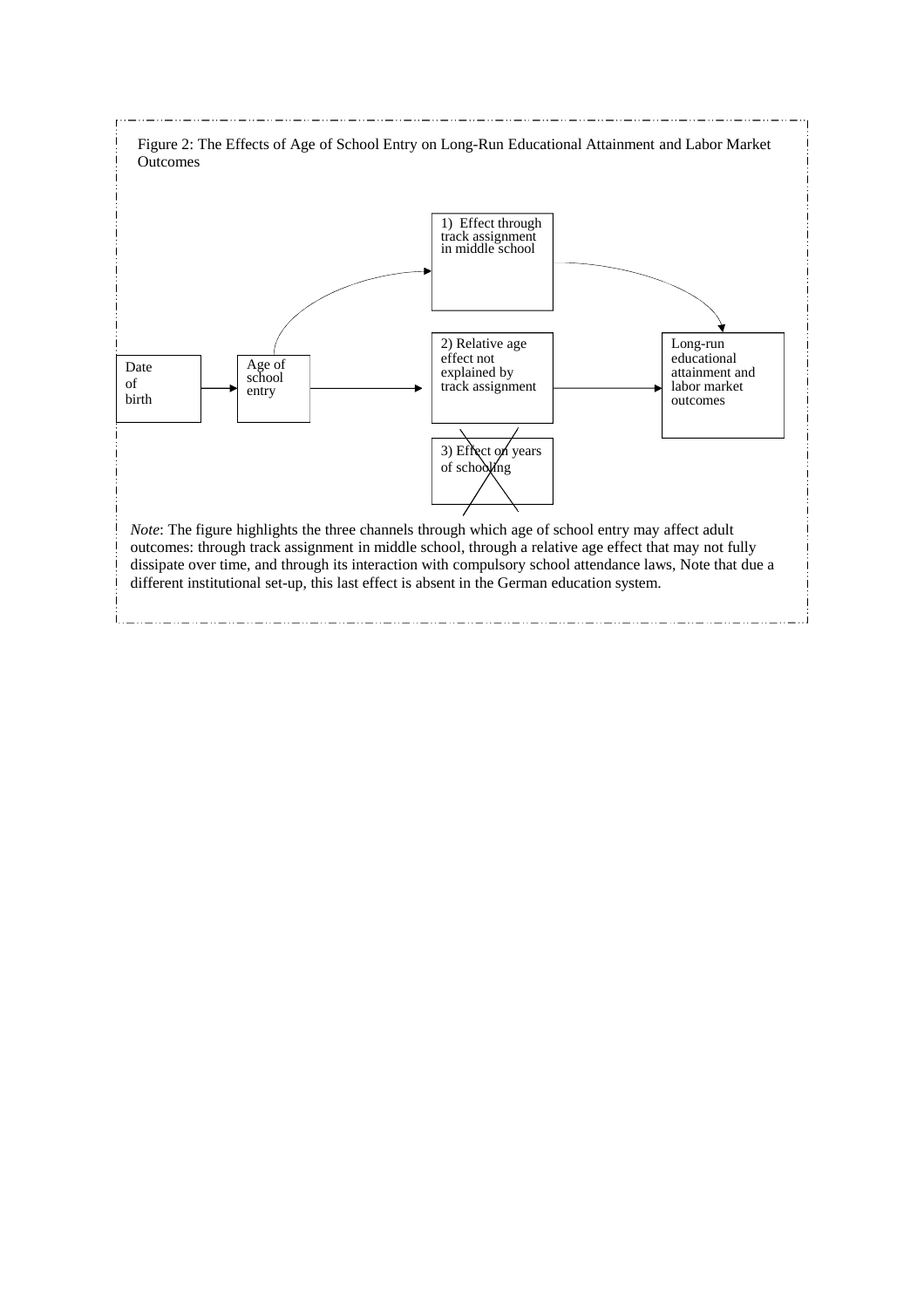#### **Table 1: Differences between School Types: Peer Exposure, Teacher Quality, and Teaching Technology**

|                                                     | Low | Medium | High |
|-----------------------------------------------------|-----|--------|------|
| Panel A: Teaching Intensity and Teaching Curriculum |     |        |      |
| a) Teaching Intensity (9th Grade)                   |     |        |      |
| total hours per week                                | 32  | 32     | 36   |
| 2nd and 3rd foreign language                        | 0   |        | 6    |
| Natural and computer science                        |     |        |      |
| Social science                                      |     | 6      |      |
| Physical education                                  | 4   |        |      |
| <b>Vocational Subjects</b>                          |     |        |      |

#### **b) Learning Goals (9th grade)**

| Mathematics:                            | German: writing CVs, filling out<br>forms, discussions and<br>rules to resolve conflict.<br>equations with rational<br>numbers; Phytagoras;<br>prisma, pyramids,<br>cones, cylinder;<br>descriptive statistics. | discussions and rules to detailed explanations,<br>resolve conflict<br>real numbers and<br>powers; linear equations<br>with two unknowns:<br>functions excluding<br>exponential and broken<br>polynomial functions;<br>trigonometry, prisma, | analysis and interpretation of<br>various types of texts;<br>creative writing<br>functions, including<br>exponential, trigonometric<br>and broken polynomial<br>functions; Phytagoras,<br>trigonometry, prisma,<br>pyramids, cones, cylinder; |
|-----------------------------------------|-----------------------------------------------------------------------------------------------------------------------------------------------------------------------------------------------------------------|----------------------------------------------------------------------------------------------------------------------------------------------------------------------------------------------------------------------------------------------|-----------------------------------------------------------------------------------------------------------------------------------------------------------------------------------------------------------------------------------------------|
|                                         |                                                                                                                                                                                                                 | pyramids, cones,<br>cylinder                                                                                                                                                                                                                 | stochastics                                                                                                                                                                                                                                   |
|                                         | Low                                                                                                                                                                                                             | Medium                                                                                                                                                                                                                                       | High                                                                                                                                                                                                                                          |
| Panel B: Peer Exposure (9th grade)      |                                                                                                                                                                                                                 |                                                                                                                                                                                                                                              |                                                                                                                                                                                                                                               |
| <b>Test Scores</b>                      |                                                                                                                                                                                                                 |                                                                                                                                                                                                                                              |                                                                                                                                                                                                                                               |
| Reading score                           | $-0.900$                                                                                                                                                                                                        | $-0.183$                                                                                                                                                                                                                                     | 0.768                                                                                                                                                                                                                                         |
| Mathematics score                       | $-0.908$                                                                                                                                                                                                        | $-0.217$                                                                                                                                                                                                                                     | 0.840                                                                                                                                                                                                                                         |
| Parental Background                     |                                                                                                                                                                                                                 |                                                                                                                                                                                                                                              |                                                                                                                                                                                                                                               |
| Mother's education (years)              | 10                                                                                                                                                                                                              | 12                                                                                                                                                                                                                                           | 14                                                                                                                                                                                                                                            |
| Father's education (years)              | 10                                                                                                                                                                                                              | 12                                                                                                                                                                                                                                           | 14                                                                                                                                                                                                                                            |
| % of households with less than 25 books | 40                                                                                                                                                                                                              | 23                                                                                                                                                                                                                                           | 5                                                                                                                                                                                                                                             |
| % of households below median income     | 76                                                                                                                                                                                                              | 65                                                                                                                                                                                                                                           | 39                                                                                                                                                                                                                                            |
| <b>Share Girls</b>                      | 41                                                                                                                                                                                                              | 49                                                                                                                                                                                                                                           | 54                                                                                                                                                                                                                                            |
| <b>Panel C: Teacher Quality</b>         |                                                                                                                                                                                                                 |                                                                                                                                                                                                                                              |                                                                                                                                                                                                                                               |
| Minimum Length of Study                 | 4 years                                                                                                                                                                                                         | 4 years                                                                                                                                                                                                                                      | 5 years                                                                                                                                                                                                                                       |
| Salary                                  | 46,872                                                                                                                                                                                                          | 46,872                                                                                                                                                                                                                                       | 49,530                                                                                                                                                                                                                                        |
|                                         |                                                                                                                                                                                                                 |                                                                                                                                                                                                                                              |                                                                                                                                                                                                                                               |

*Note* : The table reports differences in teaching intensity and learning goals in grade 9, peer exposure at age 15 and teacher quality between school tracks. Reading and Mathematics test scores are normalized to have mean zero and standard deviation 1.

*Data Source* s: Teaching Intensity: Ministry of Education, State of Bavaria. Learning Goals: Ministries of Education of various West German states (Baden-Württemberg, Bavaria, Hesse, Lower Saxony, North Rhine-Westphalia, Rhineland-Palatinate). Peer Exposure: Programme for International Student Assessment (PISA), 2003 and 2006. Teacher Quality: various Ministries of Education of various West German states.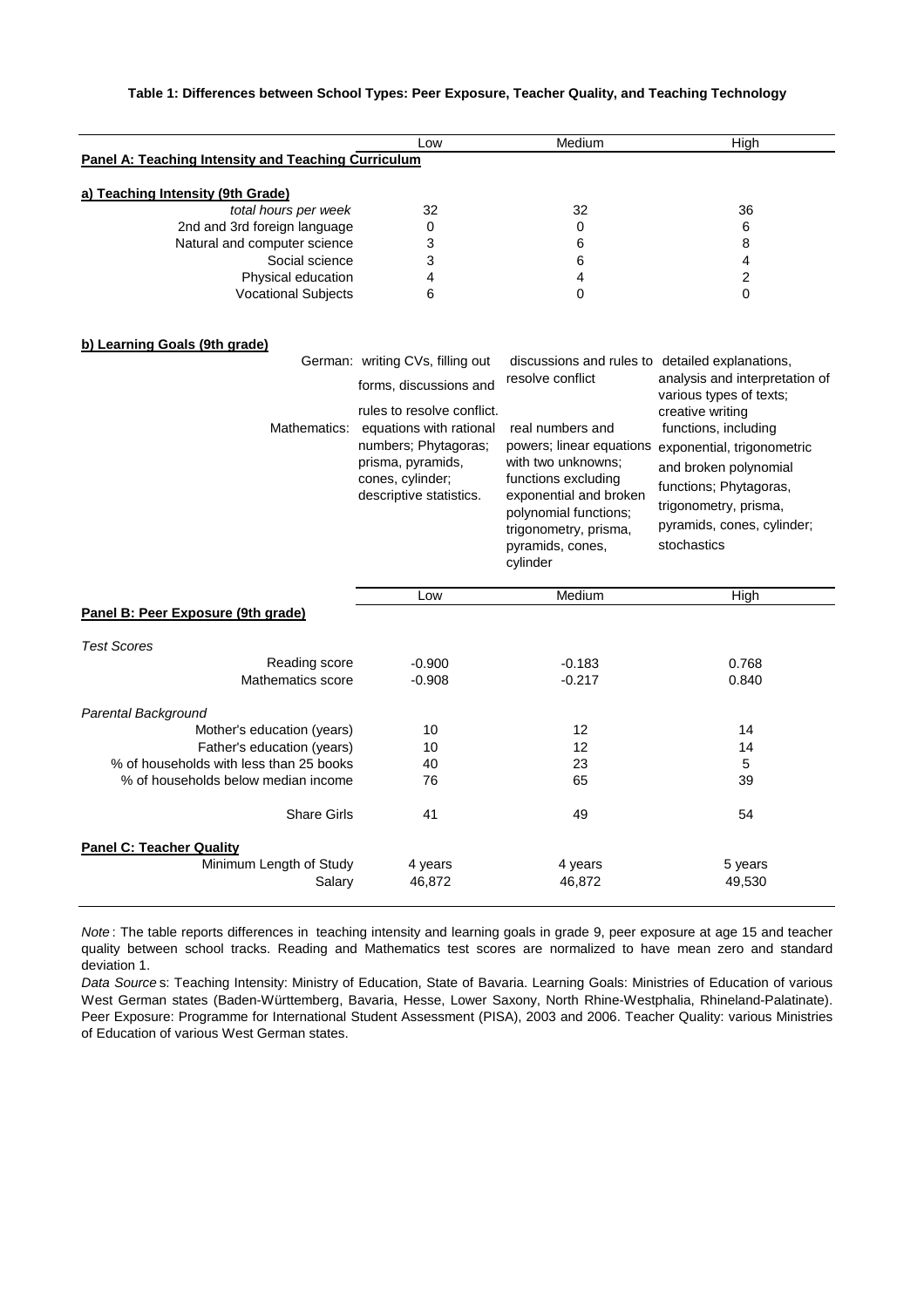|                                                                                          | (1)                   | (2)                   | (3)                   |
|------------------------------------------------------------------------------------------|-----------------------|-----------------------|-----------------------|
|                                                                                          |                       | High or               |                       |
|                                                                                          | High versus           | Medium                |                       |
|                                                                                          | Medium or Low         | versus Low            | Sum                   |
| Panel A: Birth Cohorts 1961-1976 (Microcensus)                                           |                       |                       |                       |
| May-Dec versus Jan-April                                                                 | 0.020<br>$(0.005)$ ** | 0.019<br>$(0.005)$ ** | 0.039<br>$(0.009)$ ** |
| $N = 37,808$                                                                             |                       |                       |                       |
| Panel B: Measurement Error and Seasonal Effects (School Census, Birth Cohorts 1988-1994) |                       |                       |                       |
| (i) July versus June                                                                     | 0.052                 | 0.042                 | 0.094                 |
| (s.e.)                                                                                   | $(0.002)$ **          | $(0.002)$ **          | $(0.004)$ **          |
| N=170,832                                                                                |                       |                       |                       |
| (ii) May-Dec versus Jan-April                                                            | 0.033                 | 0.039                 | 0.072                 |
| (s.e.)                                                                                   | $(0.001)$ **          | $(0.001)$ **          | $(0.002)$ **          |
| N=990,854                                                                                |                       |                       |                       |

#### **Table 2: Date of Birth and Track Attendance at Age 14 (First Stage)**

*Note* : In Panel A, we report, for selected cohorts born between 1961 and 1976, the difference in the share of students who attend the high (versus the medium or low) track (column (1)) or the low (versus the medium or high) track (column (2)) at age 14 between students born later (May to December) and earlier (January to April) during the year. In column (3), the dependent variable is coded 2 if the students is in the high track, 1 if she is in the medium track and 0 if she is in the low track, corresponding to the sum of the coefficients in the first two columns. In Panel B, we report the impact of date of birth on track attendance at age 14 for the birth cohorts 1988 to 1994, using two different cut-offs. Robust standard errors in parentheses.

Coefficients with \* are statistically significant at the 5 percent level, those with \*\* at the 1 percent level.

*Source* : Panel A: Microcensus, selected years 1976 to 1987, men and women. Panel B: School Census for Bavaria and Hesse, 2002-2009.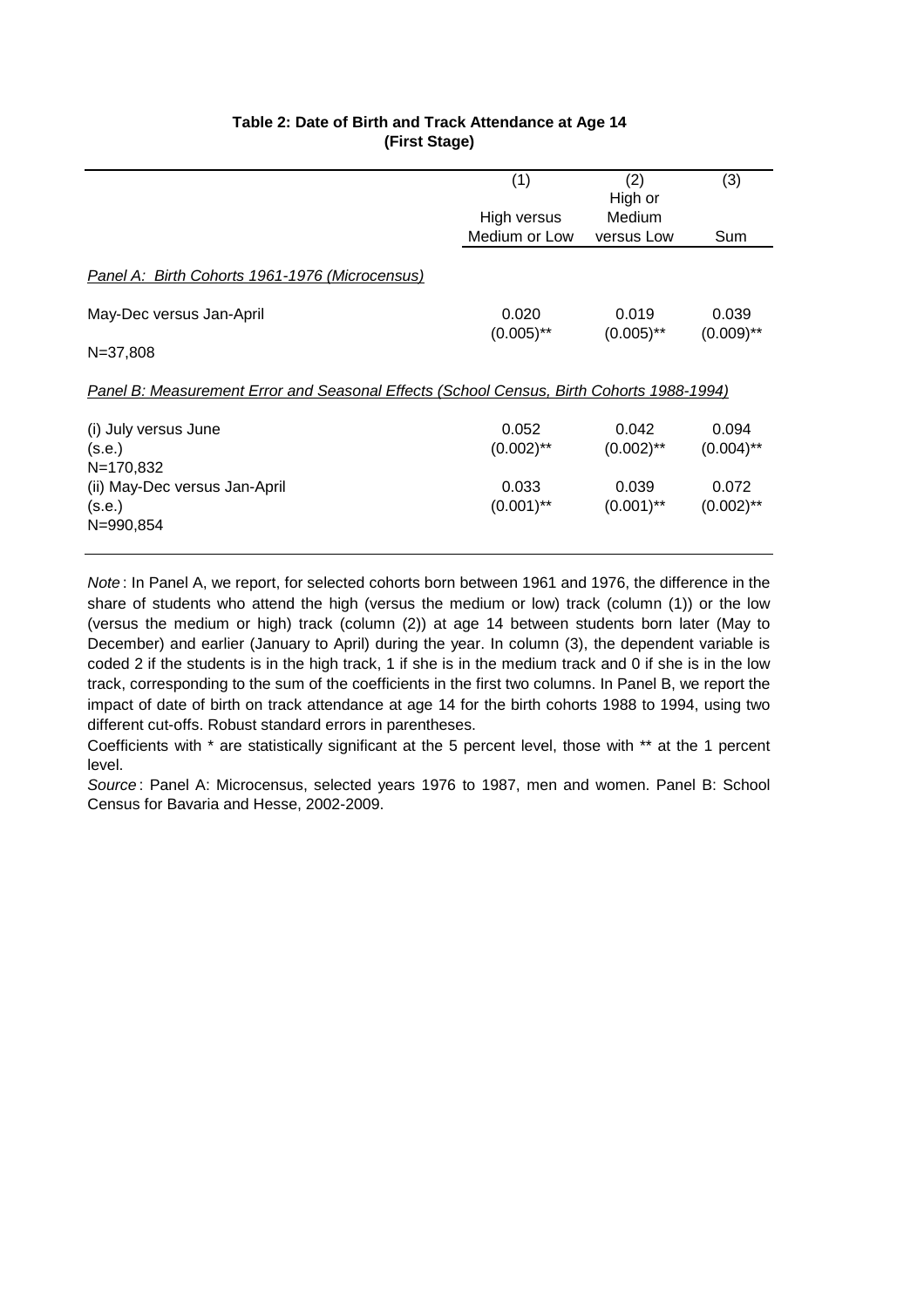

**Figure 3: Date of Birth and Wages (Men only)**

*Note* : The figures plot the relationship between date of birth and raw (Panel A) and experience-adjusted (Panel B) log-wages. In Panel B, the experience effect is eliminated by estimating returns to potential experience using OLS, imposing a functional form of a 4th order polynomial in potential experience, and substracting these from raw log-wages. The figures are based on individuals aged 30 and over with a valid wage. Each dot refers to the average wage for two birthdays (e.g., 3rd and 4th of January). We also plot predicted raw and experience-adjusted log-wages obtained from a regression that controls, in addition to an indicator variable equal to 1 for individuals born after July 1st, for a polynomial of order 5 in the date of birth. The vertical lines indicate the school entry cut-off date.

*Source* : Social Security Data, men, 1975 to 2006.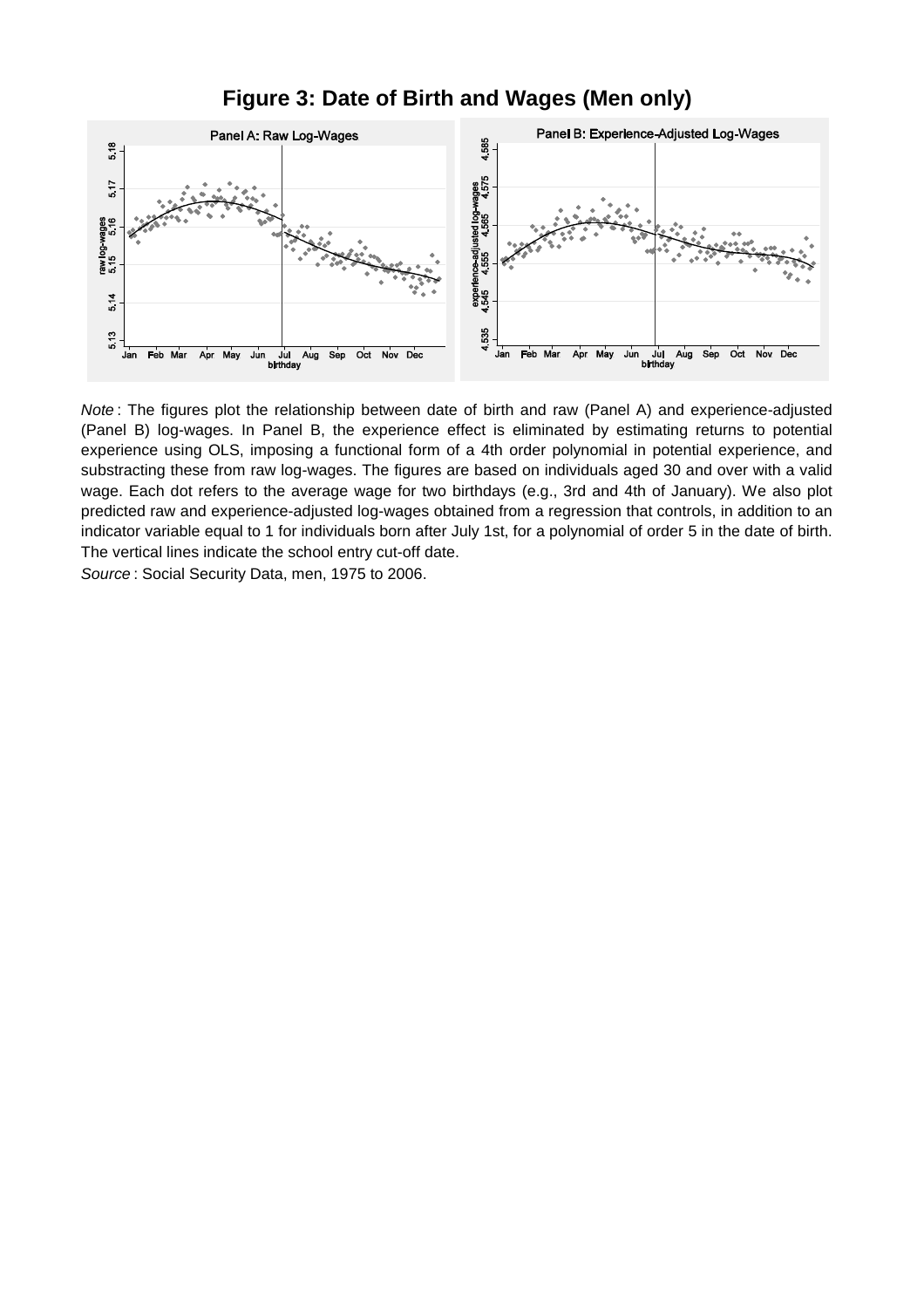| Panel A: Reduced Form Estimates                       |        |                         |              |              |              |  |
|-------------------------------------------------------|--------|-------------------------|--------------|--------------|--------------|--|
|                                                       |        | (1)                     | (2)          | (3)          | (4)          |  |
|                                                       |        | Jun-Jul.                | Jan-Dec,     | Jan-Dec,     | Apr-Sept,    |  |
|                                                       |        | none                    | pol. 5       | pol. 6       | pol. 2       |  |
| (i) Raw wages (age 30 and higher)                     |        |                         |              |              |              |  |
| Coeff.                                                |        | $-0.005$                | $-0.003$     | $-0.003$     | $-0.004$     |  |
|                                                       | (s.e.) | $(0.001)$ <sup>**</sup> | $(0.001)$ ** | $(0.001)$ ** | $(0.001)$ ** |  |
| (ii) Wages net of experience (age 30 and higher)      |        |                         |              |              |              |  |
| Coeff.                                                |        | $-0.0009$               | 0.0000       | 0.0002       | $-0.0009$    |  |
|                                                       | (s.e.) | (0.001)                 | (0.001)      | (0.001)      | (0.001)      |  |
|                                                       | N      | 810,679                 | 4,807,959    | 4,807,959    | 2,444,420    |  |
|                                                       |        |                         |              |              |              |  |
| Panel B: Two-Sample Two-Stage Least Squares Estimates |        |                         |              |              |              |  |
|                                                       |        | (1)                     | (2)          | (3)          | (4)          |  |
|                                                       |        | Jul-Jun.                | Jan-Dec.     | Jan-Dec.     | Apr-Sept,    |  |
|                                                       |        | none                    | pol. 5       | pol. 6       | pol.2        |  |
| (i) Wages net of experience (age 30 and higher)       |        |                         |              |              |              |  |
| Coeff.                                                |        | $-0.024$                | 0.000        | 0.006        | $-0.023$     |  |
|                                                       | (s.e.) | (0.025)                 | (0.033)      | (0.032)      | (0.029)      |  |

#### **Table 3: Track Attendance in Middle School and Wages**

*Note:* In Panel A, we report various reduced-form estimates for the impact of date of birth on log-wages, for men aged 30 and older with a valid wage. Our first outcome variable is the raw log-wage. We then eliminate the experience effect, by estimating returns to potential experience using OLS and imposing a functional form of a 4th order polynomial in potential experience. In column (1), we report the difference in raw and experience-adjusted log-wages between individuals born in July and June; standard errors clustered at the individual level in parentheses. In columns (2) and (3), we display the coefficient on being born on or after July 1st from a regression that controls for a polynomial in the day of birth of order 5 and 6, respectively, and includes all individuals, born between January and December. In column (4), we restrict the sample to individuals born betweeen April and September, and include a polynomial of order 2 in the day of birth. Standard errors are clustered at the day of birth.

In Panel B, we report the corresponding Two-Sample Two-Stage Least Squares estimates for the impact of attending a more advanced track in middle school on (experience-adjusted) log-wages, by dividing the reduced form estimates in Panel A by the first stage of 0.039 (Table 2, Panel A, column (3)). Standard errors are computed using the Delta Method, see footnote 15 for details.

Coefficients with \* are statistically significant at the 5 percent level, those with \*\* at the 1 percent level.

*Source* : Reduced Form: Social Security Data, men, 1975-2006. First Stage: Microcensus, selected years 1976 to 1987.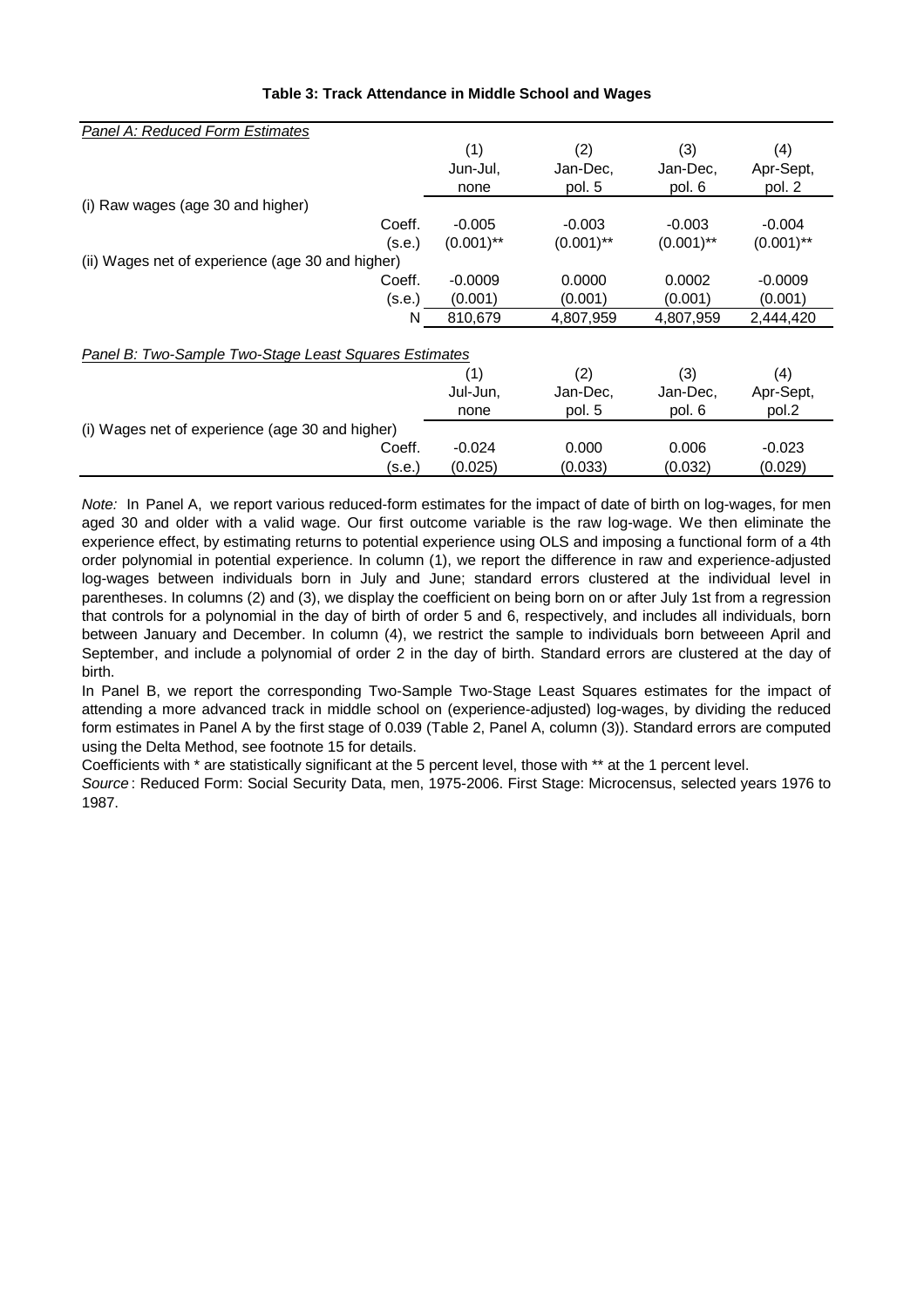|              |                 | Birth Cohorts 1961-1976, age 30 and |        | Birth Cohorts 1961-1964, |
|--------------|-----------------|-------------------------------------|--------|--------------------------|
|              | up              |                                     |        | age 40 and up            |
|              | (1)             | (2)                                 | (3)    | (4)                      |
|              | <b>Baseline</b> | Alt. functional form                |        | Exp.-adjusted            |
|              | OLS, pol. 4     | OLS, dummies                        | Raw    | OLS, pol. 4              |
| July vs June |                 |                                     |        |                          |
| Coeff.       | $-0.0009$       | $-0.0009$                           | 0.0000 | $-0.0002$                |

 $($ s.e.)  $(0.0008)$   $(0.0008)$   $(0.0018)$   $(0.0019)$ 

#### **Table 4: Date of Birth and Wages: Robustness Checks**

*Note*: The table reports various robustness checks for the impact of birth month on log-wages. Columns (1) to (2) refer to birth cohorts 1961 to 1976 and individuals aged 30 and older. For comparison, we report our baseline estimate in column (1) where returns to potential experience are estimated using OLS and a functional form of a 4th order polynomial in potential experience is imposed. In column (2), we relax the functional form assumption and include a full set of dummy variables for potential experience instead. Columns (3) and (4) refer to birth cohorts 1961 to 1964 and individuals 40 and older, whose wages are flat with respect to potential experience. We first report the raw and then the experience-adjusted wage differential, where returns to potential experience are, as in our baseline specification, estimated using OLS and a functional form of a 4th order polynomial in potential experience is assumed. Standard errors clustered at the individual level in parentheses. Coefficients with \* are statistically significant at the 5 percent level, those with \*\* at the 1 percent level. *Source* : Social Security Data, men, 1975-2006.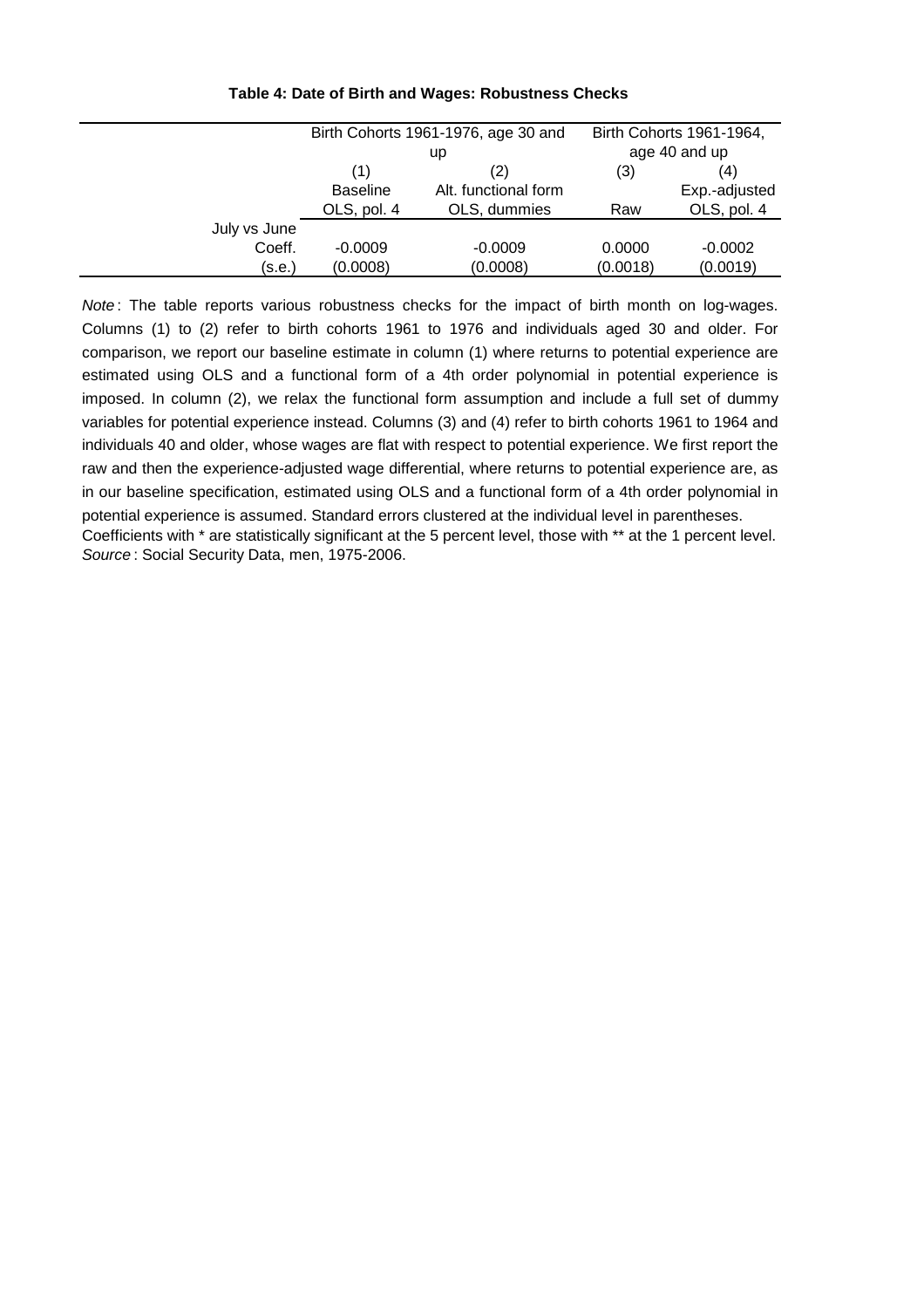|                                                       | <b>Panel A: Reduced Form Estimates</b> |           |           |           |
|-------------------------------------------------------|----------------------------------------|-----------|-----------|-----------|
|                                                       | (1)                                    | (2)       | (3)       | (4)       |
|                                                       | Jun-Jul,                               | Jan-Dec,  | Jan-Dec,  | Apr-Sept, |
|                                                       | none                                   | pol. 5    | pol. 6    | pol. 2    |
| (i) Share days worked                                 |                                        |           |           |           |
| Coeff.                                                | 0.001                                  | 0.000     | 0.000     | 0.001     |
| (s.e.)                                                | (0.000)                                | (0.001)   | (0.001)   | (0.002)   |
| (ii) Share days in unemployment                       |                                        |           |           |           |
| Coeff.                                                | 0.000                                  | 0.000     | 0.000     | 0.000     |
| (s.e.)                                                | (0.000)                                | (0.000)   | (0.000)   | (0.002)   |
| (i) White collar occupation                           |                                        |           |           |           |
| Coeff.                                                | 0.000                                  | 0.001     | 0.002     | 0.000     |
| (s.e.)                                                | (0.001)                                | (0.001)   | (0.001)   | (0.001)   |
| N                                                     | 1,573,136                              | 9,317,405 | 9,317,405 | 4,739,278 |
|                                                       |                                        |           |           |           |
| Panel B: Two-Sample Two-Stage Least Squares Estimates |                                        |           |           |           |
|                                                       | (1)                                    | (2)       | (3)       | (4)       |
|                                                       | Jul-Jun,                               | Jan-Dec,  | Jan-Dec,  | Apr-Sept, |
|                                                       | none                                   | pol. 5    | pol. 6    | pol. 2    |
| (ii) Share days worked                                |                                        |           |           |           |
| Coeff.                                                | 0.015                                  | 0.005     | 0.005     | 0.013     |
| (s.e.)                                                | (0.010)                                | (0.013)   | (0.014)   | (0.061)   |
| (iii) Share days in unemployment                      |                                        |           |           |           |
| Coeff.                                                | $-0.005$                               | $-0.004$  | $-0.004$  | 0.004     |
| (s.e.)                                                | (0.004)                                | (0.005)   | (0.005)   | (0.061)   |
| (i) White collar occupation                           |                                        |           |           |           |
|                                                       |                                        |           |           |           |
| Coeff.                                                | 0.013                                  | 0.037     | 0.040     | $-0.001$  |

#### **Table 5: Track Attendance in Middle School and Occupational Choice, Experience, and Unemployment**

*Note* : In Panel A, we report various reduced-form estimates for the impact of date of birth on the share of days spent working and in unemployment since labor market entry and on whether the current occupation is a white collar occupation, for individuals aged 30 and over. In column (1), we report the difference in these outcomes between individuals born in July and June; standard errors clustered at the individual level in parentheses. In columns (2) and (3), we display the coefficient on being born on or after July 1st from a regression that controls for a polynomial in the day of birth of order 5 and 6, respectively, and includes all individuals, born between January and December. In column (4), we restrict the sample to individuals born betweeen April and September, and include a polynomial in the day of birth of order 2. Standard errors are clustered at the day of birth.

In Panel B, we report the corresponding Two-Sample Two-Stage Least Squares estimates for the impact of attending a more advanced track in middle school on these labor market outcomes, by dividing the reduced form estimates in Panel A by the first stage of 0.039 (Table 2, Panel A, column (3)). Standard errors are computed using the Delta Method, see footnote 15 for details.

Coefficients with \* are statistically significant at the 5 percent level, those with \*\* at the 1 percent level. Number of observations refer to the number of workers.

*Source* : Reduced Form: Social Security Data, 1975-2006. First Stage: Microcensus, selected years 1976 to 1987.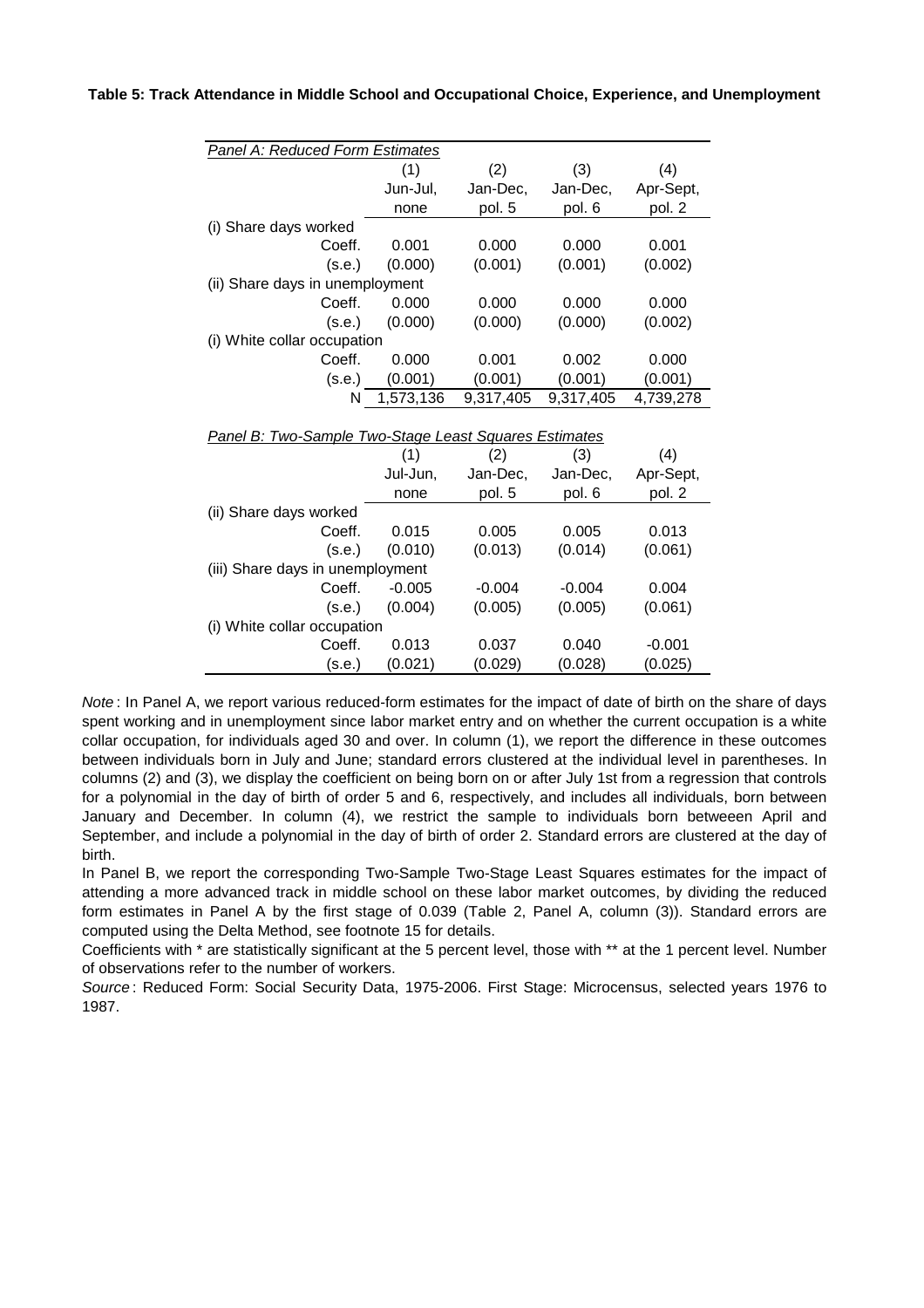|                                                                                               | (1)                  | (2)                  |
|-----------------------------------------------------------------------------------------------|----------------------|----------------------|
|                                                                                               | <b>High Track</b>    |                      |
|                                                                                               | Attendance in Middle | <b>High Track</b>    |
|                                                                                               | School               | Completion           |
| Panel A: Movements between the Medium and High Track                                          |                      |                      |
| (i) Movements between the medium and general high track (School Census)                       |                      |                      |
| July versus June                                                                              | 0.052                | 0.020                |
| (s.e.)                                                                                        | $(0.002)$ **         | $(0.004)$ **         |
| (ii) Movements between the medium and general or specialized high track (School Census)       |                      |                      |
| July versus June                                                                              | 0.052                | $-0.001$             |
| (s.e.)                                                                                        | $(0.002)$ **         | (0.005)              |
| (iii) Movements between the medium and <i>general</i> or specialized high track (1987 Census) |                      |                      |
| June-Dec verus Jan-May                                                                        | 0.020                | 0.000                |
| (s.e.)                                                                                        | $(0.005)$ **         | (0.001)              |
| Panel B: Movements between the Low and Medium Track (1987 Census)                             |                      |                      |
|                                                                                               | (1)                  | (2)                  |
|                                                                                               | Medium or High       |                      |
|                                                                                               | Track Attendance in  | Medium or High Track |
|                                                                                               | Middle School        | Completion           |
|                                                                                               |                      |                      |
| June-Dec verus Jan-May                                                                        | 0.019                | 0.003                |
| (s.e.)                                                                                        | $(0.005)$ **         | $(0.001)$ **         |

#### **Table 6: Track Attendance in Middle School and Track Completion**

*Note* : In column (1) of Panel A, we report the difference in high track attendance at age 14 between students born in July and June for recent cohorts in rows (i) and (ii) (see Panel B, row (i) and column (1), of Table 2), and the difference in high track attendance at age 14 between students born earlier or later during the year for older cohorts in row (iii) (see Panel A, column (1), of Table 2). In column (2), we then display in rows (i) and (ii) the difference in graduation rates from a general high track school or in graduation rates from a general or specialized high track school by age 22 between students born in July or June, for the birth cohorts 1984 to 1987. See Appendix A.3 for calculation of standard errors. In row (iii), we compare in column (2), for the birth cohorts 1961 to 1963, the share of students who graduated from a general or specialized high track school, between students who were born earlier or later during the year.

In Panel B, we first report display in column (1) the difference in the share of students who attend at least the medium track at age 14 between students born earlier or later during the year (see also Table 2, Panel A, column (2)). We then report, for the birth cohorts 1961 to 1963, the difference in the share of students who completed at least the medium track between students born earlier (January versus May) and later (June versus December) during the year (column (2)). Robust standard errors in parentheses.

Coefficients with \* are statistically significant at the 5 percent level, those with \*\* at the 1 percent level.

*Source* : Panel A, rows (i) and (ii): School Census for Bavaria and Hesse, 2002-2008. Panel A, row (iii) and Panel B: column (1): Microcensus, selected years 1976 to 1987, column (2): 1987 Census.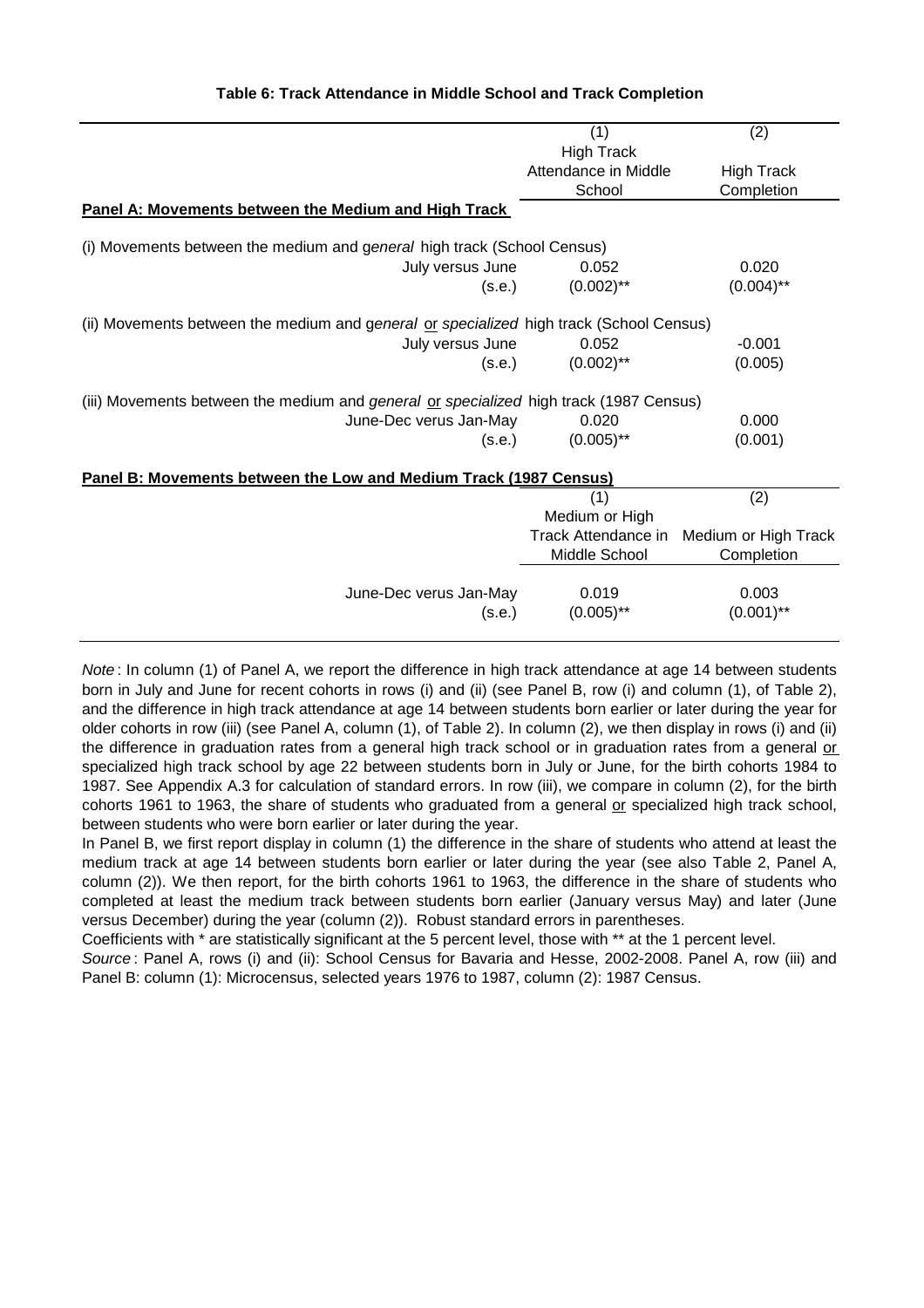

**Figure 4: Date of Birth and Downgrading from the High Track**

*Note* : The figure plots, for individuals who have graduated from a general or specialized high school, the relationship between exact date of birth and the share of individuals who "downgrade" by not graduating from college or university. Each dot refers to the average share for two birthdays (e.g., 3rd and 4th of January). We also plot predicted shares which we obtain from a regression that controls, in addition to an indicator variable equal to 1 for individuals born after July 1st, for a polynomial of order 5 in the day of birth. The vertical line indicates the school entry cut-off date.

*Source* : Social Secuirty Data, 1975-2006.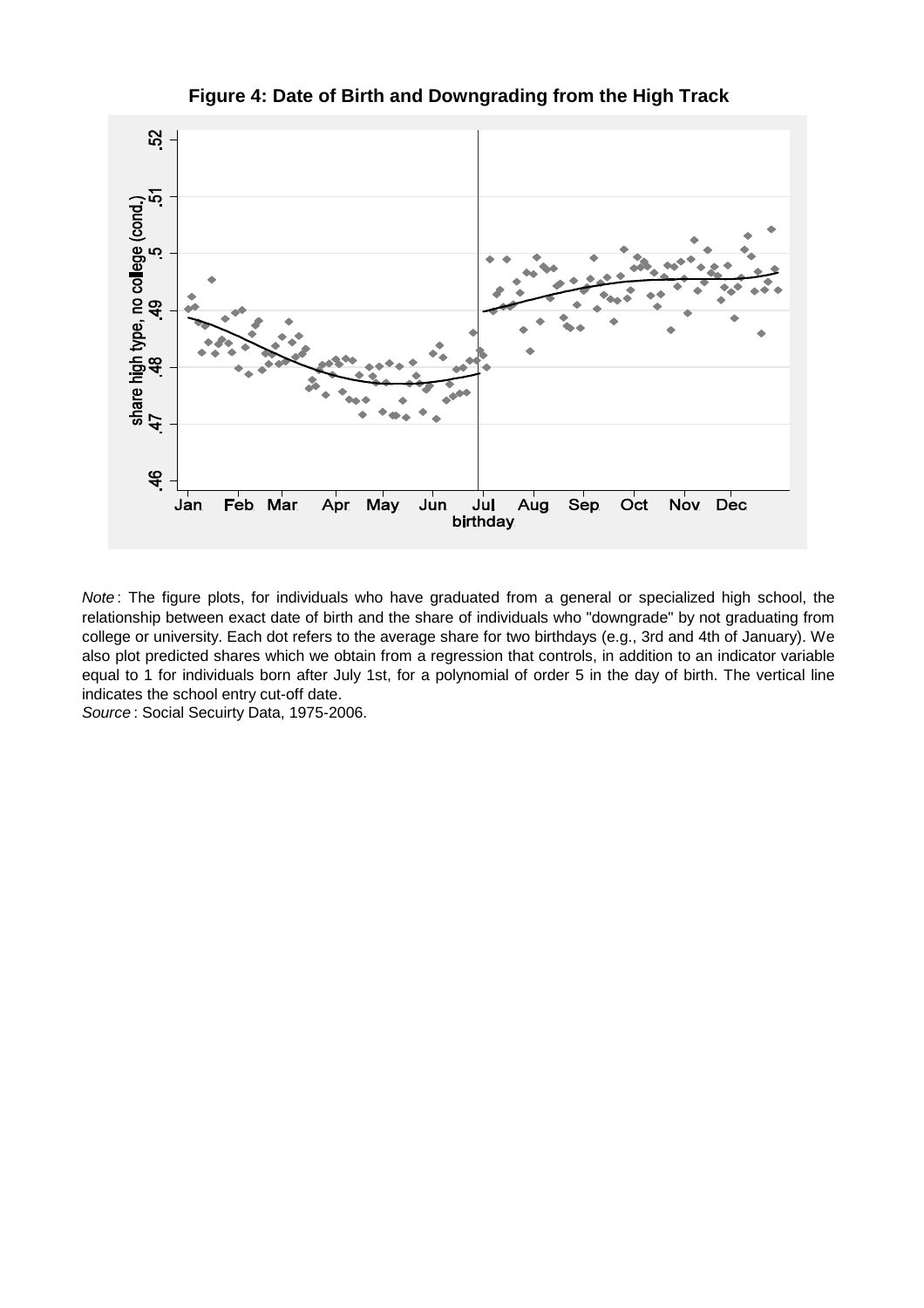

**Figure 5: Date of Birth and Completed Education**

*Source* : Social Security Data, 1975-2006. *Note* : The figures plot the relationship between exact date of birth and the share of individuals without postsecondary education (Panel A), the share of individuals who completed an apprenticeship (Panel B), and the share of individuals who graduated from college or university (Panel C). Each dot refers to the average share for two birthdays (e.g., 3rd and 4th of January). We also plot predicted shares which we obtain from a regression that controls, in addition to an indicator variable equal to 1 for individuals born after July 1st, for a polynomial of order 5 in the date of birth. The vertical lines indicate the school entry cut-off date.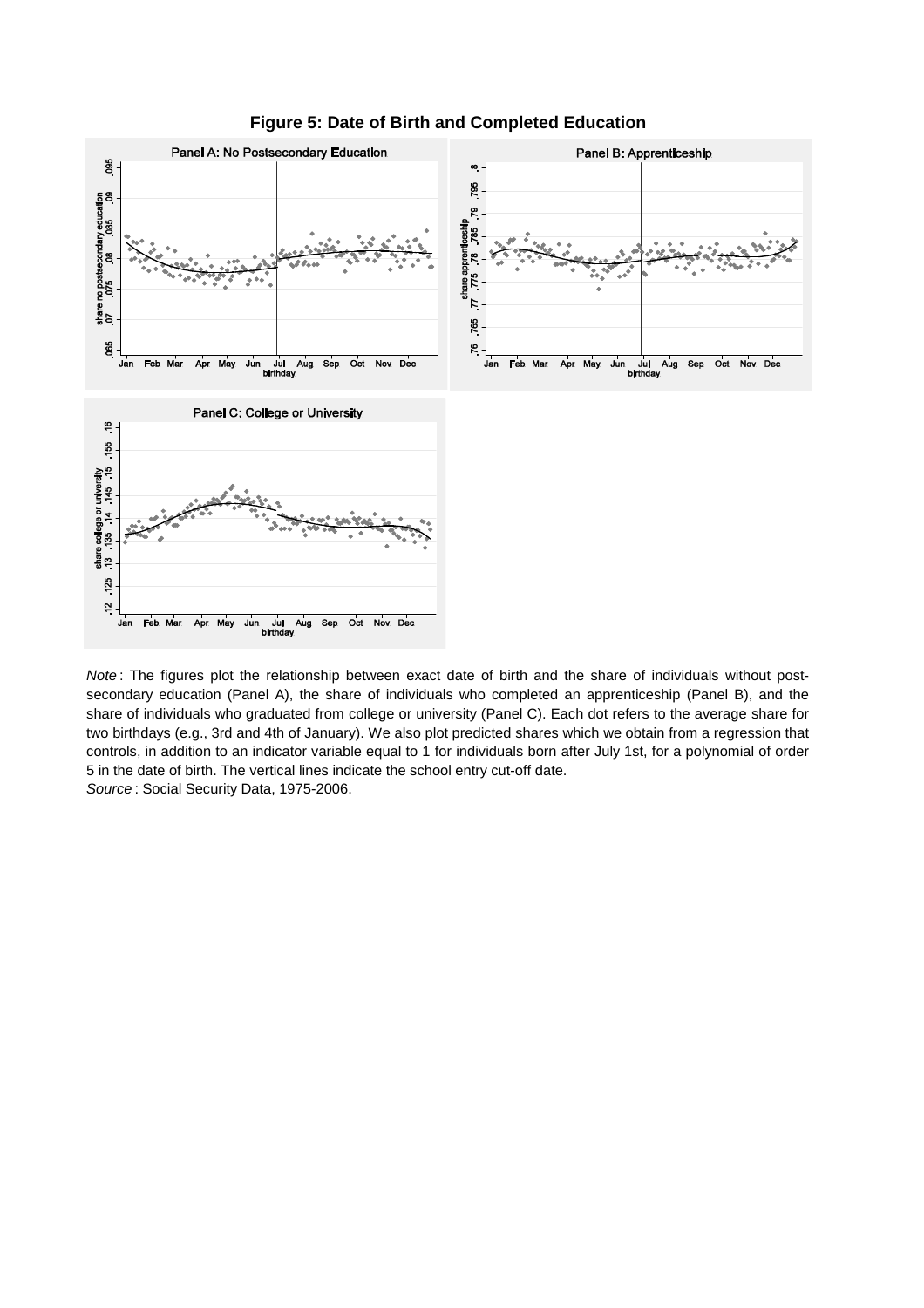|                                 | (1)          | (2)         | (3)        | (4)          |
|---------------------------------|--------------|-------------|------------|--------------|
|                                 | Jun-Jul,     | Jan-Dec,    | Jan-Dec,   | Apr-Sept,    |
|                                 |              |             |            |              |
|                                 | none         | pol. 5      | pol. 6     | pol. 2       |
| (i) No Post-secondary Education |              |             |            |              |
| Coeff.                          | 0.0014       | 0.0012      | 0.0012     | 0.0016       |
| (s.e.)                          | $(0.000)$ ** | $(0.001)^*$ | (0.001)    | $(0.001)$ ** |
| (ii) Apprenticeship             |              |             |            |              |
| Coeff.                          | 0.0004       | 0.0000      | 0.0000     | 0.0007       |
| (s.e.)                          | (0.001)      | (0.001)     | (0.001)    | (0.001)      |
| (iii) College or University     |              |             |            |              |
| Coeff.                          | $-0.0018$    | $-0.0013$   | $-0.0012$  | $-0.0024$    |
| (s.e.)                          | $(0.000)$ ** | (0.001)     | (0.001)    | $(0.001)$ ** |
| N                               | 1,961,320    | 11,609,855  | 11,609,855 | 5,905,126    |

#### **Table 7: Track Attendance in Middle School and Completed Education (Reduced Form Estimates)**

*Note* : The table reports various reduced-form estimates for the impact of the exact (to the day) date of birth on the share of individuals without post-secondary education, the share of individuals who completed an apprenticeship or graduated from a general or specialized high school type, and the share of individuals who graduated from college or university. In column (1), we report the difference in the respective shares between individuals born in July and June; robust standard errors in parentheses. In columns (2) and (3), we display the coefficient on being born on or after July 1st from a regression that controls for a polynomial in the day of birth of order 5 and 6, respectively, and includes all individuals born between January and December. In column (4), we restrict the sample to individuals born betweeen April and September, and include a polynomial in the day of birth of order 2. Standard errors are clustered at the day of birth.

Coefficients with \* are statistically significant at the 5 percent level, those with \*\* at the 1 percent level.

*Source* : Social Security Data, 1975-2006.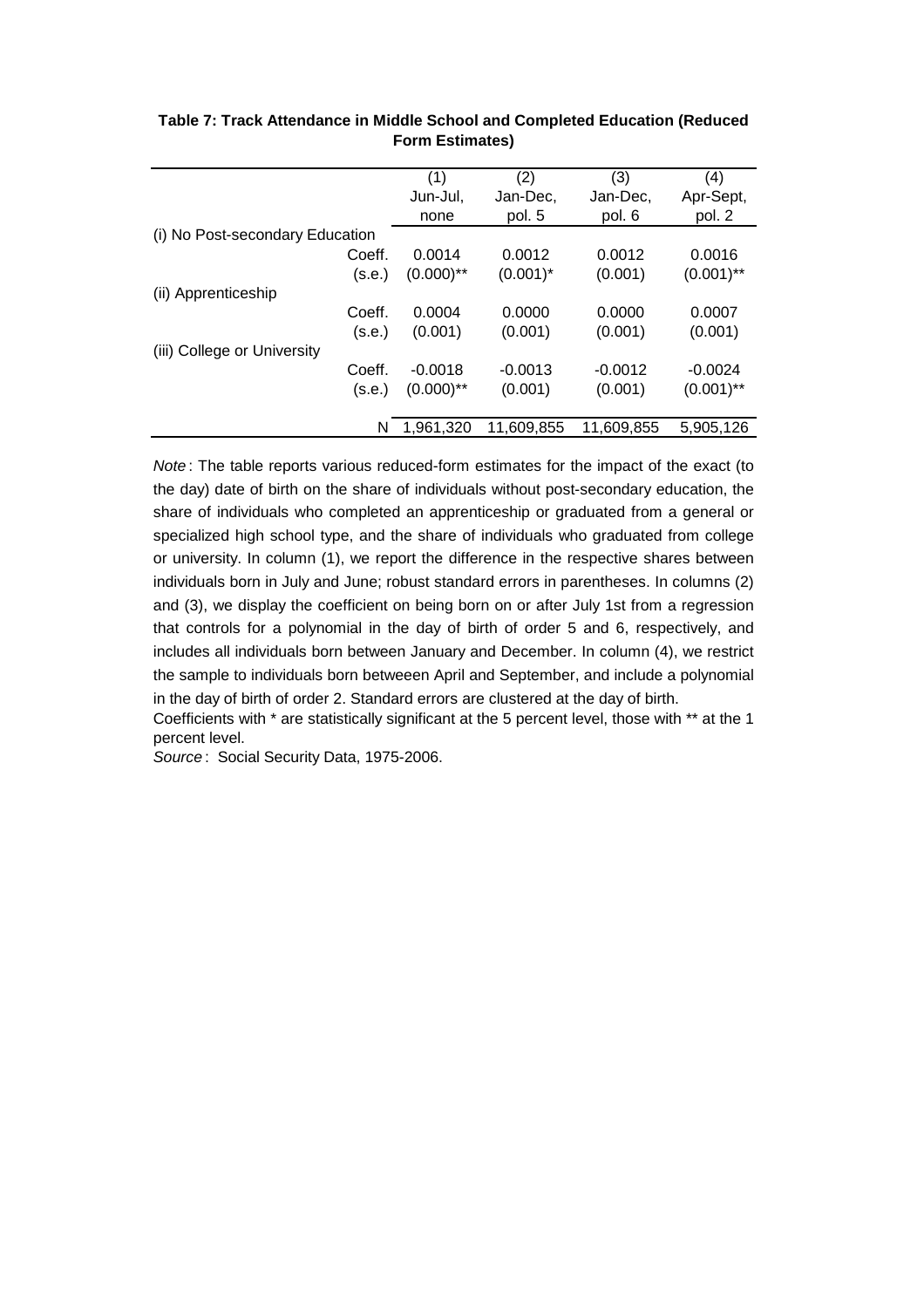|                         | Father   | Mother   |
|-------------------------|----------|----------|
| Age                     | $-0.14$  | $-0.098$ |
| (s.e.)                  | (0.13)   | (0.11)   |
|                         |          |          |
| College/University      | $-0.011$ | $-0.004$ |
| (s.e.)                  | (0.01)   | (0.01)   |
|                         |          |          |
| At least Apprenticeship | $-0.007$ | $-0.004$ |
| (s.e.)                  | (0.01)   | (0.01)   |
|                         |          |          |
| N                       | 8,616    | 8,616    |
|                         |          |          |

#### **Table A1: Birth Month and Family Background Characteristics**

*Note* : The table reports the difference in age at birth (in years), college and university education, and at least apprenticeship education of fathers and mothers of children who were born in June or July, respectively. The analysis is based on the German Microcensus for the year 2005 (the only year in which the German Microcensus includes information on exact birth month), and the sample consists of all children still living with their parents who were born between 1991 and 2004 and thus were less than 14 years old at the time of the survey.

*Source* : Microcensus 2005.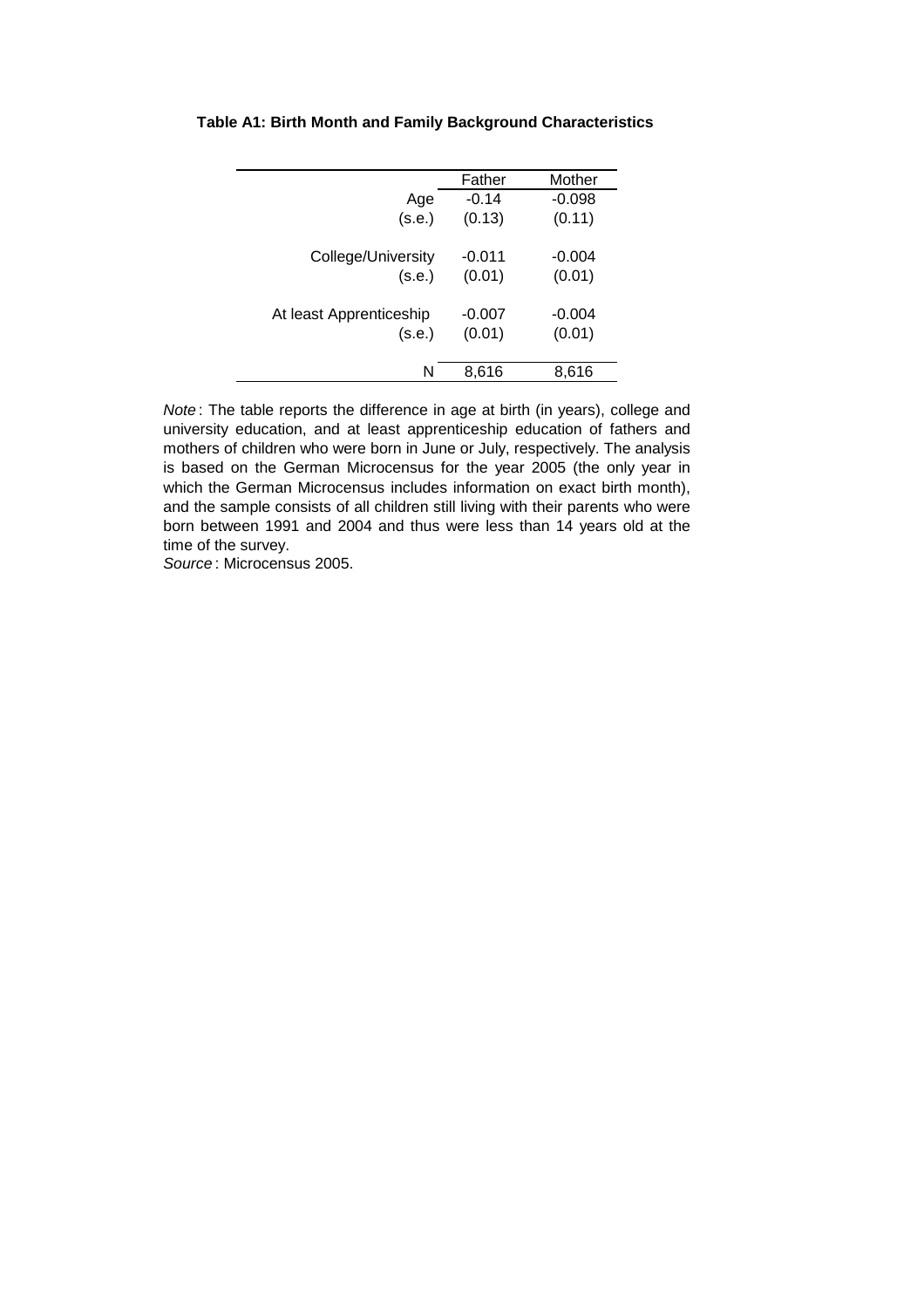|                | (1)           | (2)            | (3)          |
|----------------|---------------|----------------|--------------|
|                | High versus   | High or Medium |              |
|                | Medium or Low | versus Low     | Sum          |
| Grade 5        | 0.063         | 0.052          | 0.115        |
| $N = 163, 138$ | $(0.002)$ **  | $(0.002)$ **   | $(0.004)$ ** |
| Grade 6        | 0.063         | 0.052          | 0.115        |
| N=158,781      | $(0.002)$ **  | $(0.002)$ **   | $(0.004)$ ** |
| Grade 7        | 0.061         | 0.051          | 0.112        |
| $N = 160, 354$ | $(0.002)$ **  | $(0.002)$ **   | $(0.004)$ ** |
| Grade 8        | 0.057         | 0.048          | 0.105        |
| $N = 162,491$  | $(0.002)$ **  | $(0.002)$ **   | $(0.004)$ ** |
| Grade 9        | 0.056         | 0.049          | 0.105        |
| N=164,200      | $(0.002)$ **  | (0.002)**      | (0.004)**    |

**Table A2: The Stability of the First Stage Across Grades**

*Note* : The table reports the difference in the share of students who attend a high versus a medium or low track (column (1)), and in the share of students who attend the low versus the medium or high track (column (2)) between students born in July and June, through grade 5 to grade 9. In column (3), the dependent variable is coded 2 if the student is in the high track, 1 if she is in the medium track and 0 if she is in the low track, corresponding to the sum of the coefficients in the first two columns. Robust standard errors in parentheses.

Coefficients with \* are statistically significant at the 5 percent level, those with \*\* at the 1 percent level.

*Source* : School Census for Bavaria and Hesse, 2002-2009.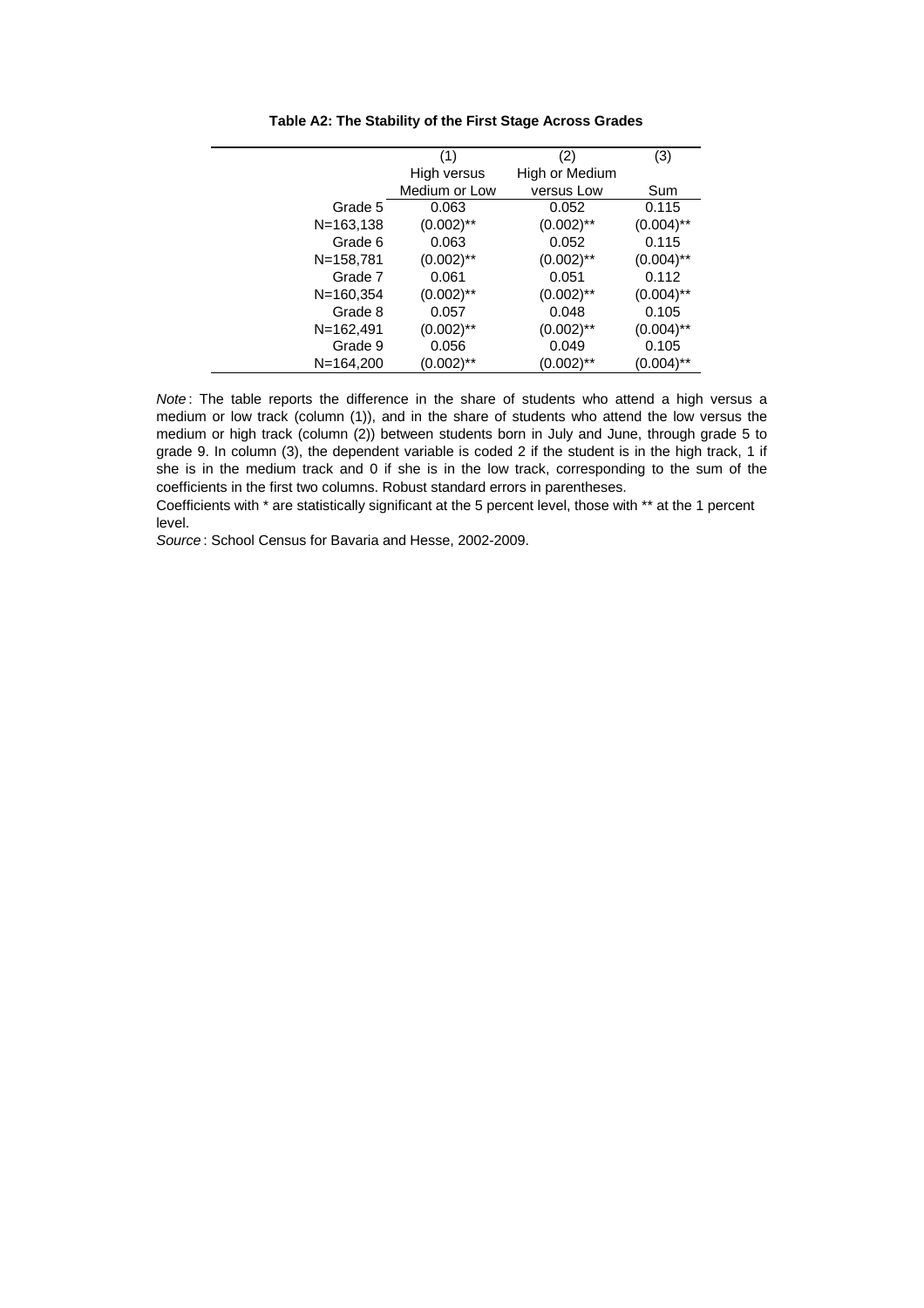### **Figure A1: Track Attendance at Age 14 and Birth Month**



*Note* : The figures plot the share of students attending a high (Panel A) and low (Panel B) track in middle school at age 14 against birth month. Results refer to birth cohorts 1988 to 1994. Source: School Census for Bavaria and Hesse, 2002-2009.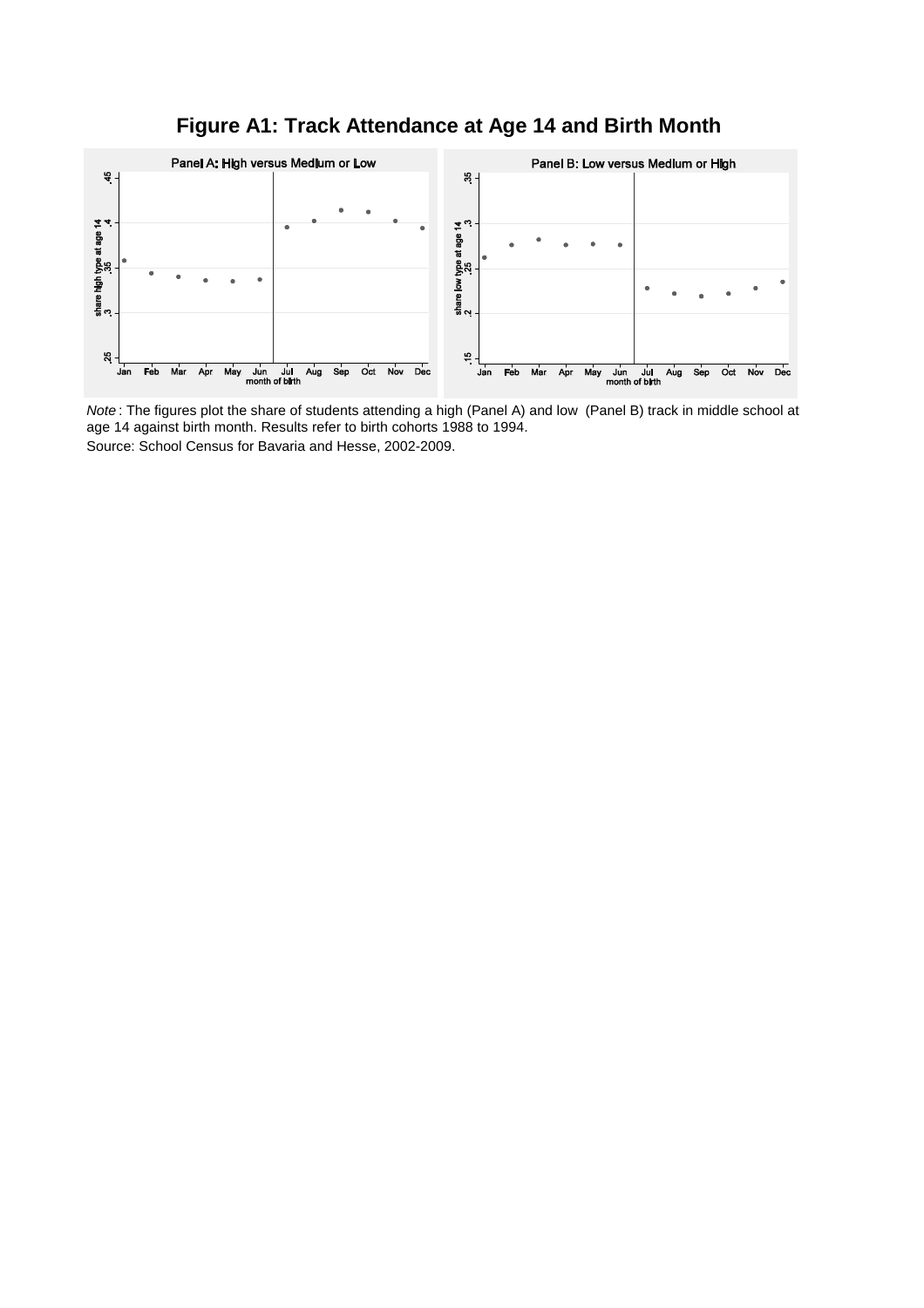Table A3: Track Attendance and Productivity

| Period 1, July (Schooling Period) |                                                                                                      |
|-----------------------------------|------------------------------------------------------------------------------------------------------|
|                                   |                                                                                                      |
|                                   | low in 1 $\alpha^L + \beta^L \hat{a} + \gamma_1^1 \hat{\Pi}_1^L$                                     |
|                                   | high in 1 $\alpha^H + \beta^H \hat{a} + \gamma_1^1 \hat{\Pi}_1^H$                                    |
|                                   |                                                                                                      |
| Period 1, June (Schooling Period) |                                                                                                      |
|                                   |                                                                                                      |
|                                   | low in 1 $\alpha^L + \beta^L(\hat{a} - \Delta) + \gamma_1^1 \hat{\Pi}_1^L$                           |
|                                   | high in 1 $\alpha^H + \beta^H(\hat{a} - \Delta) + \gamma_1^1 \hat{\Pi}_1^H$                          |
|                                   |                                                                                                      |
|                                   | Period 2, July and June (Schooling Period)                                                           |
|                                   |                                                                                                      |
| low in 2, low in 1                | $\alpha^L + \beta^L a + \gamma_2^2 \tilde{\Pi}_2^L + \gamma_1^2 \tilde{\Pi}_1^L$                     |
| low in 2, high in $1$             | $\alpha^L + \beta^L a + \gamma_2^2 \hat{\Pi}_2^L + \gamma_1^2 \hat{\Pi}_1^H$                         |
| high in 2, low in $1$             | $\alpha^H + \beta^H a + \gamma_2^2 \hat{\Pi}_2^H + \gamma_1^2 \hat{\Pi}_1^L - c^a$                   |
| high in 2, high in 1              | $\alpha^H + \beta^H a + \gamma_2^2 \hat{\Pi}_2^H + \gamma_1^2 \hat{\Pi}_1^H$                         |
|                                   |                                                                                                      |
|                                   | Period 3, July and June (Working period)                                                             |
|                                   |                                                                                                      |
| low in $2$ , low in $1$           | $\alpha^L + \beta^L a + \gamma_2^3 \hat{\Pi}_2^L + \gamma_1^3 \hat{\Pi}_1^L$                         |
| low in 2, high in $1$             | $\alpha^L + \beta^L a + \gamma_2^3 \hat{\Pi}_2^L + \gamma_1^3 \hat{\Pi}_1^H$                         |
| high in $2$ , low in $1$          | $\alpha^{H} + \beta^{H} a + \gamma_2^{3} \hat{\Pi}_{2}^{H} + \gamma_1^{3} \hat{\Pi}_{1}^{L} - c^{a}$ |
| high in 2, high in 1              | $\alpha^H + \beta^H a + \gamma_2^3 \hat{\Pi}_2^H + \gamma_1^3 \hat{\Pi}_1^H$                         |

Note: The table reports the student's productivity in each period, depending on the type of school the student attended in period 1 and 2.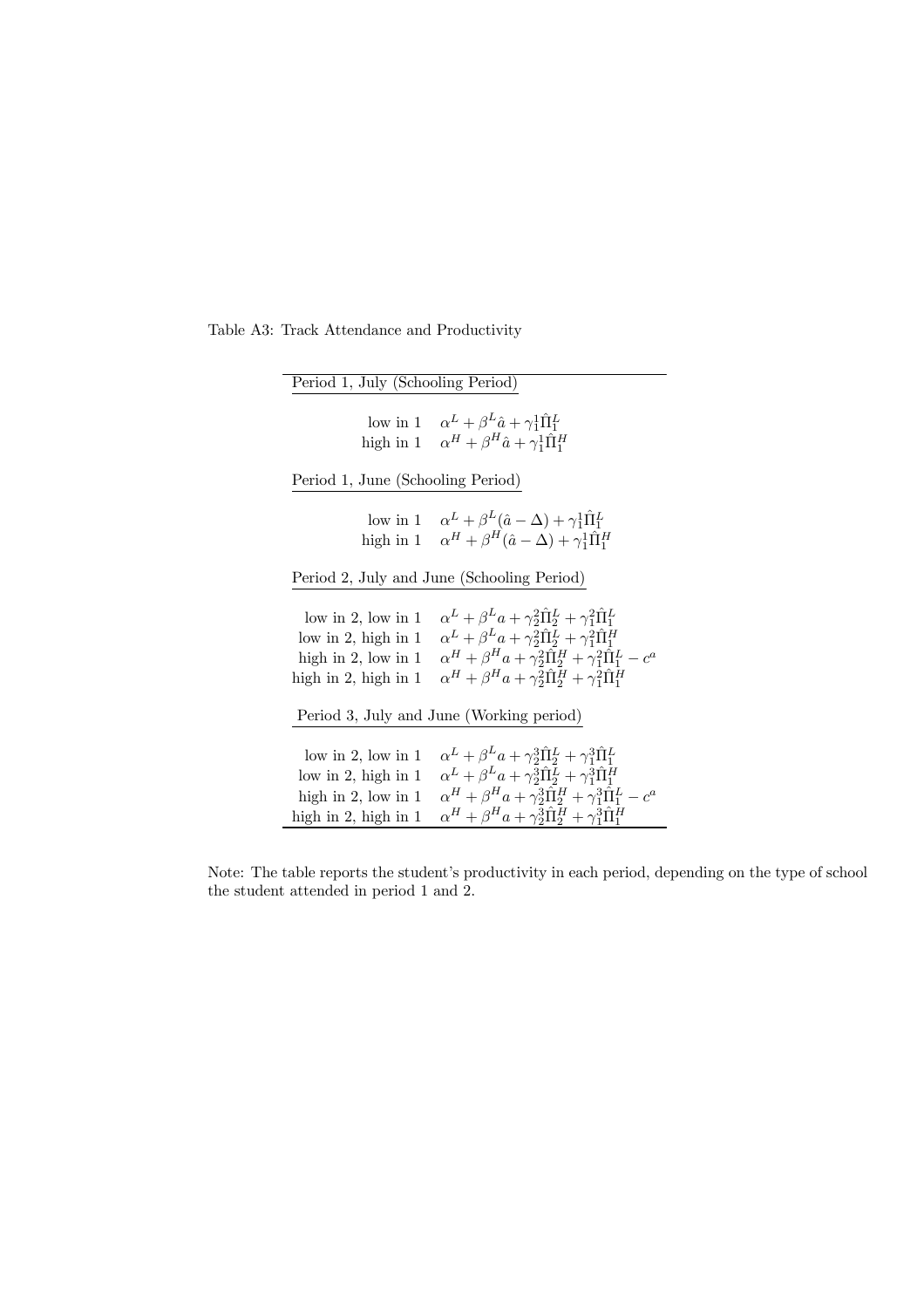

**Figure A2: Track Choice in Period 2**